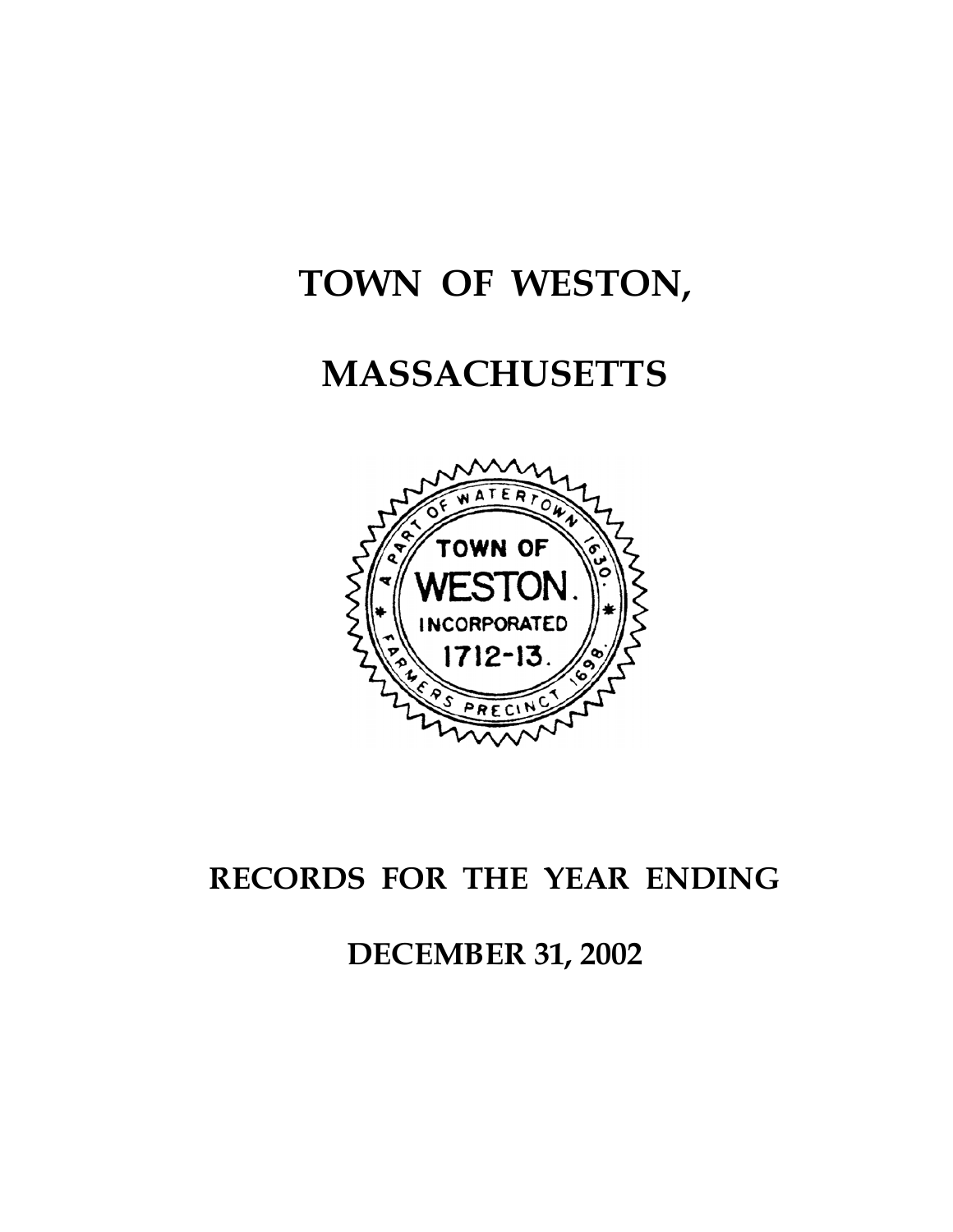# **CONDENSED TOWN RECORDS OF WESTON, MASSACHUSETTS**

# **FOR THE YEAR 2002**

# **ANNUAL TOWN ELECTION May 11, 2002**

Pursuant to a warrant duly served, the Annual Town Election was called to order in the Field School Gymnasium by Warden Beverly Shepherd at 8 a.m. on May 11, 2002, for the election of Town Officers. Mrs. Shepherd swore the election officers to the faithful performance of their duties.

Total ballots cast were as follows:

| Precincts $1 & 2$ | 239 |
|-------------------|-----|
| Precincts $3 & 4$ | 220 |
| TOTAL             | 459 |

Of the 459 ballots cast, 16 or 3.5% were cast by absentee ballot.

The results of the election were as follows:

|                        | Moderator - One Year                  |                                                  |     |
|------------------------|---------------------------------------|--------------------------------------------------|-----|
| Robert M. Buchanan**   | 111 Summer St.                        | Caucus Nominee                                   | 365 |
| Blanks                 |                                       |                                                  | 91  |
| <b>Scattering</b>      |                                       |                                                  | 3   |
|                        | Selectman - Three Years               |                                                  |     |
| Harold Hestnes*        | 2 Sudbury Rd.                         | Caucus Nominee                                   | 333 |
| <b>Blanks</b>          |                                       |                                                  | 117 |
| <b>Scattering</b>      |                                       |                                                  | 9   |
|                        | <b>Assessor</b> - Three Years         |                                                  |     |
| Paul J. Donahue, Jr.*  | 16 Beaver Rd.                         | Caucus Nominee                                   | 195 |
| Edward C. Michaud, Jr  | 12 Highland St.                       | Caucus Nominee                                   | 227 |
| <b>Blanks</b>          |                                       |                                                  | 31  |
| <b>Scattering</b>      |                                       |                                                  | 6   |
|                        | <b>School Committee - Three Years</b> |                                                  |     |
| Claudia Birnbaum*      | 253 Glen Rd.                          | Caucus Nominee                                   | 324 |
| Blanks                 |                                       |                                                  | 130 |
| <b>Scattering</b>      |                                       |                                                  | 5   |
|                        |                                       | Recreation Commission - Three Years Vote for Two |     |
| James I. Rubens        | 20 Ledgewood Rd.                      | Caucus Nominee                                   | 287 |
| Elly Draper Pendergast | 59 Wellesley St.                      | Caucus Nominee                                   | 342 |
| <b>Blanks</b>          |                                       |                                                  | 288 |
| <b>Scattering</b>      |                                       |                                                  | 1   |
|                        | <b>Planning Board - Five Years</b>    |                                                  |     |
| Pamela W. Fox*         | 98 Love Lane.                         | Caucus Nominee                                   | 338 |
| <b>Blanks</b>          |                                       |                                                  | 120 |
| Scattering             |                                       |                                                  | 1   |

<span id="page-1-0"></span>\* *Indicates Incumbent*

 $\overline{a}$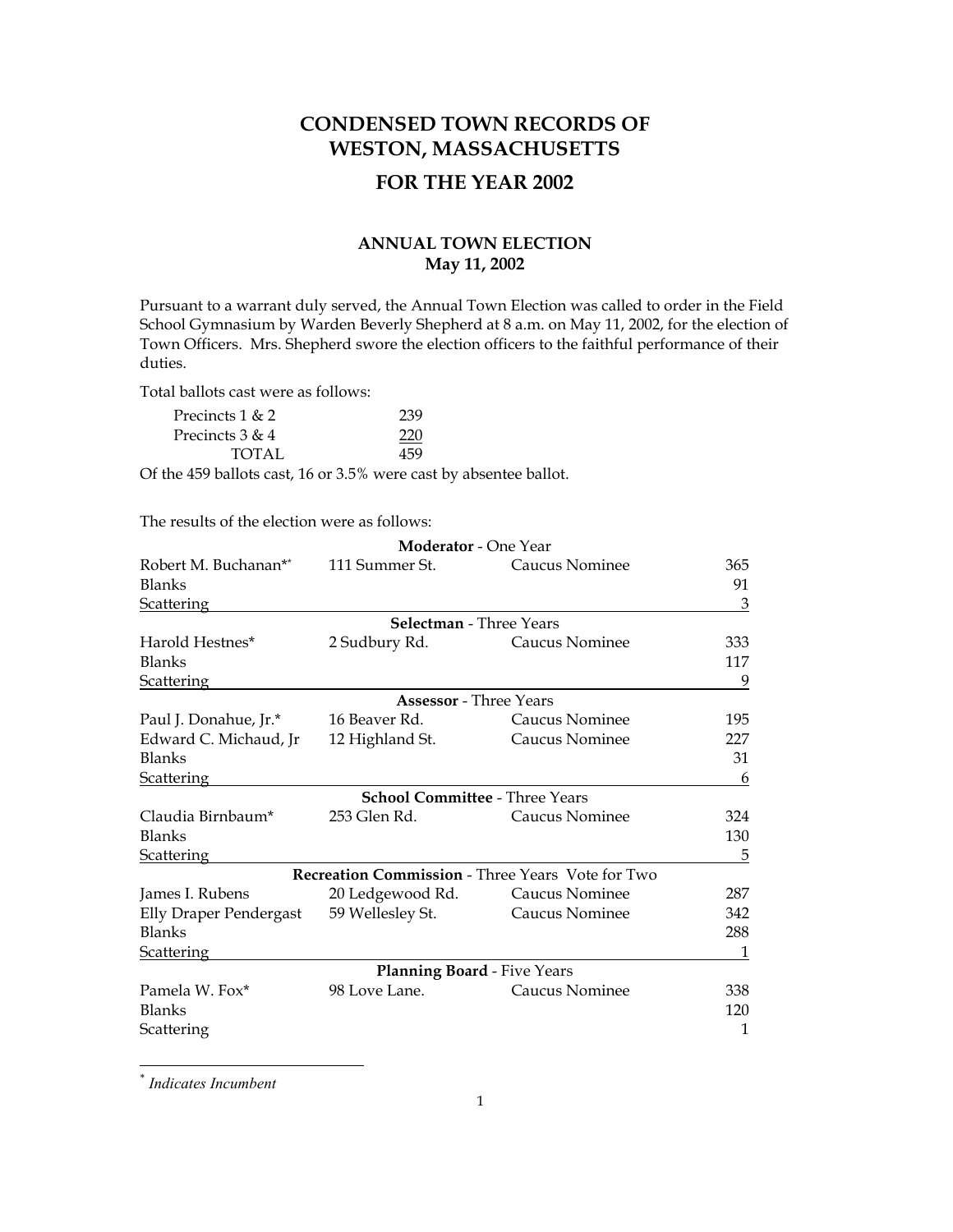|                                       | <b>Library Trustees</b> - Three Years Vote for Two  |                |     |
|---------------------------------------|-----------------------------------------------------|----------------|-----|
| Robert J. Kulow*                      | 32 Willard Rd.                                      | Caucus Nominee | 337 |
| Pamela J. Wood*                       | 269 Merriam St.                                     | Caucus Nominee | 333 |
| <b>Blanks</b>                         |                                                     |                | 248 |
| Scattering                            |                                                     |                | 0   |
|                                       | <b>Board of Health -Three Years</b>                 |                |     |
| Marie Tobin*                          | 247 Country Drive Caucus Nominee                    |                | 340 |
| <b>Blanks</b>                         |                                                     |                | 118 |
| Scattering                            |                                                     |                | 1   |
|                                       | <b>Commissioner of Trust Funds - Three Years</b>    |                |     |
| Charles M. Ganson, Jr.*               | 150 Chestnut St.                                    | Caucus Nominee | 332 |
| <b>Blanks</b>                         |                                                     |                | 127 |
| Scattering                            |                                                     |                | 0   |
|                                       | <b>Measurers of Lumber -One Year</b> Vote for Three |                |     |
| David C. Bennett*                     | 56 Westland Rd.                                     | Caucus Nominee | 289 |
| Barrett W. Gilchrist*                 | 75 Warren Av.                                       | Caucus Nominee | 291 |
| Rosemary Broton Boyle 261 Merriam St. |                                                     | Caucus Nominee | 306 |
| <b>Blanks</b>                         |                                                     |                | 488 |
| Scattering                            |                                                     |                | 3   |

# **Question No. 1: Proposition 2½ Debt Exclusion: Supplemental Funding for the Country School and Woodland School**

Shall the Town of Weston be allowed to exempt from the provisions of proposition two and onehalf, so called, the amounts required to pay for the additional bonds issued for engineering and architectural services, for remodeling, reconstructing or making extraordinary repairs to the Country School and Woodland School and related elementary school facilities and for the cost of architectural services for plans and specifications, for constructing, originally equipping and furnishing additions to the Country School and Woodland School, and all incidental costs related thereto?

Yes: 305 No: 135 Blank: 19

### **SUMMARY**

*M.G.L. chapter 59, provides for exemption from the two and one-half percent tax levy limit of those amounts required to pay for certain bond issues.* 

*Question 1 would so exempt the bonds issued for the stated purpose. The bonded amount to be exempted is \$5,130,000 appropriated under Article 1 of the warrant for the Special Town Meeting, June 18, 2001.* 

*This sum is in addition to the following amounts, totaling \$32,196,000, which have been previously exempted by the voters: \$29,871,000 appropriated under Article 1 of the warrant for the Special Town Meeting, March 12, 2001; \$490,000 appropriated under Article 5 of the warrant for the Special Town Meeting, November 4, 2000; \$1,800,000 appropriated under Article 4 of the warrant for the Special Town Meeting, December 6, 1999; and \$35,000 appropriated under Article 6 of the warrant for the Special Town Meeting, December 9, 1997.* 

*This exemption shall be deemed approved if the majority of persons voting thereon shall vote "yes."*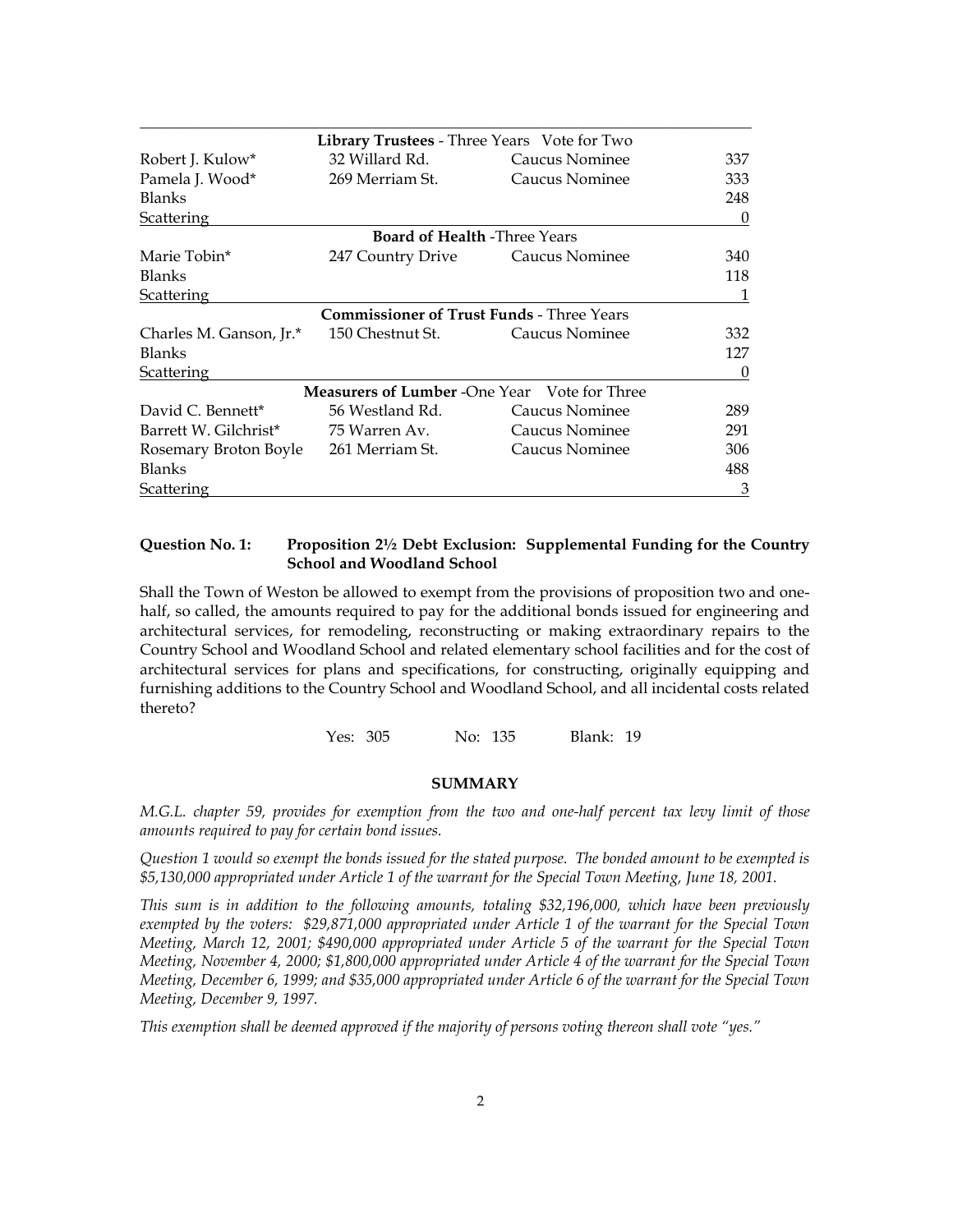# **SPECIAL TOWN MEETING May 13, 2002**

Pursuant to a warrant, duly served, Robert M. Buchanan, the Moderator called the Special Town Meeting to order at 7:30 P.M. in the auditorium of the Weston High School. The Moderator declared a quorum present and proceeded with the reading of the Warrant and the Return of Service.

The Moderator appointed tellers and swore them to their duties.

Tellers in the Auditorium:

| Jacqueline Haas | Nicholas Wheeler    |
|-----------------|---------------------|
| Edwin Kerwin    | Peter Whittenberger |

#### **Article 1**: **Amend FY2002 Operating Budget:**

To see if the Town will vote to amend and supersede certain parts of the FY2002 operating budget adopted under Article 3 of the 2001 Annual Town Meeting, by deleting amounts of money appropriated under some of the line items and appropriating new amounts;

|                                           | Changing From | Changing To |
|-------------------------------------------|---------------|-------------|
| <b>Facilities Maintenance</b>             | 100,000       | 107,480.78  |
| Assistant Town Manager, Salary            | 65,300        | 66,900      |
| Town Accountant, Office Salaries          | 53,867        | 61,467      |
| <b>Clerks of Committees</b>               | 318,312       | 316,712     |
| Medicare and Social Security Taxes        | 230,000       | 270,000     |
| Contributory Retirement - Teachers        | 26,673        |             |
| Police, Salaries                          | 2,100,432     | 2,160,432   |
| Fire, Salaries                            | 1,881,798     | 1,985,348   |
| Fire, other expenses                      | 127,171       | 130,671     |
| Public Works, Snow & Ice Control Expenses | 117,300       | 202,300     |
| Library, other expenses                   | 117,176       | 114,009.92  |
| Library, maintenance & repair             | 15,463        | 18,629.08   |

with \$272,977.00 to be raised from Free Cash and \$7,480.78 for Facilities Maintenance and to be raised from "receipts reserved for appropriation – insurance reimbursement in excess of \$20,000."

**Voted:** to amend and supersede certain parts of the FY2002 operating budget adopted under Article 3 of the 2001 Annual Town Meeting, by deleting amounts of money appropriated under some of the line items and appropriating new amounts;

|                                    | Changing From | Changing To |
|------------------------------------|---------------|-------------|
| <b>Facilities Maintenance</b>      | 100,000       | 107,480.78  |
| Assistant Town Manager, Salary     | 65,300        | 66,900      |
| Town Accountant, Office Salaries   | 53,867        | 61,467      |
| <b>Clerks of Committees</b>        | 318,312       | 316,712     |
| Medicare and Social Security Taxes | 230,000       | 270,000     |
| Contributory Retirement - Teachers | 26,673        | 0           |
| Police, Salaries                   | 2,100,432     | 2,160,432   |
| Fire, Salaries                     | 1,881,798     | 1,985,348   |
| Fire, other expenses               | 127,171       | 130,671     |
| Library, other expenses            | 117,176       | 14,009.92   |
| Library, maintenance & repair      | 15,463        | 18,629.08   |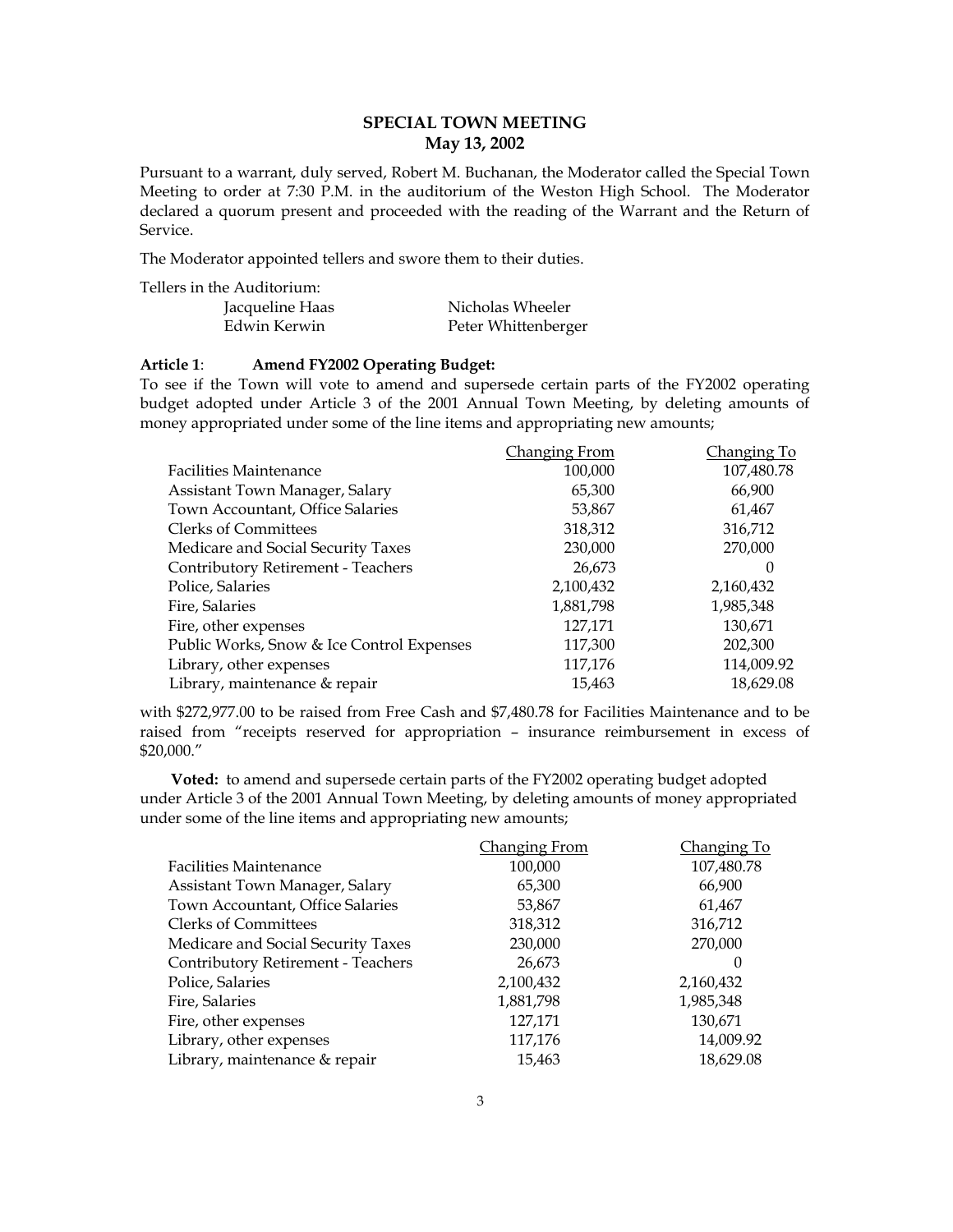with \$187,977.00 to be raised from Free Cash and \$7,480.78 for Facilities Maintenance and to be raised from "receipts reserved for appropriation – insurance reimbursement in excess of \$20,000."

A motion to dissolve the Special Town Meeting passed at 7:40 P.M.

**Resolutions: Mr. Ripley Hastings** requested the following correction to the Dedication of the 2001 Annual Town Report which should have indicated in the caption on page 2 of the report that "J. Ward Carter's service to the Town of Weston began in *1949*."

Mr. Hastings read the following list of persons who have left or are leaving town office whose service to the Town is greatly appreciated and should be duly recognized:

|                      |                            | Served                           |
|----------------------|----------------------------|----------------------------------|
| Elected Officers:    | <b>Office or Committee</b> | <b>Since</b>                     |
| Stewart C. Woodworth | Board of Assessors         | 1992                             |
| Paul Donahue         | Board of Assessors         | 2000                             |
| Glenn Brewster       | Measurers of Lumber        | 1993                             |
|                      |                            | Also served from 1982 until 1988 |

The following committees, which were appointed by the Selectmen, were discharged with Thanks having completed their required duties:

| <b>Public Works Committee</b>               |                                                                        |                      |
|---------------------------------------------|------------------------------------------------------------------------|----------------------|
| John E. Gieselman                           | 1997                                                                   |                      |
| Robert L. Buonato                           | 1998                                                                   |                      |
| Edward T. T. Chang                          | 1998                                                                   |                      |
| H. Bentley Crouch                           | 1998                                                                   |                      |
| John C. Heine                               | 1998                                                                   |                      |
| James W. Moore                              | 2000                                                                   |                      |
| Paul F. Young                               | 1998                                                                   |                      |
|                                             | <b>Screening Committee for Recruiting and Selecting a Town Manager</b> |                      |
| Ann G. Leibowitz                            | 2001                                                                   |                      |
| Jeffrey O. Plank                            | 2001                                                                   |                      |
| Jean M. Thurston                            | 2001                                                                   |                      |
| Ingeborg Uhlir                              | 2001                                                                   |                      |
| Joan B. Vernon                              | 2001                                                                   |                      |
|                                             |                                                                        | <b>Served</b>        |
| <b>Appointed Officers:</b><br>John Thorburn | <b>Office or Committee</b><br><b>{Fire Chief</b>                       | <b>Since</b><br>1976 |
|                                             | (Original appointment to Fire Department in 1961)                      |                      |
|                                             | {Director of Emergency Management                                      | 1991                 |
|                                             |                                                                        |                      |
| Nancy Healey                                | Alcohol & Drug Education Advisory Committee                            | 1987                 |
| Lelia Orrell Elliston                       | <b>Conservation Commission</b>                                         | 1999                 |
| John Sallay                                 | <b>Crescent Street Historic District Commission</b>                    | 1994                 |
| Carol Sahlman                               | Cultural Council                                                       | 1995                 |
| Frances T. Doyle                            | <b>Housing Needs Committee</b>                                         | 2000                 |
| Thomas E. Shepherd                          | Committee on Safety and Flow of<br>Pedestrian and Vehicular Traffic    | 1994                 |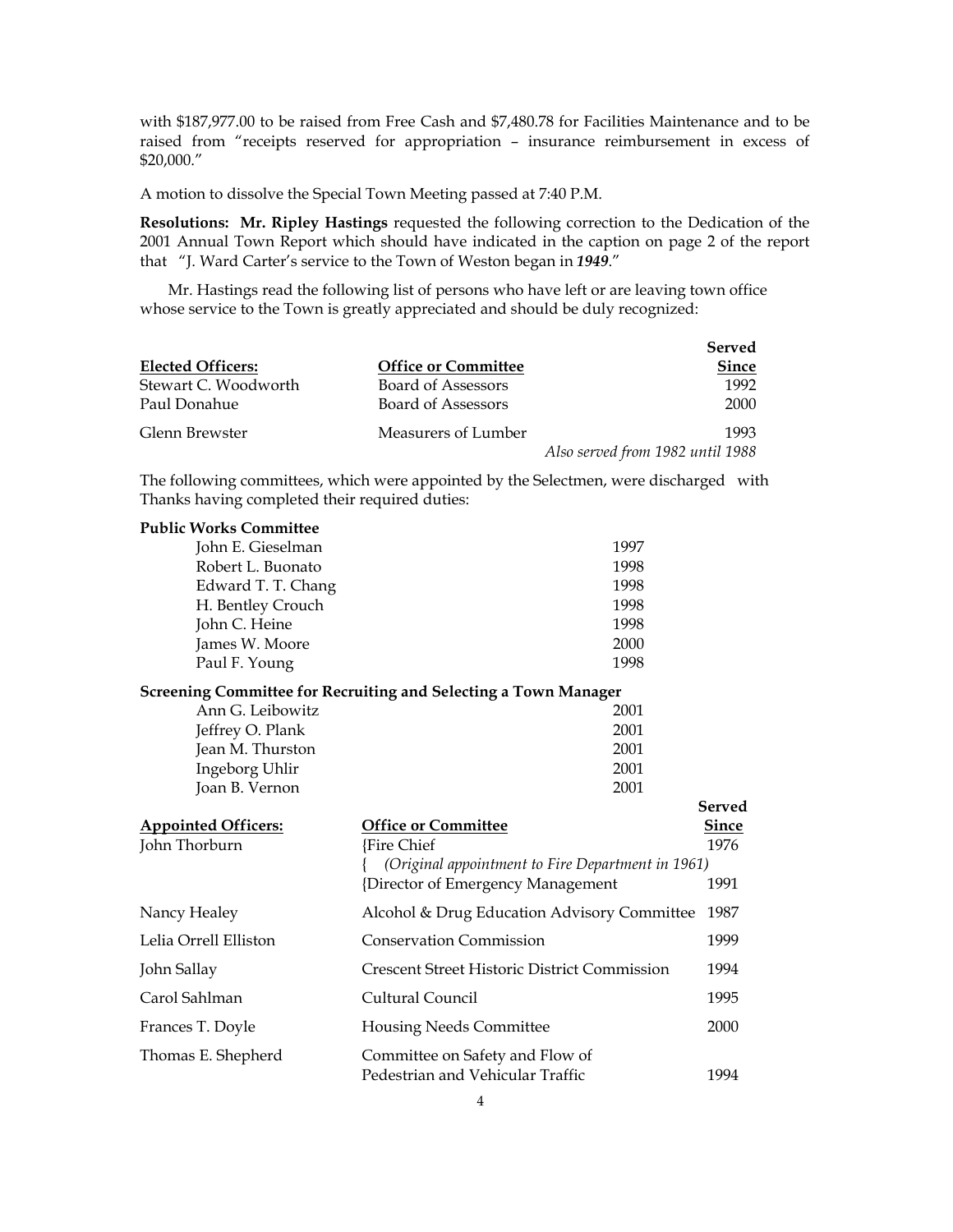|                                                                                                                                                |                                                                                                                                                                                                                                                                                                                                                                                                                 | <b>Served</b>                                                |
|------------------------------------------------------------------------------------------------------------------------------------------------|-----------------------------------------------------------------------------------------------------------------------------------------------------------------------------------------------------------------------------------------------------------------------------------------------------------------------------------------------------------------------------------------------------------------|--------------------------------------------------------------|
| <b>Appointed Officers:</b><br>George Noble                                                                                                     | <b>Office or Committee</b><br>Registrars of Voters                                                                                                                                                                                                                                                                                                                                                              | <b>Since</b><br>1989                                         |
| Dorothy McCarthy                                                                                                                               | Registrars of Voters                                                                                                                                                                                                                                                                                                                                                                                            | 1982                                                         |
| Melissa Patterson                                                                                                                              | <b>Traffic Advisory Committee</b>                                                                                                                                                                                                                                                                                                                                                                               | 2000                                                         |
|                                                                                                                                                |                                                                                                                                                                                                                                                                                                                                                                                                                 |                                                              |
| <b>Appointed by Moderator</b><br>Jacqueline P. Fields                                                                                          | <b>Elderly Housing Committee</b>                                                                                                                                                                                                                                                                                                                                                                                | 1996                                                         |
| John H. Chory<br>Daniel D. Donovan<br>James F. Gerrity, III                                                                                    | <b>Finance Committee</b>                                                                                                                                                                                                                                                                                                                                                                                        | 1998<br>1999<br>1998                                         |
| Harry R. Hoehler                                                                                                                               | <b>Library Building Committee</b>                                                                                                                                                                                                                                                                                                                                                                               | 1987                                                         |
| Michael H. Dowd<br><b>Elaine Noble</b>                                                                                                         | Minuteman Regional<br><b>School District Committee</b>                                                                                                                                                                                                                                                                                                                                                          | 2000<br>2002                                                 |
| Phyllis Wheeler<br>Aimo "Tate" Teittinen                                                                                                       | Weston War Memorial Educational<br><b>Fund Committee</b>                                                                                                                                                                                                                                                                                                                                                        | 1979<br>1958                                                 |
| Martha Hatch Bancroft<br>Diane Hildreth<br>Lucy Mooney<br>Catharine Nicholson<br>Vibecke Lou<br>Michelle Chun<br>Courtney Couper<br>George Lee | <b>Weston International Affiliation Committee</b><br><b>Weston International Affiliation Committee</b><br>Weston International Affiliation Committee<br><b>Weston International Affiliation Committee</b><br>Weston International Affiliation Committee<br>Weston International Affiliation Committee<br><b>Weston International Affiliation Committee</b><br><b>Weston International Affiliation Committee</b> | 1991<br>1999<br>1999<br>1999<br>2000<br>1999<br>2000<br>1999 |
| <b>Appointed by the School Committee</b>                                                                                                       |                                                                                                                                                                                                                                                                                                                                                                                                                 |                                                              |
| Edwin J.Taff                                                                                                                                   | Weston Educational Enrichment Fund (WEEFC)                                                                                                                                                                                                                                                                                                                                                                      | 1985                                                         |

# **ANNUAL TOWN MEETING May 13, 2002**

Pursuant to a warrant, duly served, Robert M. Buchanan, the Moderator called the Annual Town Meeting to order at 7:45 P.M. in the auditorium of the Weston High School. The Moderator declared a quorum present and proceeded with the reading of the Warrant and the Return of Service.

The tellers for the Special Town Meeting were re-appointed by the Moderator for the Annual Town Meeting.

**Article 1: M. Elizabeth Nolan**, Town Clerk read the results of the May 11, 2002 Annual Town Election.

|                   | <b>FINANCE/BUDGET ARTICLES</b>                                                            |
|-------------------|-------------------------------------------------------------------------------------------|
| <b>Article 2:</b> | Accept M.G.L. Chapter 44, Section 53F <sup>1</sup> / <sub>2</sub> : Water Enterprise Fund |

To see if the Town will accept M.G.L. chapter 44, section 53F½ establishing a Water Enterprise Fund within the Department of Public Works, to be effective for fiscal year 2003.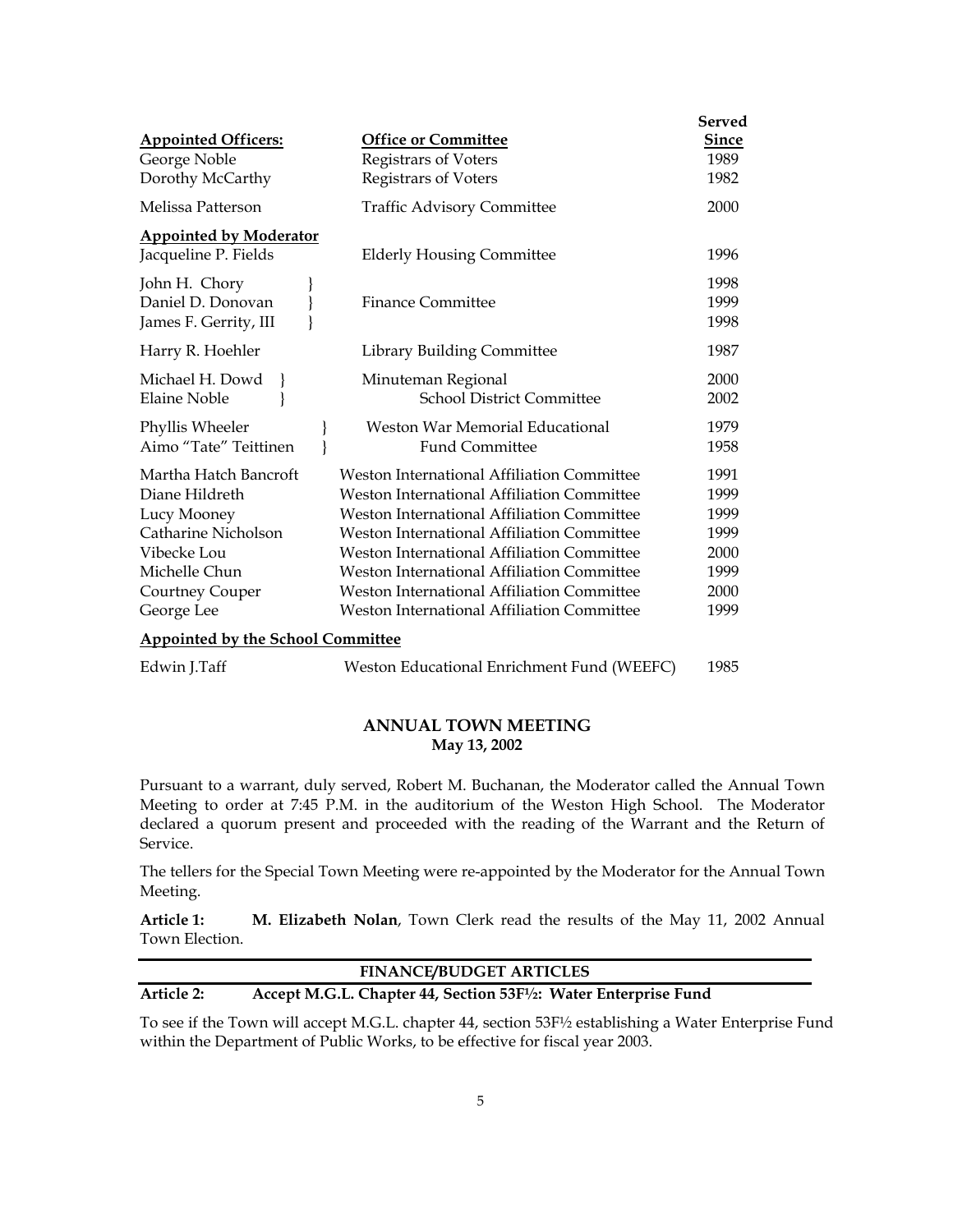*Article 2 Explanation: The Board of Selectmen is recommending that the Water Division operations of the DPW be set up as an enterprise fund. Enterprise fund accounting is recommended by Generally Accepted Accounting Principles (GAAP) for those municipal operations that are utilities and/or self supporting services. Enterprise fund accounting will demonstrate to Town Meeting and the public the full cost (direct, indirect, capital) of operating the Water Division. If this Article is approved, Town Meeting will be asked to approve the Water Division budget in Article 3.* 

**Mr. Douglas Gillespie moved:** that the Town accept M.G.L. chapter 44, section 53F½ establishing a Water Enterprise Fund within the Department of Public Works, to be effective for fiscal year 2003.

Mr. Gillespie explained that the Water Enterprise Fund would be entirely self-supporting and separate from the operating budget. This would correct the problem that occurs when a deficit in the water division creates a negative impact on the operating budget. While water rates would not change just because of the creation of the Enterprise Fund, its adoption would allow the Selectmen to set the rate with surpluses and deficits remaining within the Enterprise Fund and not in the operating budget. Asked how the Town would calculate Proposition 21/2 after the water department funds were removed from the operating budget, Mr. Gillespie stated it would have no impact as all budget amounts were compiled together.

Mr. Gillespie's **motion was adopted** on a voice vote

#### **Article 3: Appropriate the Fiscal Year 2003 Water Enterprise Budget**

To raise and appropriate the following sums of money to operate the Water Division of the DPW during fiscal year 2003; under the provisions of M.G.L. chapter 44, section 53F½:

| <b>Salaries</b>                        | 206,000     |
|----------------------------------------|-------------|
| Expenses                               | 153,098     |
| <b>MWRA Assessment/Water Purchases</b> | 975,000     |
| Debt Service (non-exempt)              | 38.254      |
| Large Meter Replacement                | 7,500       |
| Total                                  | \$1,379,852 |

Said sum to be funded from water receipts.

*Article 3 Explanation*: *If Article 2 is approved by Town Meeting, Article 3 will establish the Water Enterprise Fund budget for FY03. Changes to this budget from FY02 (General Fund) reflect collective bargaining increases (salary account) and MWRA Assessment/Water purchases due to an increase in town wide consumption and higher MWRA costs for water. Debt service includes projects previously approved by Town Meeting and projects proposed at this Town Meeting.* 

**Voted:** that the Town raise and appropriate the following sums of money to operate the Water Division of the DPW during fiscal year 2003; under the provisions of M.G.L. chapter 44, section 53F½:

| <b>Salaries</b>                        | 206,000     |
|----------------------------------------|-------------|
| <b>Expenses</b>                        | 153.098     |
| <b>MWRA Assessment/Water Purchases</b> | 975,000     |
| Debt Service (non-exempt)              | 38.254      |
| Large Meter Replacement                | 7,500       |
| Total                                  | \$1,379,852 |

Mr. Gillespie's motion **was adopted** on a voice vote.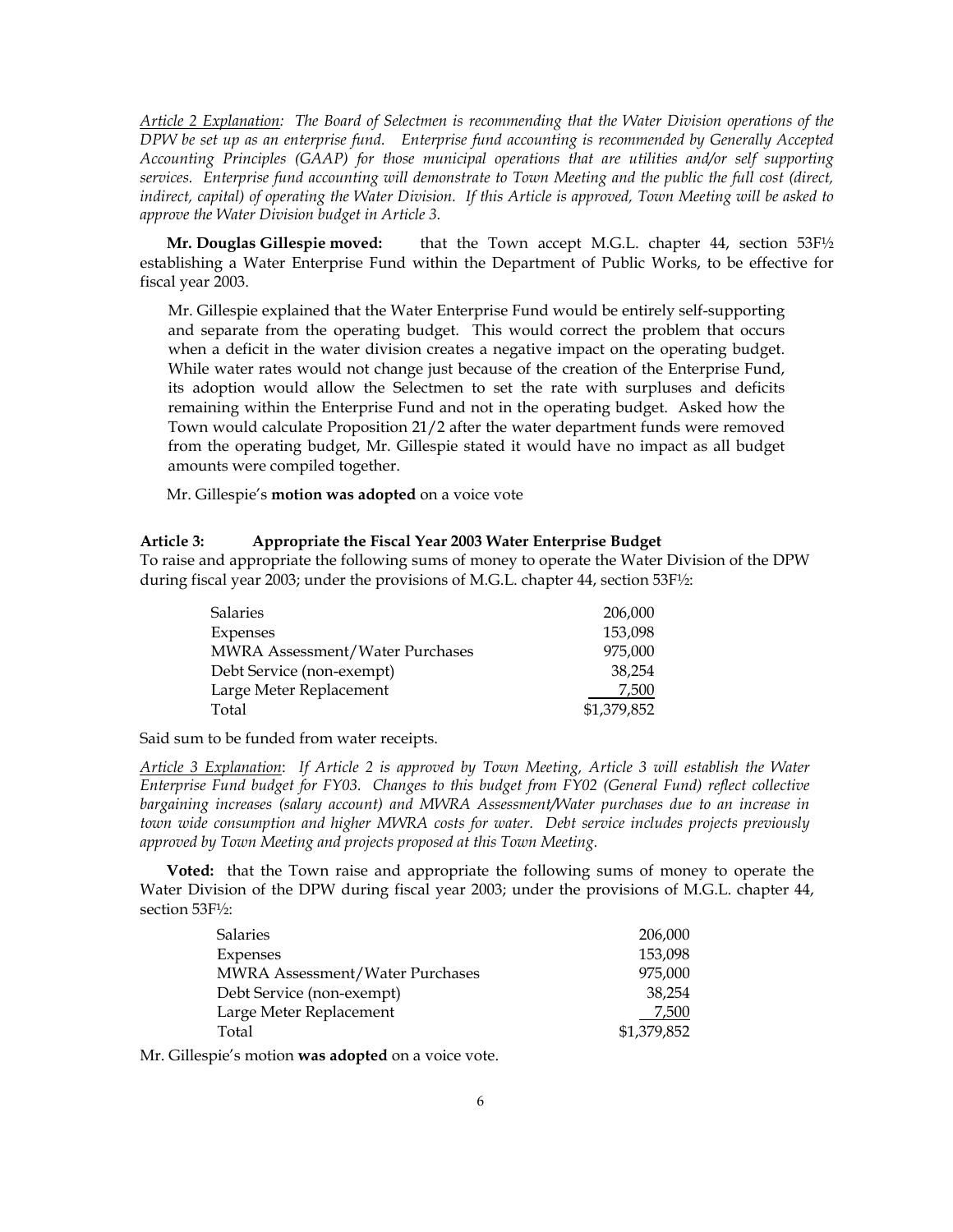# **Article 4: Appropriate the Fiscal Year 2003 Operating Budget**

To raise and appropriate such sums of money as may be necessary to defray the costs of government and other Town charges for the fiscal year beginning July 1, 2002, and to fix the salaries and compensation of elected officials of the Town on an annual basis for the said period.

# *Article 4 Explanation*: *The recommended fiscal year 2003 operating budget can be found on pages 5 - 8.*

**Mr. Ripley Hastings moved (1):** that the several sums of money recommended by the Selectmen to be raised and appropriated for the fiscal year beginning July 1, 2002 in accordance with Section 5 of Article II of the General By-laws, as amended, set forth in pages 5-8 of the report entitled, "FY03 Recommended Operating Budget" be raised and appropriated for their respective purposes as set forth on said pages, with the following exceptions:

- $\triangleright$  On page 5 of said report at the title, "Unclassified, Insurance and Fringe Benefits, Insurance-Group Health/Life, Medicare" change the amount 4,497,157 to 4,751,157; and change the "subtotal" from \$6,406,908 to 6,660,908.
- ¾ On page 5 of said report at the title, "Unclassified-Debt Service (non-excluded)" reduce the sum \$158,754 to \$148,754; and change "Total Unclassified" from \$7,074,912 to \$7,318,912.
- ¾ On page 7 of said report at the title, "Public Works, Administration-salaries", reduce the sum \$1,583,158 to \$1,377,158.
- $\triangleright$  On page 7 of said report delete all amounts under the titles, "Water Division, Expenses; Water Services-Reimbursable Expenses; Purchase of Water; and Water Improvements", and change the total for "Total Public Works" from \$4,063,209 to \$2,693,357.
- ¾ On page 8 of said report, change Total Budget Appropriations to \$42,671,891.

Mr. Hastings explained the adjustments were needed because the water department budget was moved out of the operating budget under the prior Articles and that the increase under "insurance group health" was to restore to the operating budget the Town retirees' prior level of group health insurance benefits for one year. In the past the Town paid 90% for certain retirees' health insurance coverage as that was the amount of benefit the Town had intended to pay. **Stephen Ober**, Chairman of the Finance Committee spoke in support of Mr. Hastings' motion and spoke to Town Meeting members about the rising cost of health insurance, saying the Town would evaluate and address health care insurance coverage for Town employees in the future.

**Dr. Edward Michaud** moved to amend Article 4 by: adding \$220,000 to the budget for fiscal 2003; the funds to be allocated as follows:

> \$ 50,000 for an additional employee in the assessors' office \$ 110, 000 for site data collection \$ 60,000 for data entry

Dr. Michaud stated that the purpose of his motion was to provide funds for reassessing each property in the town.

Mr. Hastings did not accept Dr. Michaud's motion saying the funds were not available as balances in the free cash and reserve fund are low. The Town did not have an override; for the additional funding Dr. Michaud requested either the Town Budget would be need to be restructured or an override would be required. Mr. Hastings further noted that the Board of Selectmen and the Board of Assessors had agreed to support Article 33. Chairman of the Finance Committee **Steve Ober, Robert Birnbaum**, and **Susan Kannenberg** spoke against the Motion to Amend.

Dr. Michaud's **motion to amend** Article 4 **was defeated** by voice vote.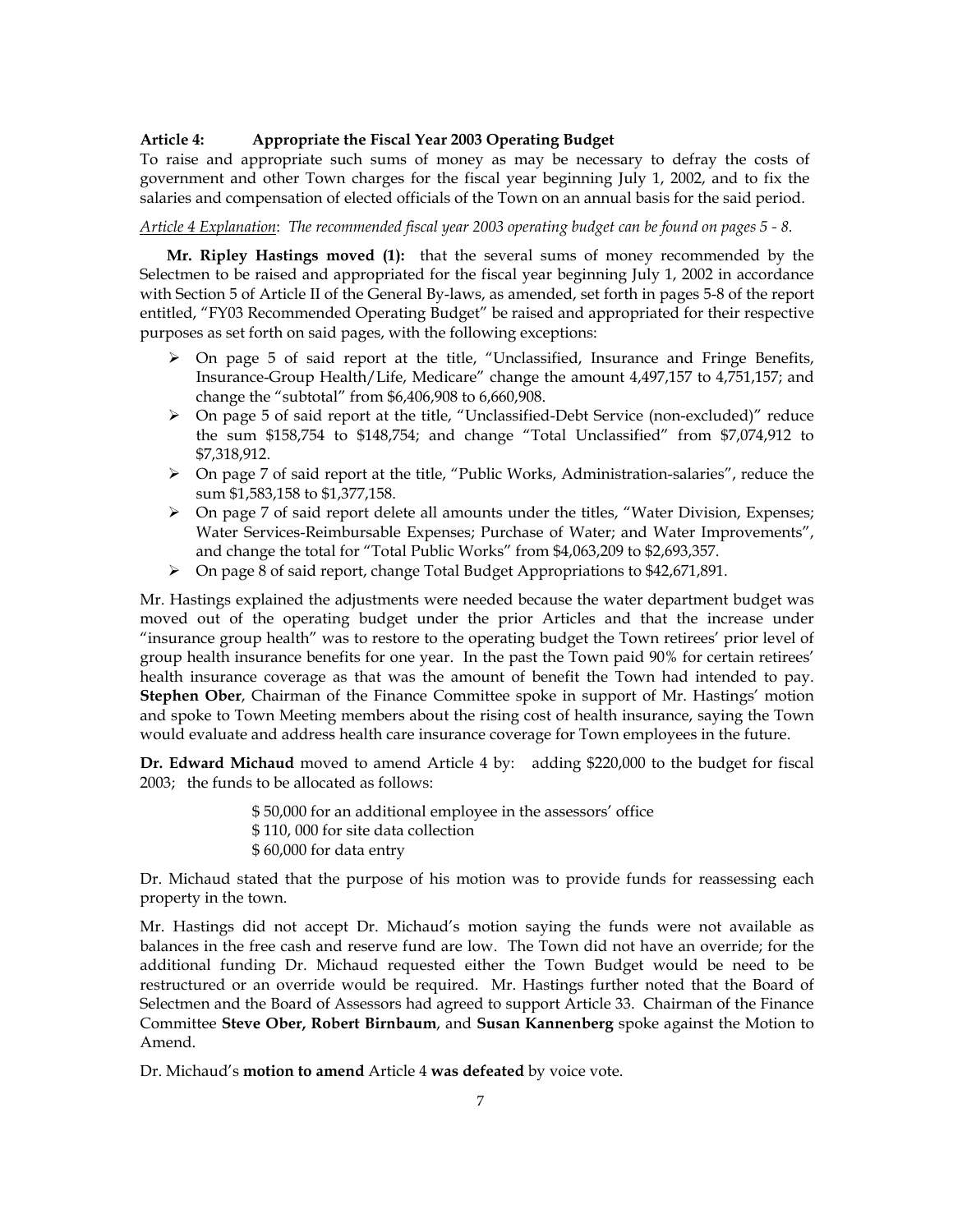# Mr. Hastings' **motion** under Article 4 (1) **passed unanimously.**

| <b>TITLE OF ACCOUNTS</b>      |                                               | Approved<br><b>Fiscal Year</b><br>2003 |
|-------------------------------|-----------------------------------------------|----------------------------------------|
| <b>UNCLASSIFIED</b>           |                                               |                                        |
| Insurance & Fringe Benefits   | Insurance, Workers' Compensation              | 175,000                                |
|                               | <b>Unemployment Compensation</b>              | 25,000                                 |
|                               | Insurance-Group Health/Life,                  |                                        |
|                               | Medicare<br>Contributory Retirement-Middlesex | 4,751,157<br>1,428,001                 |
|                               | Contributory Retirement-Teachers              |                                        |
|                               | Insurance-Property & Liability                | 276,750                                |
|                               | Uninsured Losses+                             | 5,000                                  |
|                               | Subtotal                                      | 6,660,908                              |
| Compensated Absence Fund+     |                                               | 53,250                                 |
| <b>Street Lighting</b>        | Expenses                                      | 106,000                                |
| Reserve Fund                  |                                               | 350,000                                |
| Debt Service (non-excluded)   | Principal & Interest                          | 148,754                                |
| <b>TOTAL UNCLASSIFIED</b>     |                                               | 7,318,912                              |
| <b>GENERAL GOVERNMENT</b>     |                                               |                                        |
| Selectmen/Town Manager        | <b>Salaries</b>                               | 313,928                                |
|                               | Expenses                                      | 55,600                                 |
|                               | Consulting & Professional Services+           | 25,000                                 |
|                               | Subtotal                                      | 394,528                                |
| Salary Adjustments-Merit      |                                               | 33,312                                 |
| Town Clerk & Registrars       | Salary-Elected Official                       | 150                                    |
| of Voters                     | Salaries                                      | 113,969                                |
|                               | Expenses<br>Subtotal                          | 11,620<br>125,739                      |
| Legal                         | Expenses                                      | 141,800                                |
| <b>Information Systems</b>    | <b>Salaries</b>                               | 72,991                                 |
|                               | Expenses                                      | 89,954                                 |
|                               | Computer Hardware & Maintenance+              | 74,000                                 |
|                               | Subtotal                                      | 236,945                                |
| <b>Facilities Maintenance</b> | <b>Salaries</b>                               | 59,145                                 |
|                               | Expenses                                      | 62,677                                 |
|                               | Town Hall Equipment+                          | 5,000                                  |
|                               | Test/Replace Underground Storage<br>Tanks+    |                                        |
|                               | Facilities Improvements-Town-wide+            | 100,000                                |
|                               | Subtotal                                      | 226,822                                |

# **FY03 APPROVED OPERATING BUDGET**[+](#page-8-0)

<span id="page-8-0"></span> + NOTE: Accounts indicated by + are continuing appropriations, the balance of which shall be carried forward to the next fiscal year.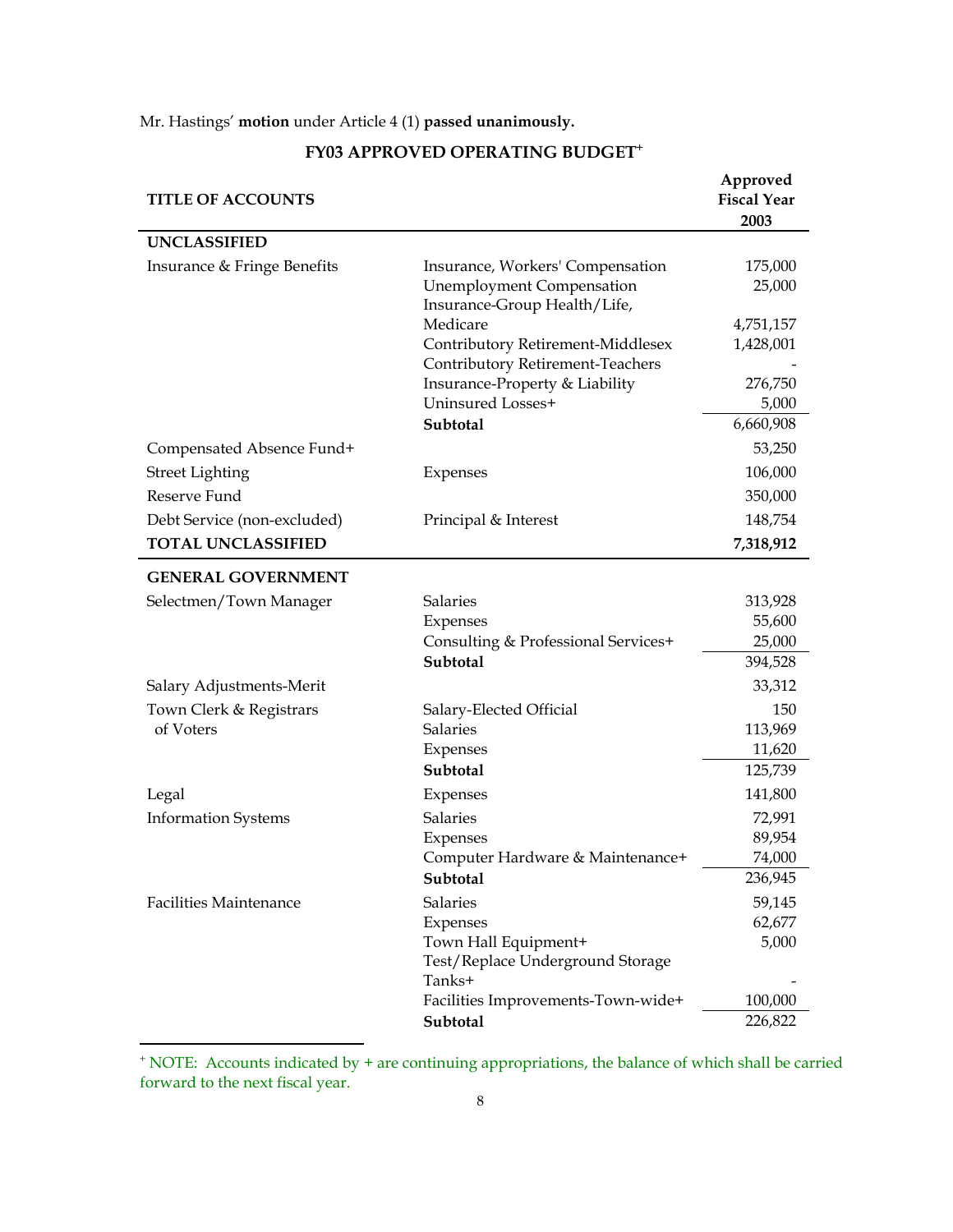| War Mem. Ed. Fund. Comm.             | Expenses                                        | 1,200            |
|--------------------------------------|-------------------------------------------------|------------------|
| Memorial Day                         | Expenses                                        | 784              |
| TOTAL GENERAL GOVERNMENT             |                                                 | 1,161,130        |
| <b>FINANCE</b>                       |                                                 |                  |
| <b>Finance Committee</b>             | Expenses                                        | 2,320            |
| Finance                              | Salaries-Elected Officials                      | 300              |
|                                      | <b>Salaries</b>                                 | 456,300          |
|                                      | <b>Expenses</b>                                 | 128,025          |
|                                      | Subtotal                                        | 584,625          |
| <b>TOTAL FINANCE</b>                 |                                                 | 586,945          |
| <b>PLANNING &amp; LAND USE</b>       |                                                 |                  |
| <b>Clerks of Committees</b>          | Salaries                                        | 87,045           |
| Board of Appeals                     | Expenses                                        | 4,905            |
| Planning Board                       | <b>Salaries</b>                                 | 65,934           |
|                                      | Expenses                                        | 37,000           |
|                                      | Subtotal                                        | 102,934          |
| <b>Conservation Commission</b>       | Expenses                                        | 89,350           |
| <b>Historical Commission</b>         | Expenses                                        | 4,000            |
| Crescent St. Historic District       | Expenses                                        |                  |
| Commission                           |                                                 | 100              |
| <b>TOTAL PLANNING &amp; LAND USE</b> |                                                 | 288,334          |
| <b>PUBLIC SAFETY</b>                 |                                                 |                  |
| Police                               | <b>Salaries</b>                                 | 2,191,307        |
|                                      | <b>Expenses</b>                                 | 203,368          |
|                                      | Equipment and Apparatus+                        | 70,000           |
|                                      | Police - Injured on Duty+                       | 1,400            |
|                                      | Subtotal                                        | 2,466,075        |
| Fire                                 | Salaries                                        | 1,974,765        |
|                                      | Expenses                                        | 136,563          |
|                                      | <b>Hydrant Service</b><br>Emergency Management+ | 252,194<br>1,000 |
|                                      | Equipment and Apparatus+                        |                  |
|                                      | Firefighters - Injured on Duty+                 | 1,000            |
|                                      | Subtotal                                        | 2,365,522        |
| <b>Inspectional Services</b>         | <b>Salaries</b>                                 | 120,082          |
|                                      | <b>Expenses</b>                                 | 9,532            |
|                                      | Subtotal                                        | 129,614          |
| <b>Traffic Signals</b>               | Maintenance & Operation                         | 5,700            |
| Dog Officer                          | Salaries                                        | 4,900            |
|                                      | <b>Expenses</b>                                 | 3,000            |
|                                      | Subtotal                                        | 7,900            |
| <b>TOTAL PUBLIC SAFETY</b>           |                                                 | 4,974,811        |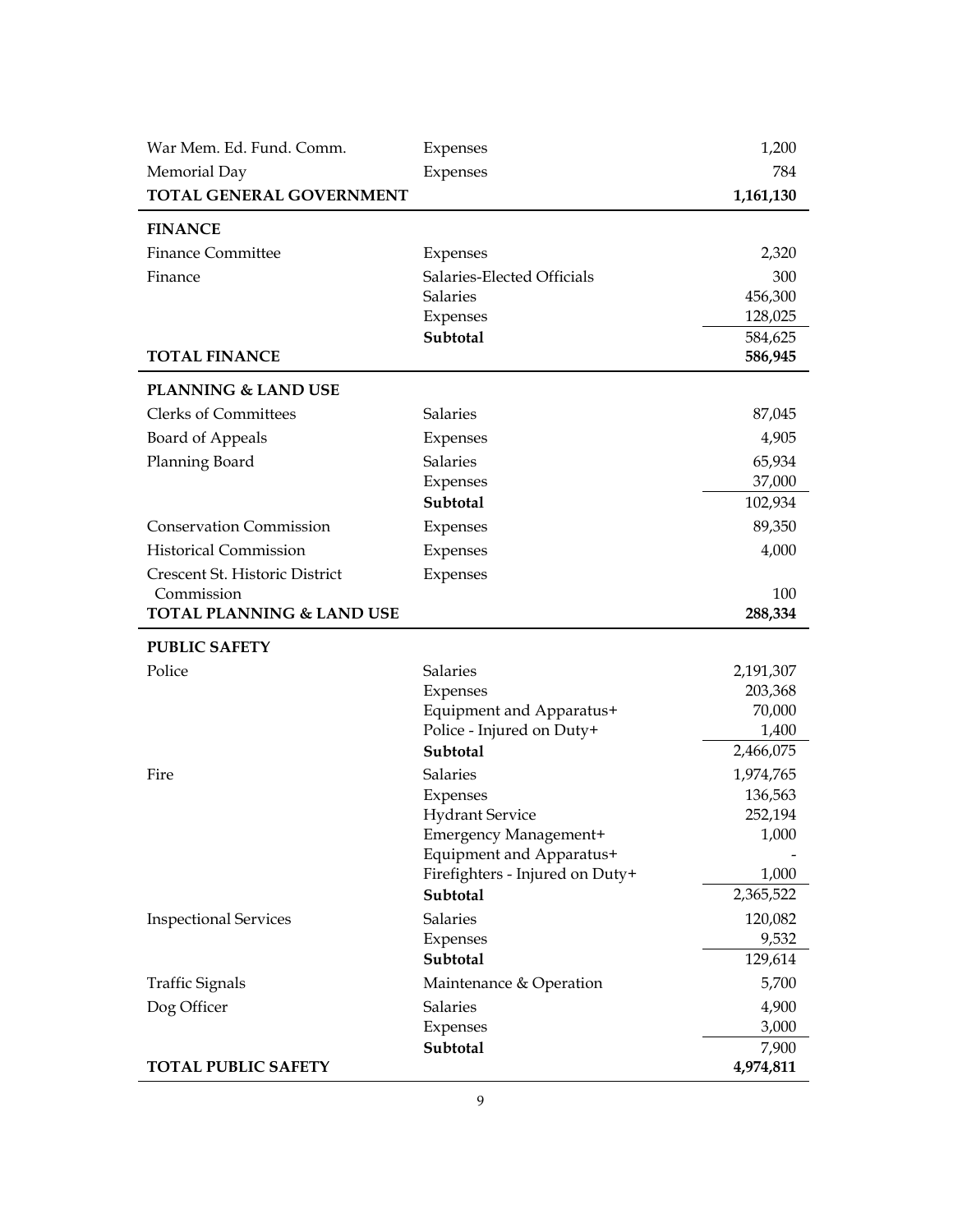| <b>EDUCATION</b>                                           |                                                                    |            |
|------------------------------------------------------------|--------------------------------------------------------------------|------------|
| School Department                                          | <b>Salaries</b>                                                    | 18,823,595 |
|                                                            | Instructional, Maint & Other Expenses                              | 3,398,750  |
|                                                            | Transportation                                                     | 958,355    |
|                                                            | Subtotal                                                           | 23,180,700 |
| Minuteman Regional Vocational                              |                                                                    |            |
| <b>Technical School District</b><br><b>TOTAL EDUCATION</b> | Assessment                                                         | 67,952     |
|                                                            |                                                                    | 23,248,652 |
| <b>PUBLIC WORKS</b>                                        |                                                                    |            |
| Administration                                             | <b>Salaries</b>                                                    | 1,377,158  |
|                                                            | Expenses                                                           | 310,768    |
|                                                            | Equipment+<br>Subtotal                                             |            |
|                                                            |                                                                    | 1,687,926  |
| <b>Highway Division</b>                                    | Expenses                                                           | 105,300    |
|                                                            | Snow and Ice Control                                               | 117,300    |
|                                                            | Guard Rail Rehab+                                                  | 5,000      |
|                                                            | Construction of Public Ways+<br>Construction of Sidewalks, Bicycle | 150,000    |
|                                                            | Paths, & Footways+                                                 | 50,000     |
|                                                            | <b>Subtotal</b>                                                    | 427,600    |
| Stormwater Management                                      | Expenses                                                           | 79,200     |
| Recycling and Solid Waste                                  | Expenses                                                           | 380,300    |
|                                                            | Monitoring Groundwater - Landfill+                                 | 15,000     |
|                                                            | Recycling & Energy Conservation+                                   |            |
|                                                            | Subtotal                                                           | 395,300    |
| <b>Water Division</b>                                      | <b>Expenses</b>                                                    |            |
|                                                            | Water Services-Reimb. Expenses                                     |            |
|                                                            | Purchase of Water                                                  |            |
|                                                            | Water Improvements+                                                |            |
|                                                            | Subtotal                                                           |            |
| Parks and Cemeteries                                       | Expenses                                                           | 23,550     |
|                                                            | Parks & Cemetery Improvements+                                     | 20,000     |
|                                                            | <b>Subtotal</b>                                                    | 43,550     |
| Tree Warden                                                | Salaries                                                           | 6,086      |
|                                                            | Expenses                                                           | 53,695     |
|                                                            | Subtotal                                                           | 59,781     |
| <b>TOTAL PUBLIC WORKS</b>                                  |                                                                    | 2,693,357  |
| <b>HEALTH &amp; HUMAN SERVICES</b>                         |                                                                    |            |
| Board of Health                                            | Salaries                                                           | 141,817    |
|                                                            | Expenses                                                           | 13,510     |
|                                                            | <b>Mental Health Services</b>                                      | 31,722     |
|                                                            | Subtotal                                                           | 187,049    |
| Mosquito Control, E. Middlesex                             |                                                                    |            |
| Project                                                    | Expenses                                                           | 28,997     |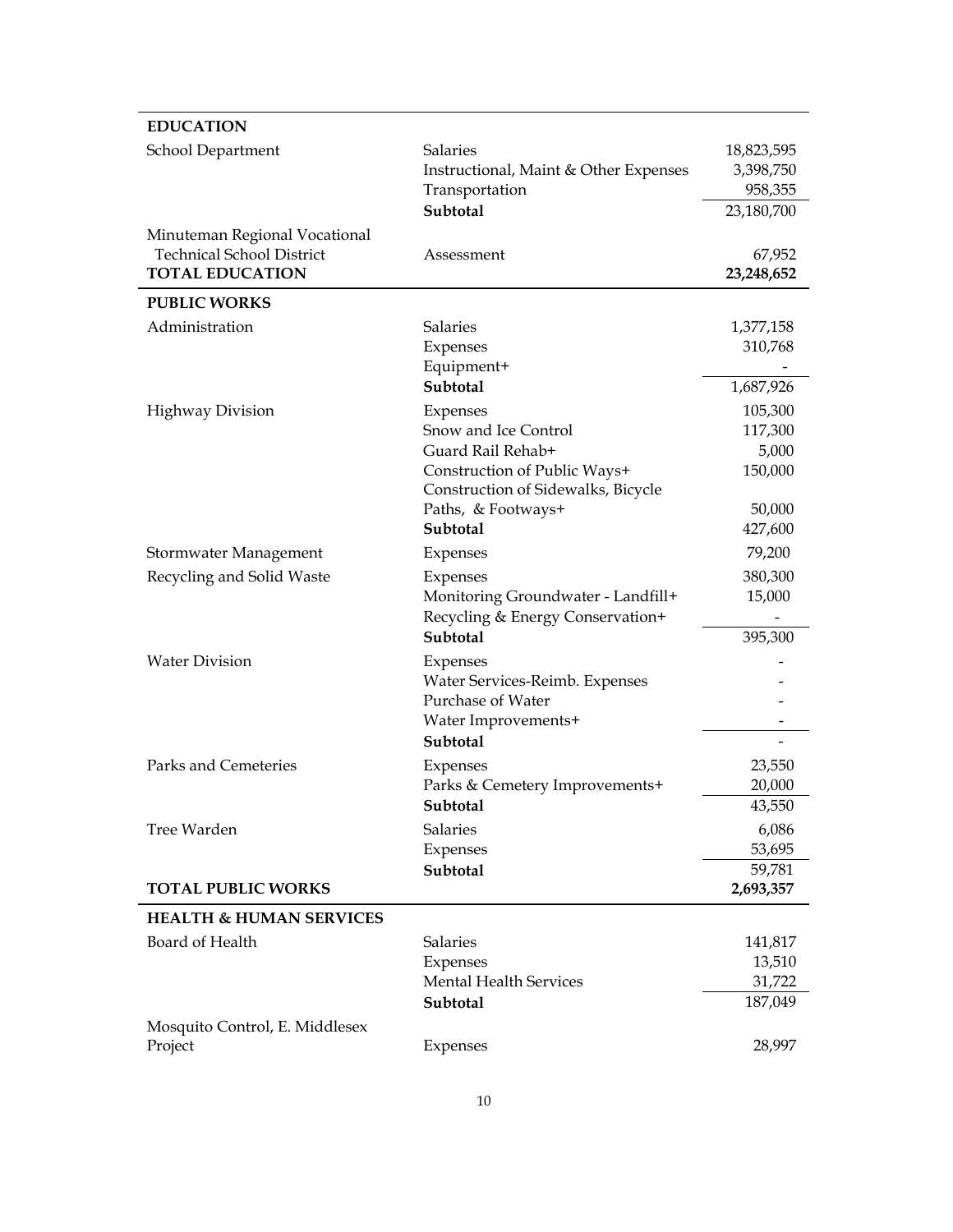| <b>Brook School Apartments</b>                        | <b>Salaries</b>                 | 86,145     |
|-------------------------------------------------------|---------------------------------|------------|
|                                                       | Expenses                        | 145,947    |
|                                                       | Repair & Replace Septic System+ |            |
|                                                       | Repairs & Replacements+         | 65,000     |
|                                                       | Subtotal                        | 297,092    |
| Council on Aging                                      | Salaries                        | 110,391    |
|                                                       | Expenses                        | 19,400     |
|                                                       | Senior Work Program             |            |
|                                                       | Subtotal                        | 129,791    |
| <b>Youth Counseling Services</b>                      | Salaries                        | 46,625     |
|                                                       | Expenses                        | 1,250      |
|                                                       | Subtotal                        | 47,875     |
| Alcohol & Drug Education<br><b>Advisory Committee</b> | <b>Expenses</b>                 | 2,000      |
|                                                       |                                 |            |
| Veterans' Benefits                                    | Expenses                        | 1,000      |
| <b>TOTAL HEALTH &amp; HUMAN SERVICES</b>              |                                 | 693,804    |
| <b>CULTURAL &amp; LEISURE SERVICES</b>                |                                 |            |
| Libraries                                             | <b>Salaries</b>                 | 649,780    |
|                                                       | Expenses                        | 137,840    |
|                                                       | Library Materials               | 74,964     |
|                                                       | Minuteman Library Network+      | 32,805     |
|                                                       | Subtotal                        | 895,389    |
| Recreation                                            | Salaries                        | 545,182    |
|                                                       | Expenses                        | 178,975    |
|                                                       | <b>Community Center</b>         | 86,400     |
|                                                       | Subtotal                        | 810,557    |
| <b>TOTAL CULTURAL &amp; LEISURE SERVICES</b>          |                                 | 1,705,946  |
| <b>TOTAL BUDGET APPROPRIATIONS</b>                    |                                 | 42,671,891 |

**Voted (2):** that the compensation for the following elected officers of the Town for the fiscal year commencing July 1, 2002, as required by Massachusetts General Laws, Chapter 41, Section 108, be fixed at:

| Town Clerk | \$150                                                      |
|------------|------------------------------------------------------------|
| Assessor   | \$100                                                      |
|            | and that all other elected officers of the Town be unpaid. |

**Voted (3):** that five persons be appointed by the Moderator to serve as a Memorial Day Committee in 2003 with authority to expend for the 2003 Memorial Day observance \$784 appropriated for that purpose by previous vote under this article.

**Voted (4):** that in purchasing property or equipment, any allowance for turning in other property or equipment may be applied to the purchase price.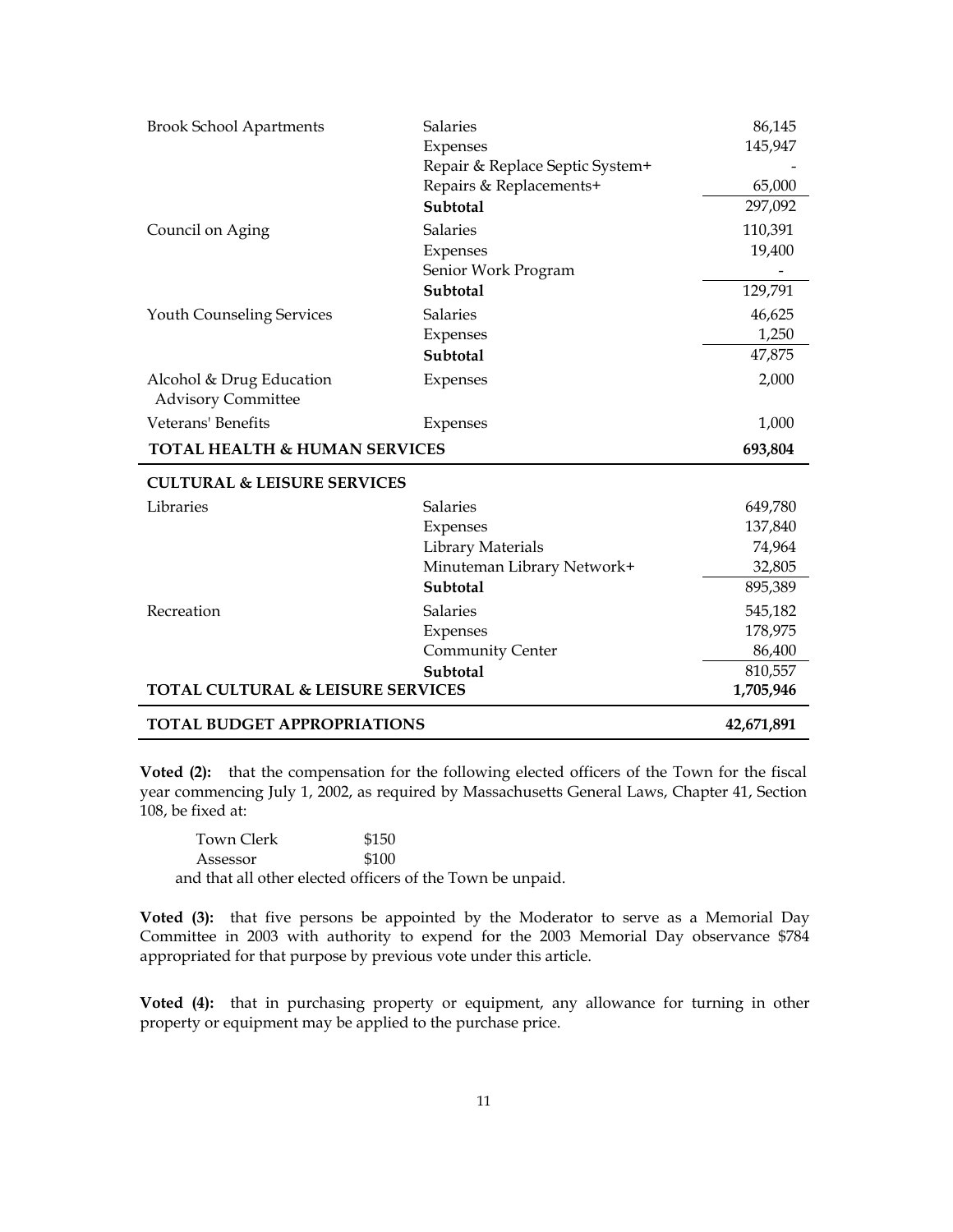# **Article 5: Appropriate the FY2003 Community Preservation Committee Operating Budget**

To see if the Town will vote to hear and act on the report of the Community Preservation Committee on the Fiscal Year 2003 Community Preservation budget and to appropriate from the Community Preservation Fund a sum of money to meet the administrative expenses and all other necessary and proper expenses of the Community Preservation Committee for Fiscal Year 2003; and further to reserve for future appropriation the following amounts as recommended by the Community Preservation Committee: a sum of money for the acquisition, creation and preservation of open space excluding land for recreational use, a sum of money for acquisition and preservation of historic resources, and a sum of money for the creation, preservation and support of community housing; or take any other action relative thereto.

*Article 5 Explanation*: *The Community Preservation property tax surcharge will raise nearly \$1,000,000, which is expected to be matched, in whole or in part by the State. By law, a minimum of ten percent of Community Preservation funds must be used in each of three categories: open space, historic resources and affordable housing.*

**Mr. Dexter Freeman moved:** that the Town vote to hear and act on the report of the Community Preservation Committee on the Fiscal Year 2003 Community Preservation budget and to appropriate from the Community Preservation Fund:

\$34,500 to meet the administrative expenses and all other necessary and proper expenses of the Community Preservation Committee for Fiscal Year 2003;

and further to reserve for future appropriation the following amounts as recommended by the Community Preservation Committee:

\$180,000 for the acquisition, creation and preservation of open space excluding land for recreational use;

\$180,000 for the acquisition and preservation of historic resources; and

\$180,000 for the creation, preservation and support of community housing.

Mr. Freeman explained the Community Preservation Committee must seek annual approval of Town Meeting to fund this account. This Town Meeting would address only funds to be received in 2003; Article 5 would address allocation of funds and Article 6 of the warrant would address appropriation of funds.

Mr. Freeman's **motion was adopted** on a voice vote.

# **Article 6: Appropriate for Open Space – Community Preservation Act**

To see if the Town will vote to authorize the Board of Selectmen to acquire by purchase, gift, or otherwise, for open space purposes under the Community Preservation Program the fee or other interests in land located at Concord Road in the Town of Weston, Massachusetts shown as Assessors Map 21, Block 8, containing 23.25 acres more or less, and more fully described in a deed recorded in the Middlesex South Registry of Deeds in Book 21609, Page 523 said land to be held, managed, and controlled by the Conservation Commission; and as funding therefor, to raise and appropriate, transfer from available funds, transfer from the Community Preservation Fund, and/or borrow a sum of money pursuant to M.G.L. chapter 44B or any other general or special law for said acquisition, and to authorize the Town Treasurer with the approval of the Board of Selectmen to issue any bonds or notes that may be necessary for that purpose; and further to authorize the Board of Selectmen to convey concurrently at the closing and in perpetuity a deed restriction which meets the requirements of M.G.L. chapter 184, sections 31-33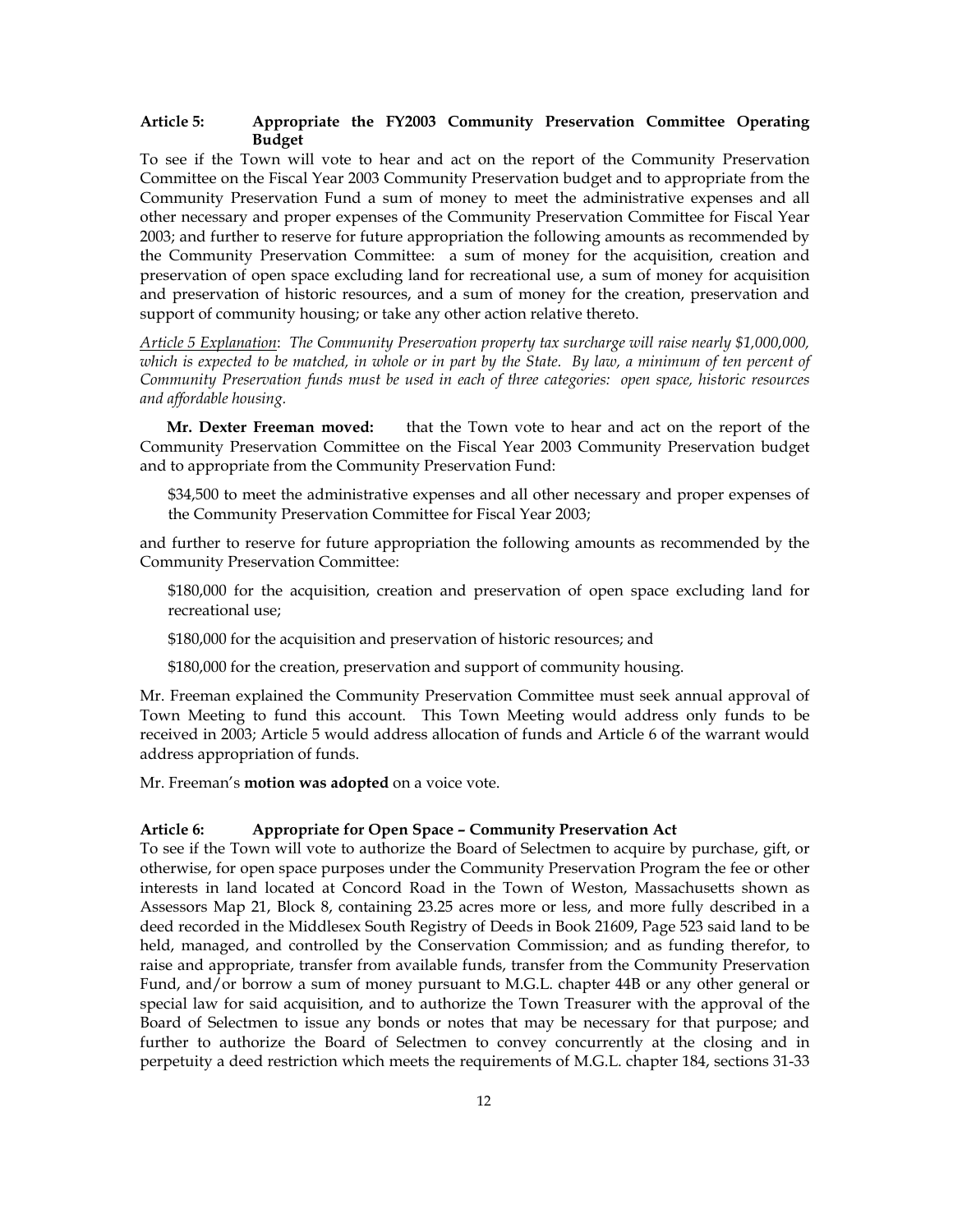and which may run to a nonprofit, charitable corporation or foundation with the right to enforce the restriction; or take any other action relative thereto.

*Article 6 Explanation: At the time of the printing of this warrant, the Community Preservation Committee had not yet completed their report and recommendations for Town Meeting. A full report on Articles 5 - 7 will be made at Town Meeting*.

**Mr. Freeman moved:** that the Town authorize the Board of Selectmen to acquire by purchase for open space purposes under the Community Preservation Program the fee in land located at Concord Road in the Town of Weston, Massachusetts shown on Assessors Map 21, Block 8, containing 23.25 acres more or less, and more fully described in a deed recorded in the Middlesex South Registry of Deeds in Book 21609, Page 523, commonly known as Sunday Woods, said land to be held, managed and controlled by the Conservation Commission, and as funding therefor to transfer from the Community Preservation Fund \$800,000.00 and to borrow \$1,500,000.00 pursuant to M.G.L. chapter 44B or any other general or special law, and further to authorize the Town Treasurer with the approval of the Board of Selectmen to issue any bonds or notes that may be necessary for that purpose; and further to authorize the Board of Selectmen to convey currently at the closing and in perpetuity a deed restriction which meets the requirements of G.L. c.184, §31-33 and which may run to a nonprofit, charitable corporation or foundation with the right to enforce the restriction.

Mr. Freeman stated that the Community Preservation Committee supported the motion explaining that if the Town did not purchase the land known as "Sunday Woods" it would be sold for development. **George. Bates**, chairman of the Conservation Commission stated Sunday Woods' 23.5 acres contain seven possible building lots and that the purchase of the land would not require any new tax money nor would it impact the Town Budget. Speakers in favor of the motion included **Ms. Robin Reisman**, President of the Weston Land Trust and **Ms. Meg Styner**. Opposing the motion, saying it was the wrong location and wrong first use of CPA funds was **Ms. Carol Norquist.** Ms. Norquist said the first goals of the CPA as explained at prior Town Meeting would be to add open space to under-served areas and to expand playing fields. Ms. Norquist questioned the decision to add more conservation land in that area of Town as the purchase would ignore the lack of conservation land and open space in other parts of the Town.

Mr. Freeman's **motion was adopted** by the following vote: Yes – 68 No – 13

#### **Article 7: Appropriate for Historic Resources – Community Preservation Act**

To see if the Town will vote to authorize the Board of Selectmen to acquire by purchase, gift, or otherwise, for historic preservation purposes under the Community Preservation Program the fee or other interests in land located at Boston Post Road in the Town of Weston, Massachusetts shown as Assessors Map 27, Block 49, containing 524 square feet more or less, said land to be held, managed, and controlled by the Board of Selectmen and as funding therefor, to raise and appropriate, transfer from available funds, transfer from the Community Preservation Fund, and/or borrow a sum of money pursuant to M.G.L. chapter 44B or any other general or special law for said acquisition, and to authorize the Town Treasurer with the approval of the Board of Selectmen to issue any bonds or notes that may be necessary for that purpose; and further to authorize the Board of Selectmen to convey concurrently at the closing and in perpetuity a deed restriction which meets the requirements of M.G.L. chapter 184, sections 31-33 and which may run to a nonprofit, charitable corporation or foundation with the right to enforce the restriction; or take any other action relative thereto.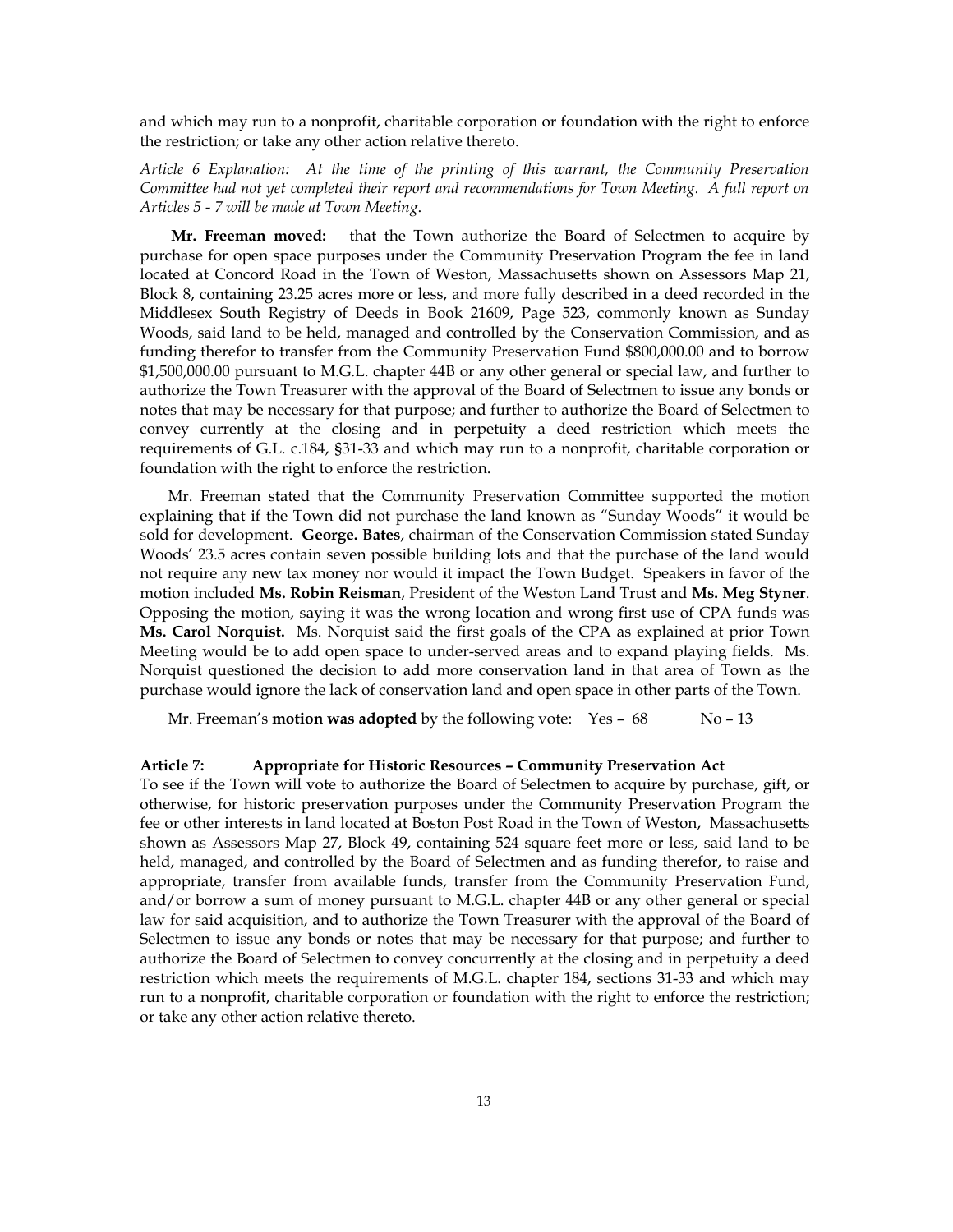*Article 7 Explanation: At the time of the printing of this warrant, the Community Preservation Committee had not yet completed their report and recommendations for Town Meeting. A full report on Articles 5 - 7 will be made at Town Meeting*.

**Mr. Edward Rossiter moved:** that the Town authorize the Board of Selectmen to acquire and impose an interest in the property located at Boston Post Road in the Town of Weston, Massachusetts shown as Assessors Map 27, Block 49, containing 524 square feet more or less, commonly known as the Fiske Law Office, pursuant to a historic preservation restriction which complies with the Community Preservation Act and the requirements of G.L. c.184, §§31-33, and which may run to a nonprofit, charitable corporation or foundation with the right to enforce the restriction; and further that the Town appropriate \$30,000.00 for historic preservation, restoration, or rehabilitation purposes under the Community Preservation Program with respect to the property.

Mr. Rossiter explained that the CPA also requires money be used for historic preservation. The CPA monies appropriated under this article would be used to both repair the septic system at the Fiske Law Office and to place a historic preservation restriction on the property, in anticipation of future rental which rental income would be returned to the CPA fund.

Mr. Rossiter's **motion passed** on a voice vote.

#### **Article 8: Continue Departmental Revolving Funds**

To see if the Town will vote to continue revolving funds for certain Town departments pursuant to the provisions of M.G.L. chapter 44, section 53E½ for the fiscal year beginning July 1, 2002:

| <b>Revolving Fund</b> | Authority to | <b>Revenue Source</b> | <b>Use of Fund</b>   | <b>FY03</b>   |
|-----------------------|--------------|-----------------------|----------------------|---------------|
|                       | <b>Spend</b> |                       |                      | <b>Budget</b> |
| Recreation Special    | Recreation   | Program Fees          | Program Costs and    | \$350,000     |
| Programs              | Director     |                       | Related Building     |               |
|                       |              |                       | Maintenance          |               |
| Historic Marker       | Historical   | Program Fees          | Costs Related to     | \$1,500       |
|                       | Commission   |                       | Purchase of Historic |               |
|                       |              |                       | Markers              |               |

*Article 8 Explanation and Summary of M.G.L. chapter 44, section 53E*½: *A revolving fund established under the provisions of M.G.L. chapter 44, section 53E*½ *must be authorized annually by vote of the Town Meeting. The fund shall be credited with only the departmental receipts received in connection with the programs supported by such revolving fund and expenditures may be made from the revolving fund without further appropriation, subject to the provisions of section 53E*½.

*The Annual Town Meeting authorization for each revolving fund shall specify:* 

- *(1) the programs and purposes for which the revolving fund may be expended;*
- *(2) the departmental receipts which shall be credited to the revolving fund;*
- *(3) the board, department or officer authorized to expend from such fund; and*
- *(4) a limit on the amount which may be expended from such fund in the ensuing year.*

*In any fiscal year the Board of Selectmen and the Finance Committee may approve an increase in the amount to be spent from the revolving fund, but in no event shall any agency, board, department or officer*  be authorized to expend in any one fiscal year more than one percent of the amount raised by the Town by *taxation in the most recent fiscal year for which a tax rate has been certified pursuant to M.G.L. chapter 59, section 23.*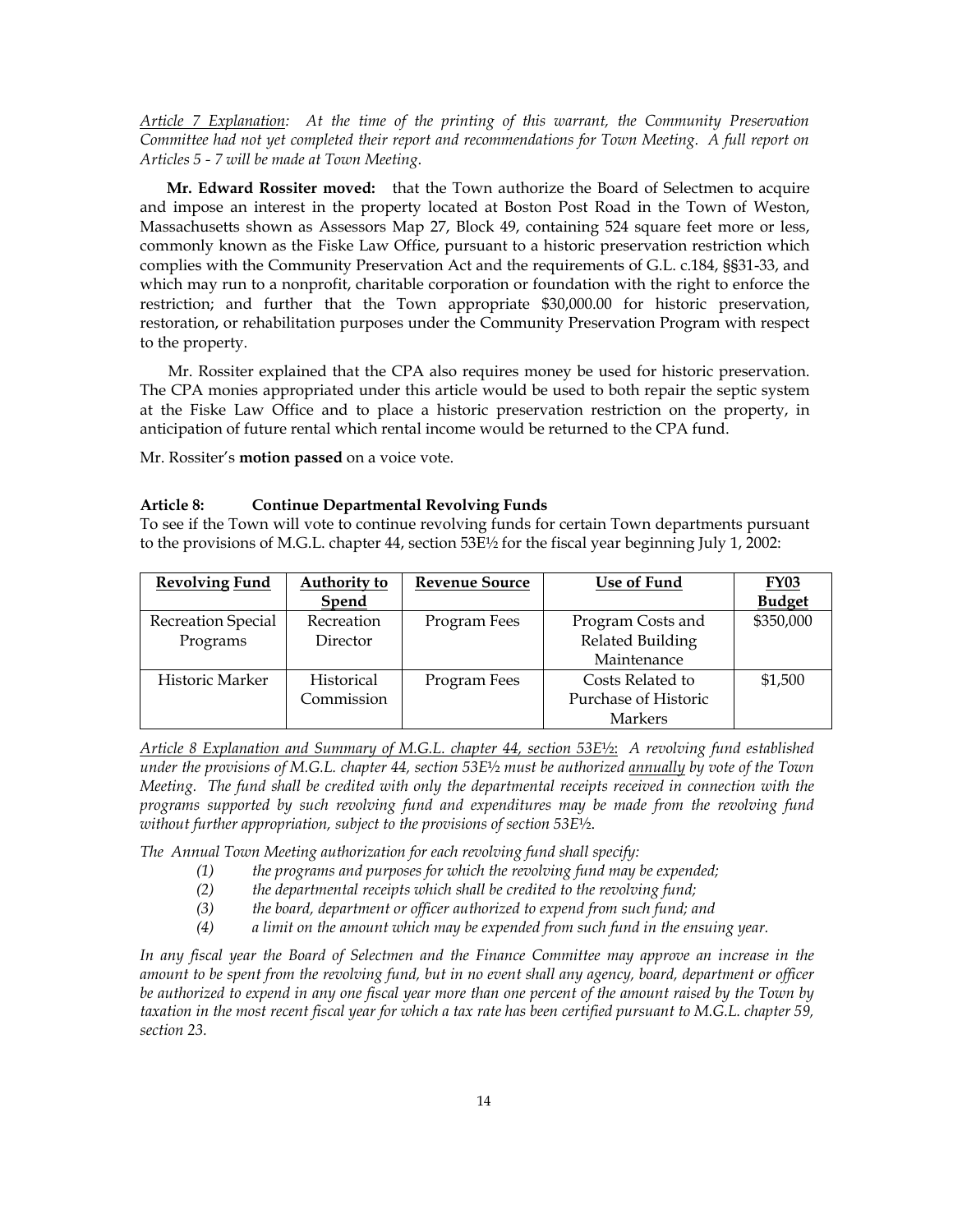**Voted:** that the Town vote to continue revolving funds for certain Town departments pursuant to the provisions of M.G.L. chapter 44, section 53E½ for the fiscal year beginning July 1, 2002, as shown in Article 8 of the Warrant.

#### **Article 9: Establish Council on Aging Revolving Fund**

To see if the Town will vote to establish a Council on Aging revolving fund pursuant to the provisions of M.G.L. chapter 44, section 53E½ , and to authorize the following expenditures for the fiscal year beginning July 1, 2002:

| Name:               | Council on Aging Revolving Fund |
|---------------------|---------------------------------|
| Authority to Spend: | Council on Aging Director       |
| Revenue Source:     | Program Fees                    |
| Use of Funds:       | Program Expenses                |
| FY03 Budget:        | \$20,000                        |

*Article 9 Explanation: This revolving fund is for various fee-based programs offered by the Council on Aging.* 

 **Voted:** that the Town vote to establish a Council on Aging revolving fund pursuant to the provisions of M.G.L. chapter 44, section 53E½, and to authorize the following expenditures for the fiscal year beginning July 1, 2002:

| Council on Aging Revolving Fund |
|---------------------------------|
| Council on Aging Director       |
| Program Fees                    |
| Program Expenses                |
| \$20,000                        |
|                                 |

#### **Article 10: Authorization to Expend State Funds for Public Ways**

To see if the Town will vote to authorize the Board of Selectmen to permanently construct, reconstruct, resurface, alter or make specific repairs upon all or portions of various Town Ways and to authorize the expenditure of \$233,393.49 provided or to be provided by the Commonwealth of Massachusetts through the Massachusetts Highway Department.

*Article 10 Explanation*: *State law requires that Town Meeting approve the use of funds received from the State for road construction purposes including engineering or to address traffic improvements. In FY2001, the Town received approximately \$229,199 from the State for this purpose.*

**Voted:** that the Town vote to authorize the Board of Selectmen to permanently construct, reconstruct, resurface, alter or make specific repairs upon all or portions of various Town Ways and to appropriate \$233,393.49 provided or to be provided by the Commonwealth of Massachusetts through the Massachusetts Highway Department.

# **Article 11: Accept Chapter 73, Section 4 of the Acts of 1986 (Increase in Property Tax Exemption Limits)**

To see if the Town will vote to accept, for Fiscal Year 2003, the provisions of Section 4 of Chapter 73 of the Acts of 1986, as amended by Chapter 126 of the Acts of 1988, which amends chapter 59 of the Massachusetts General Laws relative to real estate property tax exemptions and approve an increase in the amount of 100 percent for each eligible exemption.

*Article 11 Explanation and Summary of Chapter 73, Section 4 of the Acts of 1986 and Chapter 126 of the Acts of 1988*: *Town Meeting approval of the additional exemption as well as application for the exemption by the taxpayer must be made annually. The Board of Selectmen has recommended that the amount of the*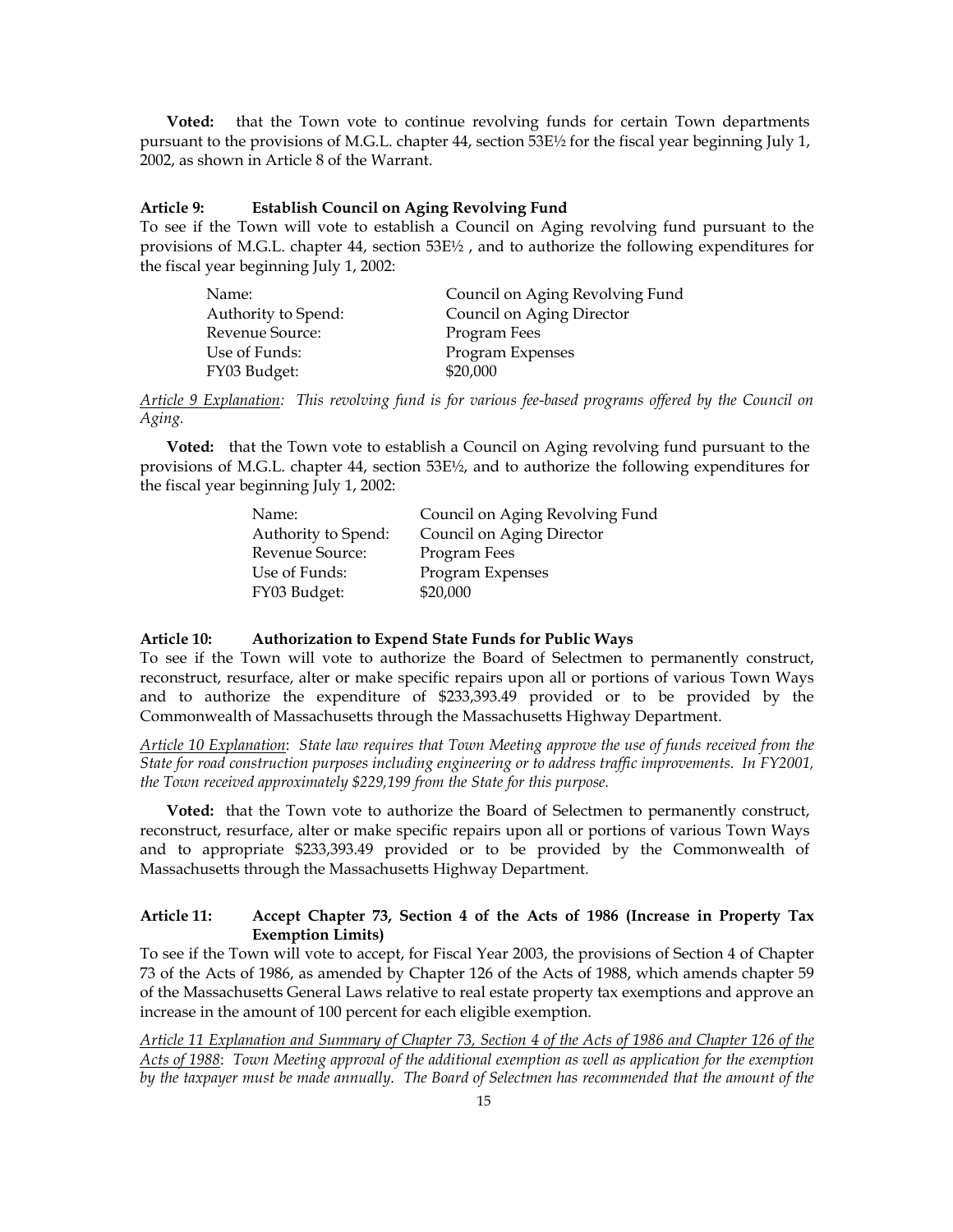*exemption increase by 100 percent. Acceptance of Section 4 of Chapter 73 of the Acts of 1986, as amended by Chapter 126 of the Acts of 1988, permits the Town to grant an additional exemption to certain taxpayers who are surviving spouses, parents of veterans who died in wartime service and blind individuals, and who qualify for an exemption under any one the following clauses of section 5 of chapter 59 of the Massachusetts General Laws:* 

*Clauses 17, 17C, 17D, 22, 22A, 22B, 22C, 22E, 37, 37A, 41, 41B, 41C, 42, or 43.* 

*The additional exemption shall be uniform for all exemptions but shall not exceed one hundred percent of a taxpayer's original exemption. No taxpayer may pay less tax than paid in the preceding year, except through the application of M.G.L., chapter 58, section 8A or M.G.L. chapter 59, section 5, clause 18. The taxable valuation of the taxpayer's property shall not be less than ten percent of its fair cash value.* 

**Voted:** that the Town vote to accept, for Fiscal Year 2003, the provisions of Section 4 of Chapter 73 of the Acts of 1986, as amended by Chapter 126 of the Acts of 1988, which amends chapter 59 of the Massachusetts General Laws relative to real estate property tax exemptions and approve an increase in the amount of 100 percent for each eligible exemption.

#### **Article 12: Transfer Available Funds**

To see if the Town will vote to transfer \$2,101,696 from the Free Cash Account (Undesignated Fund Balance), \$200,000 from Overlay Surplus and \$90,000 from the "Accrued Income, Litigation Settlement" account to meet, in part, appropriations made at this Town Meeting, and to authorize the Board of Assessors to use such available funds to meet appropriations in their computation of the tax rate for fiscal year 2003.

*Article 12 Explanation*: *Free Cash is the result of unexpended appropriations and revenues in excess of estimates from fiscal year 2001. It also includes the collection of previously delinquent taxes. Overlay surplus is the amount that was previously reserved from property tax abatements, but which is no longer needed for that purpose. Accrued Income, Litigation Settlement is the investment proceeds from a settlement from the Massachusetts Turnpike Authority received as compensation for polluting Town wells.* 

 **Voted:** that the Town vote to transfer \$90,000 from the "Accrued Income, Litigation Settlement" account to meet, in part, appropriations made at this Town Meeting, and to transfer \$2,355,696 from the Free Cash Account (Undesignated Fund Balance) and \$200,000 from Overlay Surplus and to authorize the Board of Assessors to use such available funds for the purpose of deduction in their computation of the tax rate for fiscal year 2003.

# **ZONING/LAND USE ARTICLES**

**Article 13: Amend Zoning By-Law, Section V. J., Personal Wireless Service Regulations**  To see if the Town will vote to allow the Planning Board to waive the 100 ft. height limit for free standing personal wireless service structures in limited circumstances where a greater height is found necessary for public safety purposes, by deleting the phrase "of up to 100 feet in height" from subsection V.J.4.a., and by adding the following new sentence at the end of the last paragraph in Section V.J.4:

**"**The Planning Board may waive strict compliance with the 100 ft. height limitations for a free standing PWS structure in the PWSOD I and allow up to 20 ft. of additional height only if it determines that the additional height is necessary for the provision of public safety services in the Town; that due to the location, elevation, and topography of the site on which the proposed structure is to be located, the additional height will not create an undue impact on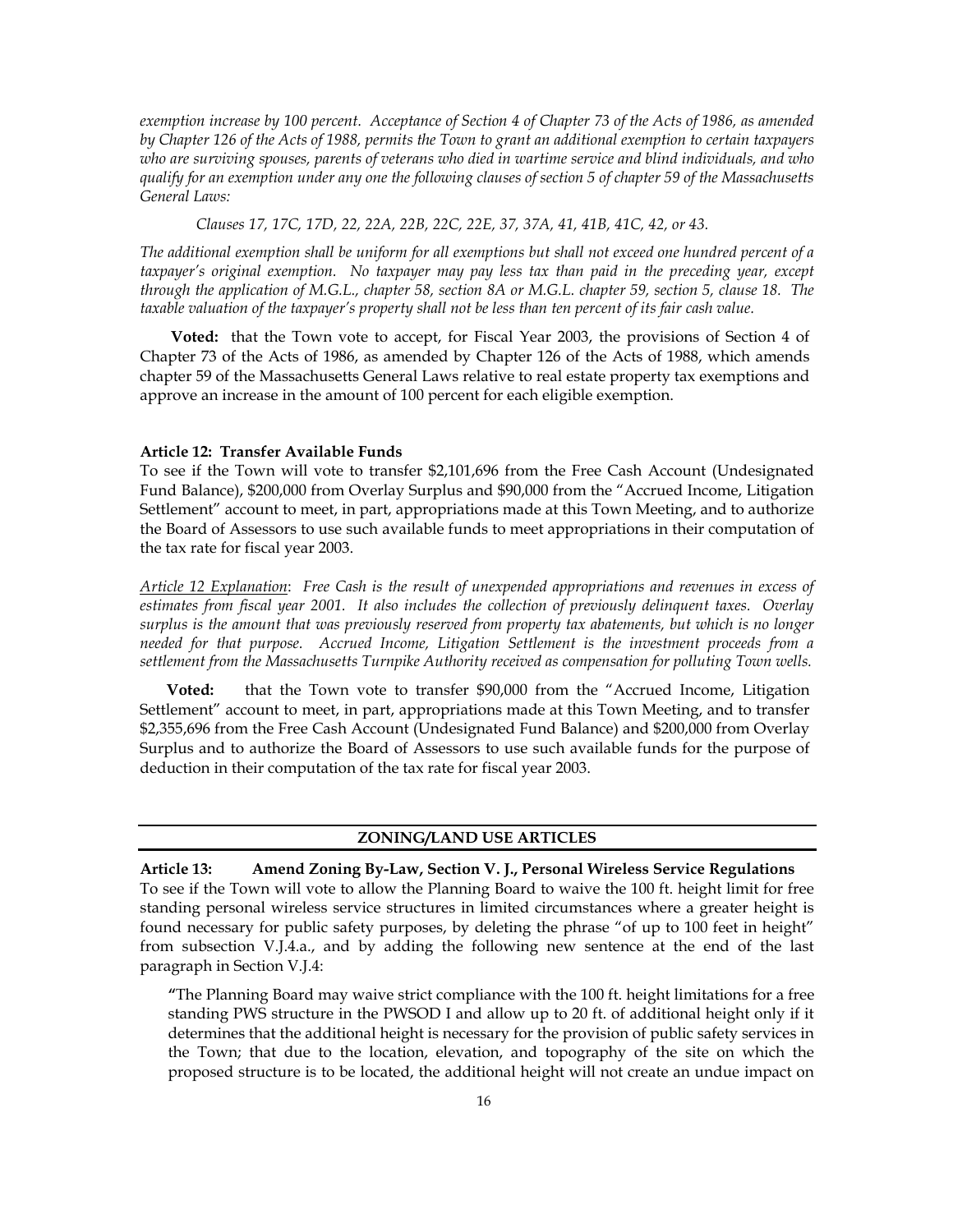nearby residential neighborhoods; and that the existing tree canopy on or surrounding the site is such that it would interfere with effective public safety communications if a lesser height were required."

*Article 13 Explanation: In order to meet the wireless communication needs of the Town of Weston Police Department, the Town is proposing to amend the Zoning By-Law to allow, under certain circumstances, and with a Special Permit by the Planning Board, a free standing wireless service structure of up to 120 feet in height, as opposed to the currently permissible 100 feet in height. The parcels in the PWSOD I District that could be affected by this zoning change are: the Police Station parcel on Route 20, the Massachusetts State Police Station barracks and the Massachusetts Turnpike Authority "ball field" parcel, off Riverside Road.* 

*A similar amendment to the Zoning By-Law was approved by the 2001 Annual Town Meeting but was struck down by the Attorney General as "spot zoning' because it applied solely to the Police Station parcel.* 

**Mr. Alfred Aydelott moved:** that the Town amend the Zoning By-law by deleting the phrase "of up to 100 feet in height" from subsection V.J.4.a., and by adding the following new sentence at the end of the last paragraph in Section V.J.4:

**"**The Planning Board may waive strict compliance with the 100 ft. height limitations for a free standing PWS structure in the PWSOD I and allow up to 20 ft. of additional height only if it determines that the additional height is necessary for the provision of public safety services in the Town; that due to the location, elevation, and topography of the site on which the proposed structure is to be located, the additional height will not create an undue impact on nearby residential neighborhoods; and that the existing tree canopy on or surrounding the site is such that it would interfere with effective public safety communications if a lesser height were required."

**Mr. Douglas Gillespie** stated that the Board of Selectmen supported the motion.

Mr. Aydelott's **motion passed unanimously**.

*The following letter to the Moderator concerning Article 13 was submitted by the Planning Board:* 

Robert Buchanan, Esquire May 13, 2002 Town Moderator Weston Town Hall Weston, MA 02493

RE: Report of the Weston Planning Board to the Town Moderator regarding **Article 13** in the Warrant for Annual Town Meeting which proposes amendment of the Weston Zoning By-Law by amending the Personal Wireless Service Overly District I ("PWSOD I") to allow free standing structures of up to 120 feet in height under certain circumstances

#### Dear Sir:

Pursuant to Massachusetts General Laws, Chapter 40A, Section 5, the Planning Board of the Town of Weston submits its report and recommendations to the Town Moderator and Town Meeting concerning the above referenced warrant article. A public hearing on the proposed zoning amendment was held on April 3, 2002 and closed that night.

#### General Discussion

In 1997, Town Meeting adopted Section V. J. of the Zoning By-Law, an ""Interim Personal Wireless Service Overlay District" ("PWSOD I") in order to comply with the requirements of the Federal Telecommunications Act. In 1999, Town Meeting amended the interim designation and adopted a permanent district.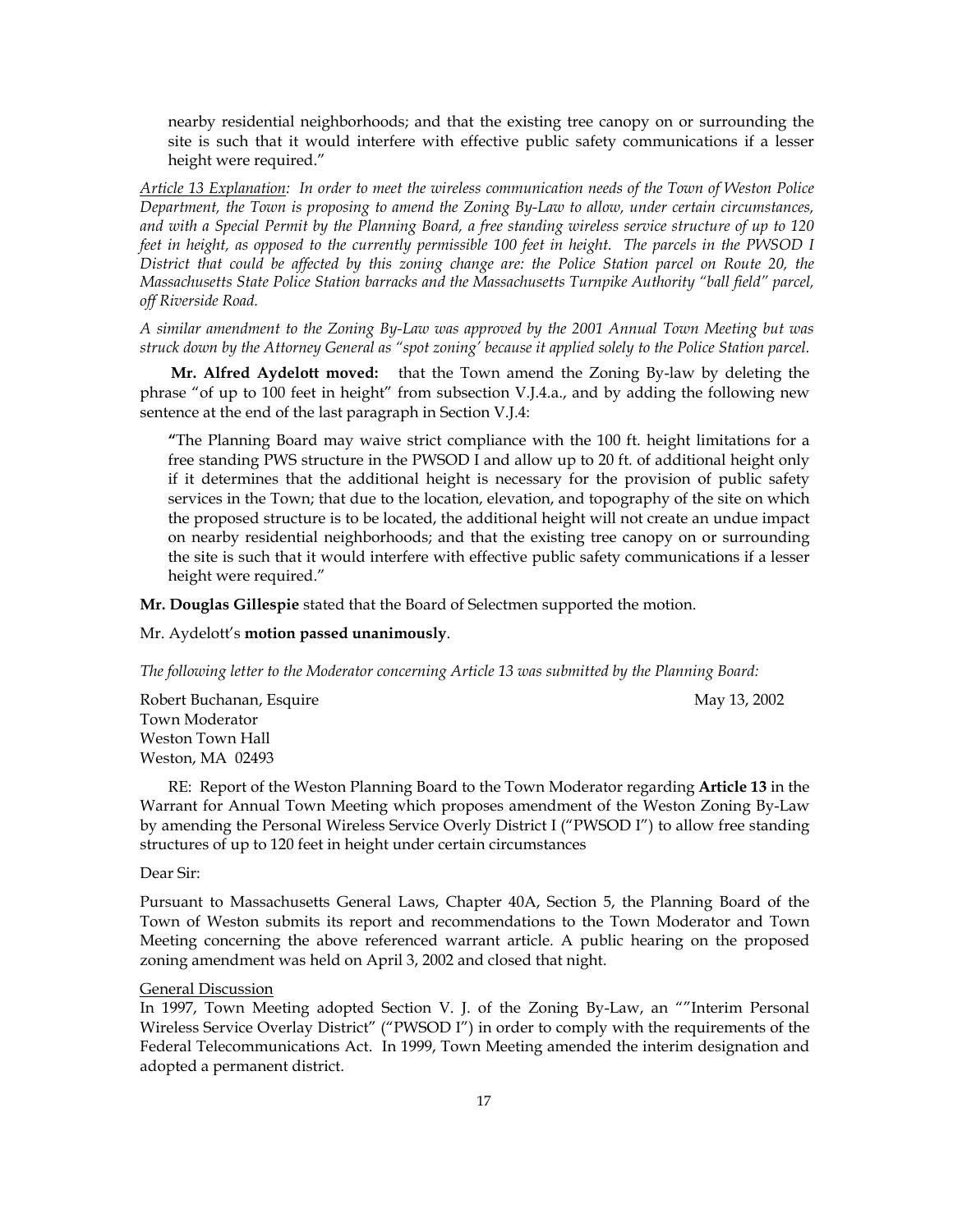PWSOD I currently allows free standing structures with a maximum height of 100 feet measured from the ground level at the base of the structure. The original purpose of limiting a structure to 100 feet was primarily its visibility and aesthetic impact on surrounding neighborhoods and streets.

The Planning Board and Board of Selectmen have met with private wirelesss carriers several times during the past two years to determine their coverage needs. In addition, the Boards have met with the Town Departments that rely on wireless service for public safety including the Weston Police Department, the School Transportation Department, Department of Public Works and the Weston Fire Department. Several of these Departments have expressed a need for improved coverage. Both private carriers and Town Departments have indicated that PWS facilities at the Police Station site would address their coverage gaps in the middle and south sections of Town. Both groups have indicated that the topography of the site and the height of tree canopy interfere with a one hundred foot (100) FT tower's ability to provide sufficient coverage.

At the May 2001 Annual Town Meeting, The Board of Selectmen submitted a petition to allow an additional twenty ("20") feet only on the Police Station Parcel to address Town needs.

A crane was erected at a site walk in May 2001, to determine whether there was a significant visual difference between 100 feet and 120 feet in this area. The area selected for the PWS facility is on the easternmost portion of the Police Station site, away from existing neighborhoods. The site is bounded by Town of Weston Park and Cemetery land to the east and south and the Department of Public Works yard to the west. There are no directly abutting residences to this parcel. The nearest neighborhood is located approximately 560 feet from the proposed PWS structure.

Town Meeting 2001 voted to allow the extra twenty (20) feet in height. However, the Attorney General of the Commonwealth struck down the by-law amendment because it applied to only one parcel in a district.

Under this proposed By-law amendment, the Planning Board may waive strict compliance with the 100 foot height limitation and allow a structure of up to 120 feet if the Board determines that the additional height is necessary for the provision of public safety services in Town due to location, topography, and grade. The amendment will apply to all parcels within the "PWSOD District I," which includes the Police Station parcel, The Massachusetts State police barracks and the Massachusetts Turnpike Authority "ball field" parcel off Riverside Road.

Given the need expressed by Town Departments to address public safety, the nature and land use of abutting parcels, and the existing tree canopy to serve as a screen, the Planning Board of the Town of Weston recommends that Town Meeting approve Article 13.

S/: Alfred Aydelott, Chairman Weston Planning Board

*The foregoing Article 13 was approved by the Attorney General of Massachusetts on September 25, 2002, and became effective on January 9, 2003.* 

# **Article 14: Amend Zoning By-Law, Section II Definitions: Scenic Roads**

To see if the Town will vote to amend the Zoning By-Law of the Town of Weston by adding the following to Section II. Definitions under the heading Scenic Road:

after Hilltop Road, the words, "Kingsbury Lane".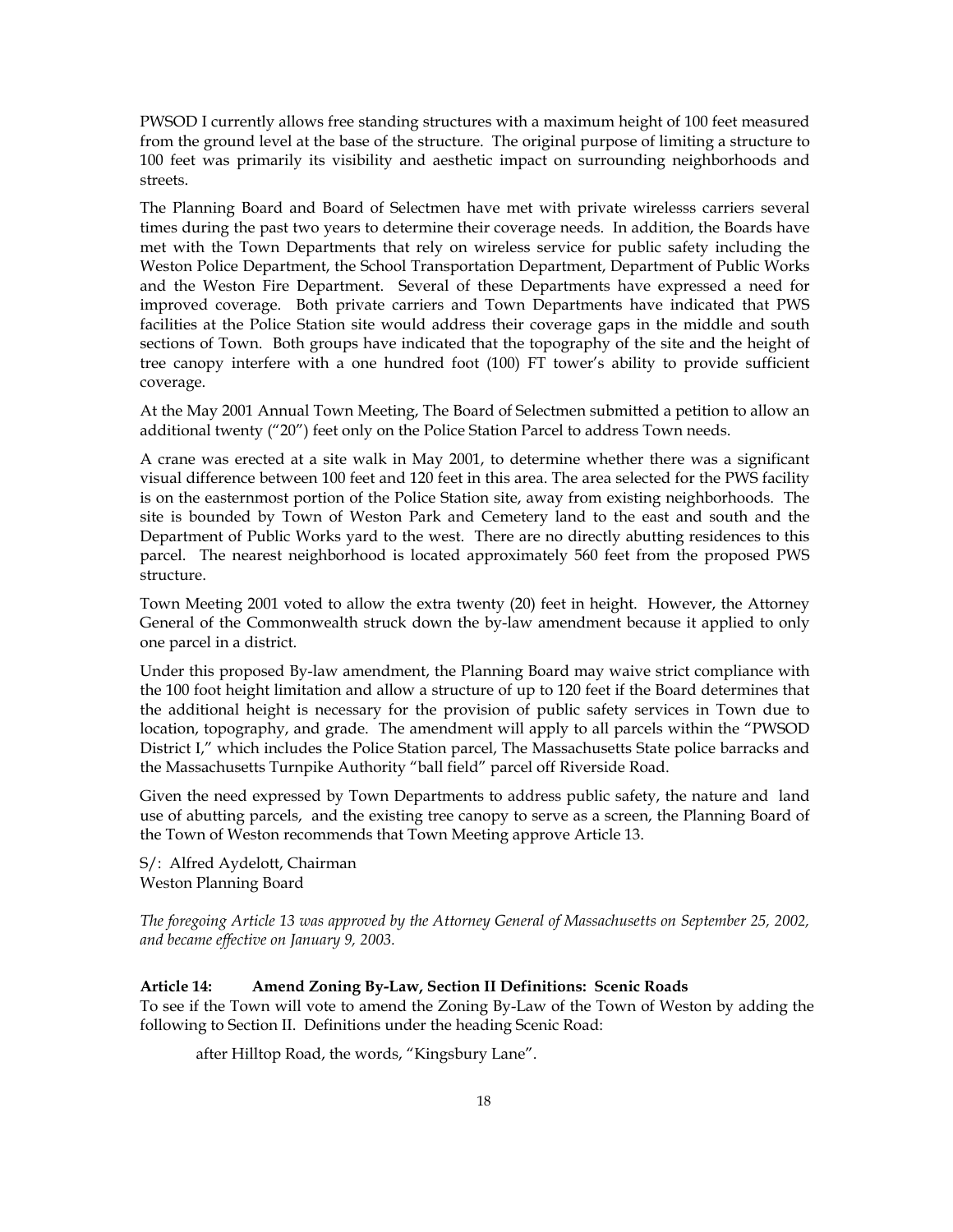*Article 14 Explanation: Residents of Kingsbury Lane have requested that their street be designated a "Scenic Road" under the Zoning By-Law. The purpose of this amendment is to preserve the historic and scenic quality of the road by minimizing the impacts of new construction, such as clear cutting of trees and vegetation, significant changes to topography, stormwater runoff onto neighboring lots, through the Site Plan Approval process by the Planning Board. This provision does not apply to additions.* 

**Mr. Aydelott moved**: that the Town vote to amend the Zoning By-Law of the Town of Weston by adding the following to Section II. Definitions under the heading Scenic Road:

after Hilltop Road, the words, "Kingsbury Lane".

This motion was made at the request of the residents of Kingsbury Lane whose support for the motion was expressed by **Mr. Robert Sheiman**.

# Mr. Aydelott's **motion passed unanimously**.

*The following letter to the Moderator concerning Article 14 was submitted by the Planning Board:* 

May 13, 2002

Robert Buchanan, Esquire Town Moderator Weston, MA 02493

Re: Report of the Planning Board to the Town Moderator regarding **ARTICLE 14** in the Warrant for Annual Town Meeting which proposes to amend the Weston Zoning By-Law by adding "Kingsbury Lane" as a Scenic Road, in the By-Law.

Dear Sir:

Pursuant to Massachusetts General Laws, Chapter 40A, Section 5, the Planning Board of the Town of Weston submits its Report and recommendations to the Town Moderator and Town Meeting concerning the above referenced warrant article. A public hearing on the proposed amendment was held on April 17, 2002 and closed that night.

#### General Discussion

Residents of Kingsbury Road requested that the Planning Board include their road as one of the 36 designated scenic roads under the Zoning By-law.

The Scenic Road amendment to the By-law was originally adopted in 1989 for roads that best exemplified the historic, rural and otherwise scenic qualities of the Town.

Under this amendment to the by-law, all new construction and replacement construction would require site plan approval, a "by- right" approval, from the Planning Board, before issuance of a building permit. A Site walk and Public Hearing are held to elicit more information on the site.

The Board examines the impact of new construction on the lot and neighborhood and reviews:

- proposed grading changes;
- stormwater runoff from construction of a house, garage, tennis courts, swimming pools, parking courtyards
- proposed amount of tree removal on the lot
- total wattage of exterior lighting including floodlights on house, driveway lights, and up lighting on trees and bushes
- starting and ending time of construction activity during a day and days of week of construction activity to minimize noise and disruption in a neighborhood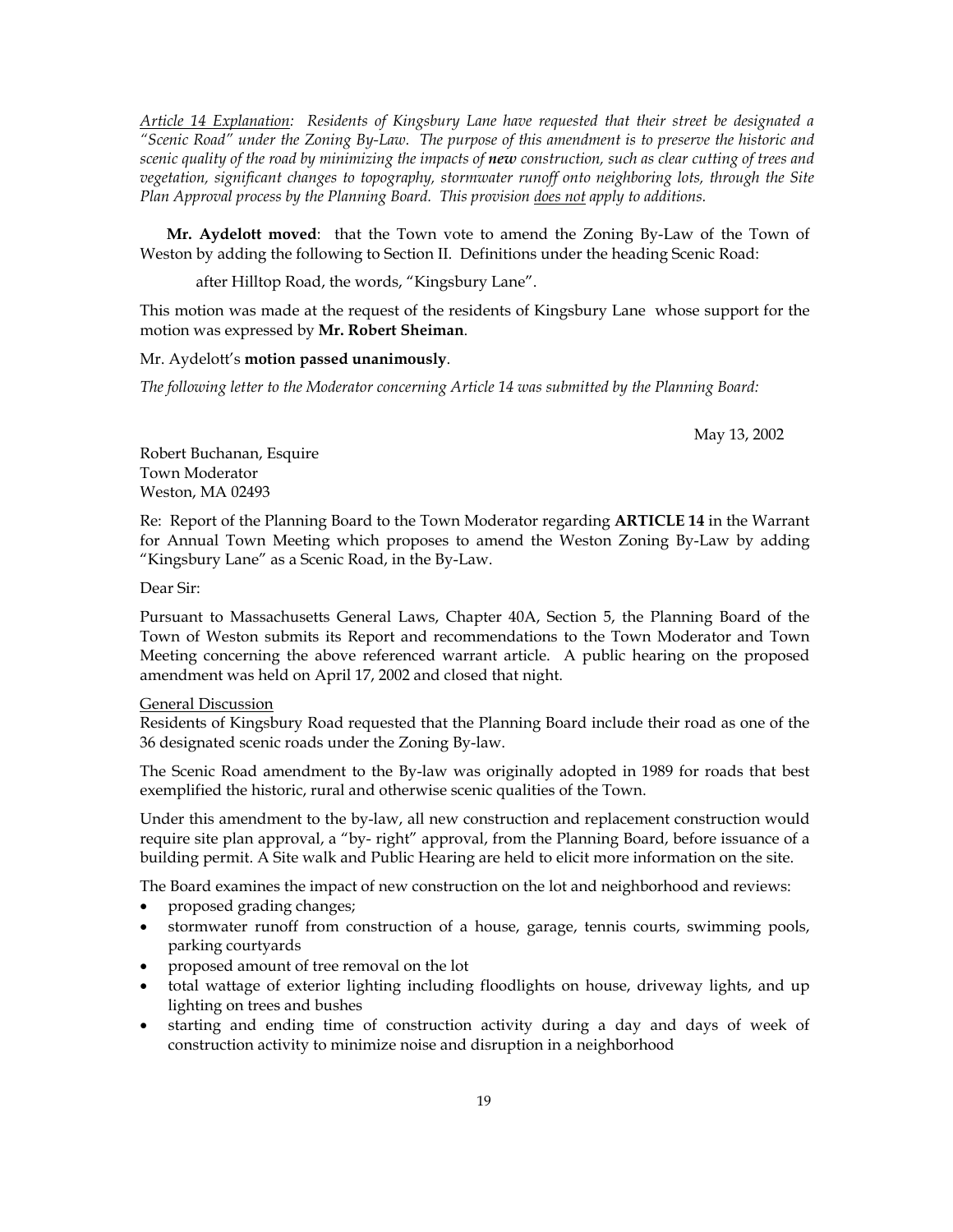The Planning Board reviews and evaluates the proposed new construction on a Scenic Road against the Standards and Criteria specified in Section XI H. of the Zoning By-Law for consistency.

Kingsbury Lane is an older street, lined with very large evergreens. The residents of the Street wish to maintain the character of the Street in the face of development pressure. The Planning Board recommends adoption of Article 14.

S/: Alfred Aydelott, Chairman Weston Planning Board

*The foregoing Article 14 was approved by the Attorney General of Massachusetts on September 25, 2002, and became effective on January 9, 2003.* 

### **Article 15: Amend General By-Law Article XXVI: Scenic Roads**

To see if the Town will vote to amend the General By-Laws of the Town of Weston by adding the following road in alphabetical order and renumbering the list: Kingsbury Lane.

*Article 15 Explanation: Article XXVI, The "Scenic Roads By-Law", is part of the General By-Laws of the Town. Any cutting down or removal of significant trees, or tearing down, burial, relocation or destruction of stone walls within the right of way of the road or touching the right of way, requires consent of the Planning Board.* 

**Voted unanimously:** that the Town vote to amend the General By-Laws of the Town of Weston by adding the following road in alphabetical order and renumbering the list: "Kingsbury Lane".

*The foregoing Article 15 was approved by the Attorney General of Massachusetts on September 25, 2002.* 

**Article 16: Amend General By-Laws: Connections to Sewer Systems (Citizens' Petition)**  To amend the Bylaws of the Town to provide that an affirmative vote of two-thirds of Town Meeting be required for (a) a change of use for an existing structure or (b) the issuance of a building permit or certificate of occupancy for any new structure, or for the renovation, expansion or alteration of an existing structure, if in either case said structure is connected or will be connected to the MWRA sewer system or to any other sewer system or sewer treatment facility outside of Weston or to take any other action relative thereto.

*Article 16 Explanation: Article 16 seeks Town Meeting approval for the adoption of a new Town By-Law. As proposed, this new By-Law would reserve to Town Meeting approval authority for certain structures that utilize or will utilize any sewer system outside the town.* 

**Ms. Ingeborg Uhlir moved (1):** to amend the By-Laws of the Town by inserting the following provision:

ARTICLE X, Section 3: No building or structure within the municipal boundaries of Weston shall be connected to any sanitary sewer system in order to discharge wastewater outside the Town of Weston, and no building or structure with an existing connection to such a system shall be enlarged so as to result in an increase in its design flow capacity as defined in 310 CMR 15.203, or changed in use unless such discharge is authorized by vote of the Town, except for such discharges as may be already authorized for traditional educational uses under Sec. 619 of Chapter 151 of the Acts of 1996.

Ms. Uhlir said this bylaw would go to the Attorney General for review. **Ms. Mary Shaw**, speaking in opposition, said Regis College was suffering and it was unfair not to involve Regis in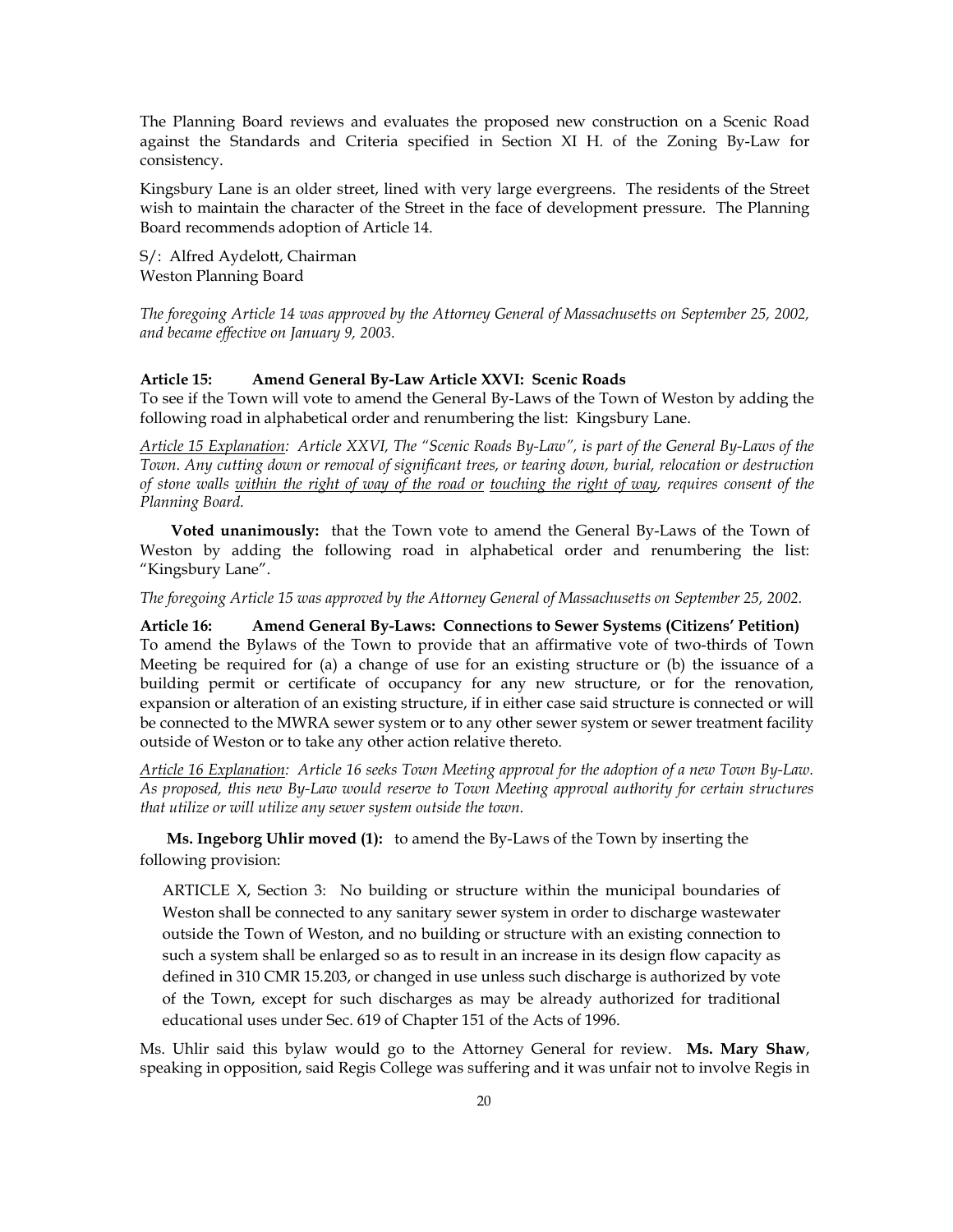discussions regarding alternative uses of the buildings used Regis College. **Mr. Harold Hestnes**, member of the Board of Selectmen, stated the current sewer pipeline has many restrictions and that the Court, the MWRA, and the Selectmen must consult before authorizing an increase or change in use. Mr. Hestnes proposed a possible amendment to the motion to give the Sewer Committee, not Town Meeting, authority to regulate the pipeline use. Ms. Uhlir stated such an amendment would not be accepted. **Mr. George Bates** questioned whether the Article would conflict with State Law, which enables Regis College to have the pipeline. Town Counsel said there was no limitation on "flow" as long as it was for education purposes. Planning Board Chariman **Alfred Aydelott** stated the position of the Planning Board was to support the intent of the Article. Stating the Regis College question was a red herring, he believed the real issue is whether in the future could anyone tap into the pipeline and should the Town have the authority to decide. Ms. Shaw stated if Regis College fails to survive, a large amount of land would be developed. Ms. Uhlir explained that there was no standard to address this issue and that motion two of the Article would address the standard and also the proposed amendment to the Bylaws did refer to the enabling statute. **Mr. Roger Lee,** member of the Planning Board, stated he was very concern that what was really going on, residential development on Regis College property, was not being discussed and he believes a plan to develop residences on Regis College property exists. **Selectman Ripley Hastings** responded saying there are "traditional" limitations on the pipeline use and that Regis College has said the pipe would only be for "traditional" educational uses. Because a La Salle College type of "educational" use would exceed the present use of the college, Mr. Hastings stated that this does deserve regulation, but that such regulations ought to be the Planning Board's. Asked if the easement use of the sewer pipe is limited to "traditional educational uses," Mr. Hastings responded, "not quite." Mr. Hestnes moved to refer the issue to the sewer committee:

Mr. Hestnes' **motion to amend** Mrs. Uhlir's motion **was defeated** on a voice vote.

Mrs. Uhlir's **motion** under Article 16(1) **passed** on a voice vote.

**Ms. Uhlir moved (2):** to amend the By-Laws of the Town by inserting the following provision:

Article X, Sec. 4: Upon receipt of any request from any party for authorization by Town Meeting for discharge to a new sewer connection, or enlargement of an existing sewer connection, under Section 3, above, the Board of Selectmen shall forward such request to the Planning Board for hearing, recommendation and report. Following said hearing the Board of Selectmen shall place the request for discharge on the warrant for the next special or annual town meeting.

The Planning Board shall (1) give notice of the date, time and place of a public hearing on the request, the first of two notices being at least two weeks in advance of the hearing date, published in a newspaper of general circulation in the town, (2) specify information that must be available at least two weeks prior to the hearing date, (3) conduct the hearing and (4) make a recommendation and report to the Town Meeting at which such request is to be considered.

Ms. Uhlir explained that Motion two provides for the implementation and administration of the proposed bylaw. Mr. Aydelott stated the Planning Board would develop the standards and criteria regarding this article. The Moderator was asked if the article was actually a zoning bylaw requiring a 2/3 vote as well as a Report of the Planning Board rather than a general bylaw requiring a simple majority. The Moderator responded he does not quash a motion unless it is illegal.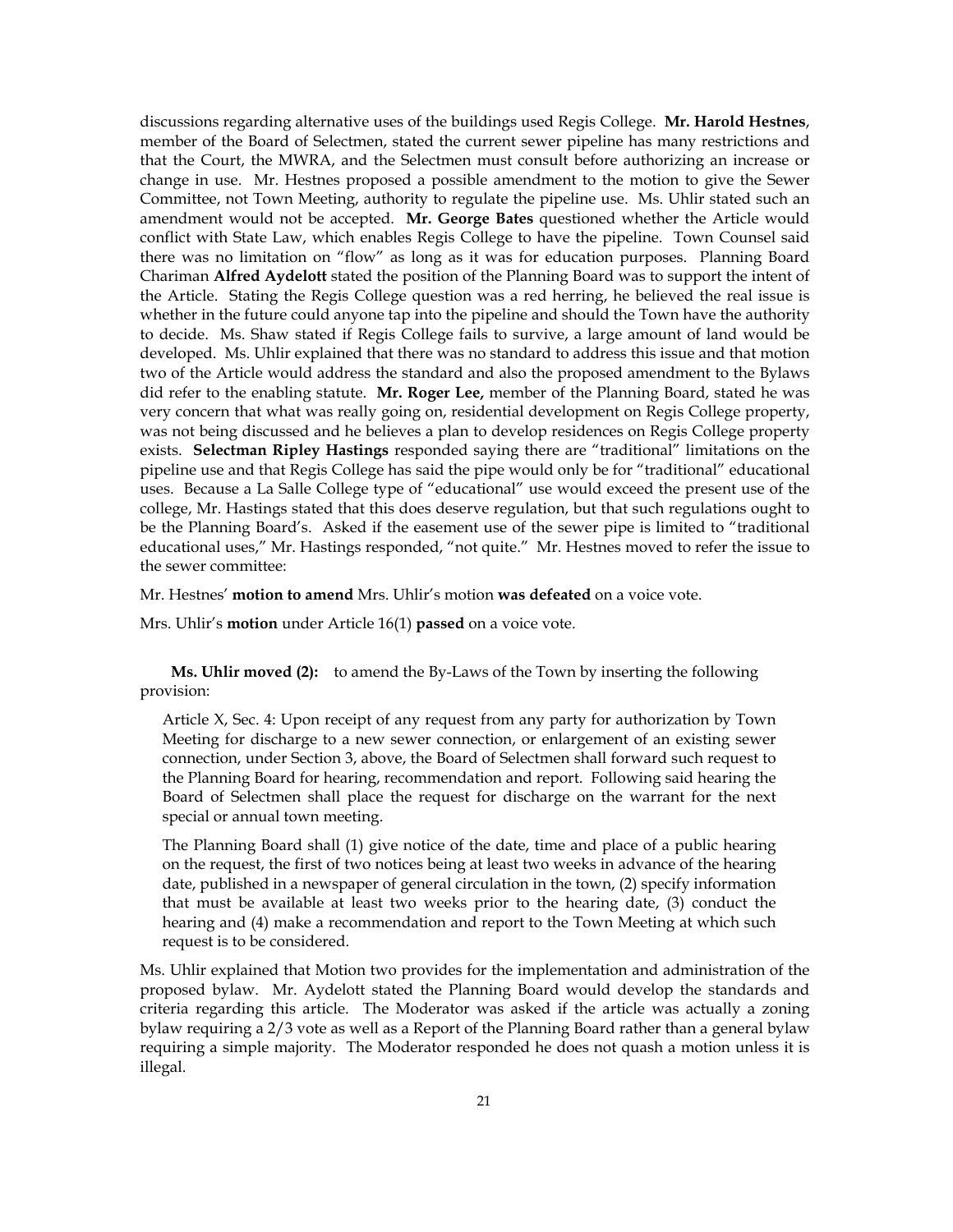#### Mrs. Uhlir's **motion** under Article 16 (2) **passed** on a voice vote.

*The foregoing Article 16 was approved by the Attorney General of Massachusetts on September 25, 2002.* 

# **Article 17: Grant of Conservation Restriction (Danforth Property)**

To see if the Town will vote to transfer from the Conservation Commission for conservation purposes to the Conservation Commission for conservation purposes and for the purpose of granting a conservation restriction to The Trustees of Reservations, Weston Forest and Trail Association, Inc. and Massachusetts Audubon Society on Parcel A, Lot 2A and Lot 2B on plan entitled "Plan of Land in Weston, Massachusetts" dated August 4, 2000, made by Snelling & Hamel Associates and recorded with Middlesex South District Registry of Deeds on December 31, 2001 as Plan No. 1287 of 2001 and to authorize the Conservation Commission to grant a conservation restriction to The Trustees of Reservations, Weston Forest and Trail Association, Inc. and Massachusetts Audubon Society in accordance with the provisions of M.G.L. chapter.184, sections 31-34, upon such terms and conditions as the Conservation Commission shall determine to be appropriate, or take any other action relative thereto;

and further, to see if the Town will vote to authorize the Board of Selectmen to petition the Massachusetts General Court to approve the grant of said Conservation Restriction to The Trustees of Reservations, Weston Forest and Trail Association, Inc., and Massachusetts Audubon Society for the purpose stated herein pursuant to the provisions of Article 97 of the Amendments to the Constitution of the Commonwealth of Massachusetts, or take any other action relative thereto.

*Article 17 Explanation: As a condition of the Town's purchase of the former Danforth property, the Town has agreed to impose a conservation restriction to be held by the Trustees of Reservations and the Weston Forest and Trail Association, Inc. Article 97 of the State Constitution prohibits the transfer of an interest*  in land held for conservation purposes without the approval of Town Meeting and the State Legislature.

**Voted unanimously:** that the Town transfer from the Conservation Commission for conservation purposes to the Conservation Commission for conservation purposes and for the purpose of granting a conservation restriction to The Trustees of Reservations, Weston Forest and Trail Association, Inc. and Massachusetts Audubon Society on Parcel A, Lot 2A and Lot 2B on plan entitled "Plan of Land in Weston, Massachusetts" dated August 4, 2000, made by Snelling & Hamel Associates and recorded with Middlesex South District Registry of Deeds on December 31, 2001 as Plan No. 1287 of 2001 and to authorize the Conservation Commission to grant a conservation restriction to The Trustees of Reservations, Weston Forest and Trail Association, Inc. and Massachusetts Audubon Society in accordance with the provisions of M.G.L. chapter 184, sections 31-34, upon such terms and conditions as the Conservation Commission shall determine to be appropriate, or take any other action relative thereto;

and further, that the Town vote to authorize the Board of Selectmen to petition the Massachusetts General Court to approve the grant of said Conservation Restriction to The Trustees of Reservations, Weston Forest and Trail Association, Inc., and Massachusetts Audubon Society for the purpose stated herein pursuant to the provisions of Article 97 of the Amendments to the Constitution of the Commonwealth of Massachusetts.

#### **Article 18: Grant of Conservation Restriction (Town Forest – Concord Road)**

To see if the Town will vote to transfer from the Conservation Commission for forest purposes to the Conservation Commission for conservation purposes the land located off Concord Road and described in deed from Harold B. Willis, Jr. Andrew F. Willis, and Hannah B. Wilkinson dated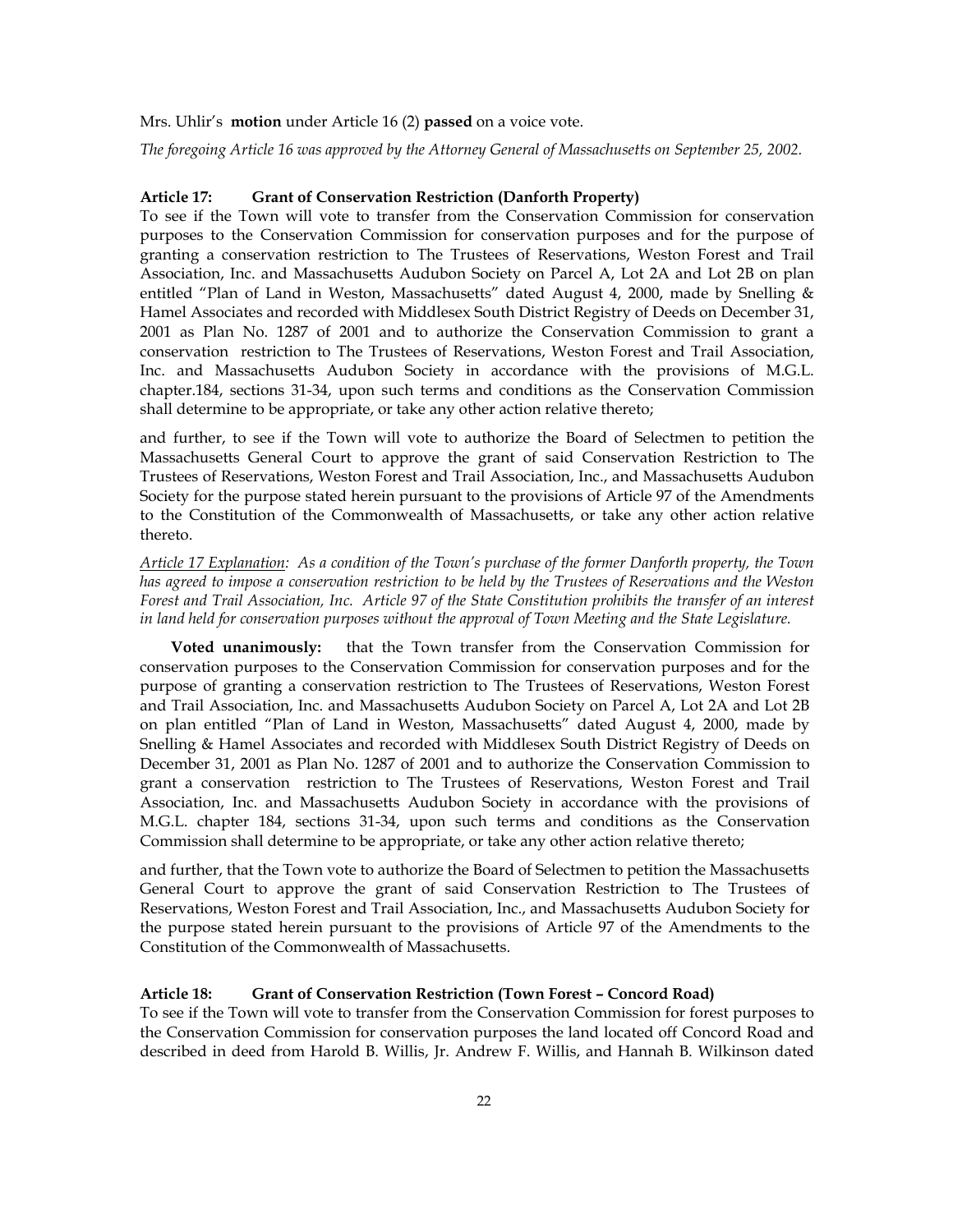December 6, 1962 and recorded with Middlesex South District Registry of Deeds in Book 10184, Page 41, or take any other action relative thereto;

and further, to see if the Town will vote to authorize the Board of Selectmen to petition the Massachusetts General Court to approve the transfer or custody of said land from the Conservation Commission for forest purposes to the Conservation Commission for conservation purposes pursuant to the provision of Article 97 of the Amendments to the Constitution of the Commonwealth of Massachusetts, or take any other action relative thereto.

*Article 18 Explanation: The Town acquired this land in 1962 by deed from the Willis family. The deed restricted the use of the land to a town forest in accordance with M.G.L. chapter 45, however this restriction expires fifty years from the date of the deed or upon the death of the last surviving grantor, whichever is earlier. Permission is sought to change the use to conservation land which requires the approval of the State Legislature under Article 97 of the Constitution.* 

 **Voted unanimously:** that the Town transfer from the Board of Selectmen for forest purposes to the Conservation Commission for conservation purposes the land located off Concord Road and described in deed from Harold B. Willis, Jr. Andrew F. Willis, and Hannah B. Wilkinson dated December 6, 1962 and recorded with Middlesex South District Registry of Deeds in Book 10184, Page 41;

and further, that the Town vote to authorize the Board of Selectmen to petition the Massachusetts General Court to approve the transfer or custody of said land from the Conservation Commission for forest purposes to the Conservation Commission for conservation purposes pursuant to the provision of Article 97 of the Amendments to the Constitution of the Commonwealth of Massachusetts.

A **motion to adjourn** Annual Town Meeting until Wednesday, May 15, 2002 was **adopted** at 11:12 p.m.

# **ADJOURNED ANNUAL TOWN MEETING May 15, 2002**

Pursuant to the warrant, Robert M. Buchanan, the Moderator, called the Adjourned session of the Annual Town Meeting to order at 7:30 PM on May 15, 2002 in the Weston High School Auditorium. The Moderator declared a quorum present.

The Moderator appointed the following tellers and swore them to their duties:

| Katherine Strehle | Jacqueline Haas |
|-------------------|-----------------|
| Peter Whittenberg | Edwin Kerwin    |

# **CAPITAL IMPROVEMENT BUDGET ARTICLES**

#### **Article 19: Appropriate for Capital Projects**

To see if the Town will vote to appropriate the following sums of money from the tax levy;

| Purpose                                | Amount   | <b>Expend Under Direction of:</b> |
|----------------------------------------|----------|-----------------------------------|
| A. Police Department Cell Improvements | \$10,500 | Town Manager                      |
| <b>B. GIS Needs Assessment</b>         | \$25,000 | Town Manager                      |
| C. Memorial Pool Complex Improvements  | \$8,000  | <b>Recreation Commission</b>      |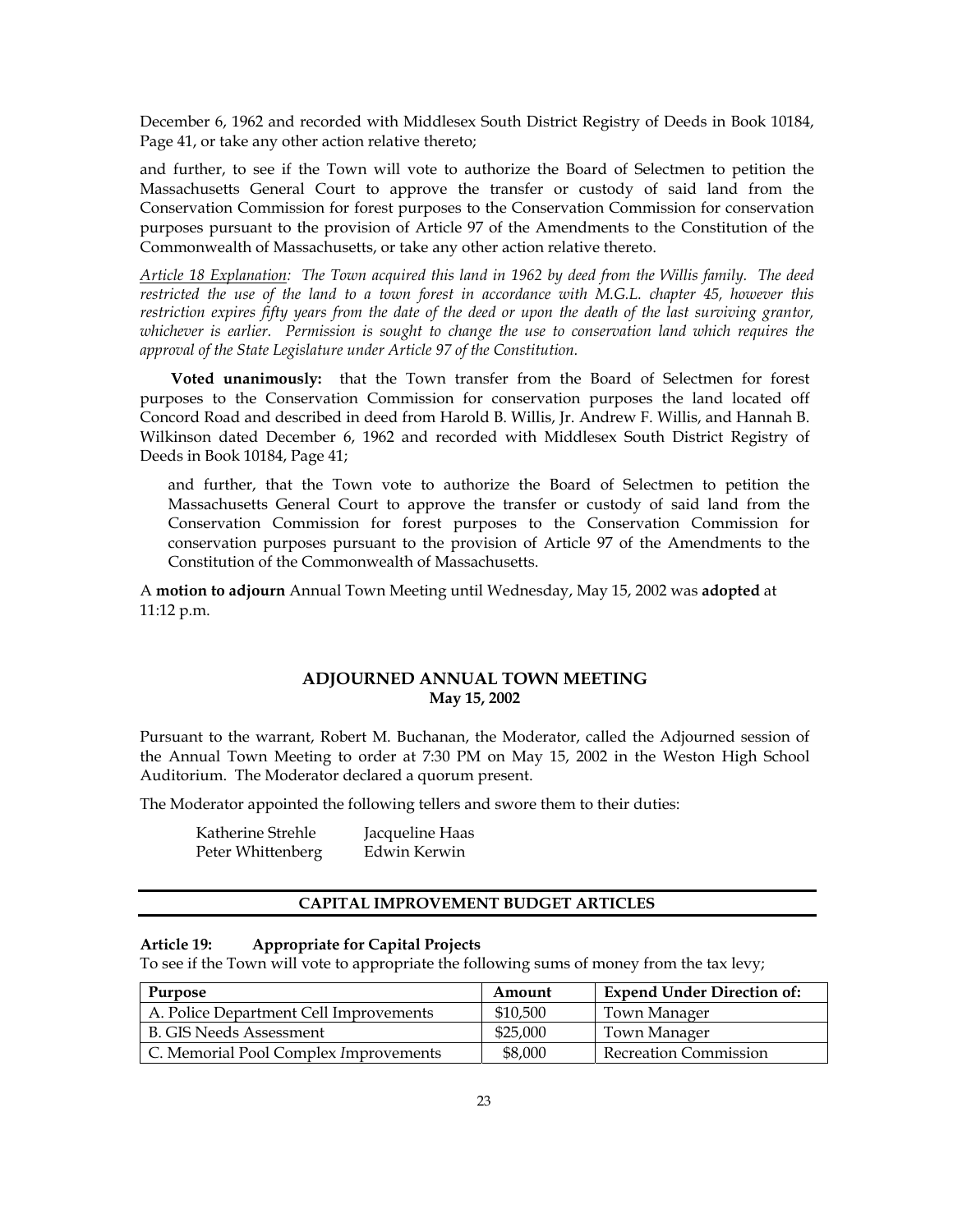*Article 19 Explanation:* 

- *A. A recent State inspection of the cell block in the Weston Police Department revealed a number of conditions which could possibly contribute to a suicide attempt. The necessary corrections to all four cells would cost an estimated \$23,000. Given the limited use of these cells, it is recommended that only two cells be altered at a cost of \$10,500.*
- *B. A Geographic Information System(GIS) is an integrated computer mapping and database system which will be used by a variety of town departments including Engineering, Planning, Conservation, Assessors, Town Clerk and Schools. This funding for a needs assessment is the first phase in creating a strategic plan for the phased implementation of GIS.*
- *C. This project at the Memorial Pool Complex includes handicapped access for the bath house and the creation of additional storage at the maintenance building.*

| Purpose                                | Amount   | <b>Expend Under Direction of:</b> |
|----------------------------------------|----------|-----------------------------------|
| A. Police Department Cell Improvements | \$10,500 | Town Manager                      |
| <b>B.</b> GIS Needs Assessment         | \$25,000 | Town Manager                      |
| C. Memorial Pool Complex Improvements  | \$8,000  | <b>Recreation Commission</b>      |

 **Voted:** that the Town appropriate the following sums of money from the tax levy;

#### **Article 20: Appropriate for Retaining Wall Rehabilitation**

To see if the Town will vote to appropriate a sum of money for the construction or reconstruction of retaining walls, to be spent under the direction of the Board of Selectmen, the money so appropriated to be raised by borrowing under the authority of M.G.L. chapter 44, section 7, or any other enabling authority, and to authorize the Town Treasurer, with the approval of the Board of Selectmen, to issue bonds and notes; or take any other action relative thereto.

*Article 20 Explanation: This project is to rebuild a stone retaining wall between Coburn Road and the northern end of Church Street. The wall is approximately twelve hundred feet long and seven to ten feet*  high. It has partially collapsed and is a safety hazard. The estimated cost is \$100,000.

**Mr. Douglas Gillespie moved:** that the sum of \$100,000 be appropriated for the construction or reconstruction of retaining walls, to be spent under the direction of the Board of Selectmen, the money so appropriated to be raised by borrowing under the authority of M.G.L. chapter 44, section 7, or any other enabling authority, and the Town Treasurer, with the approval of the Board of Selectmen, is authorized to prepare, issue and sell bonds and notes of the Town at one time, or from time to time, and to determine in conformity to law the period or periods of the loan or loans, all particulars as to form, issue and sale of said bonds or notes, their annual maturities and the rate and times of payment of interest on them.

Mr. Gillespie explained that the retaining wall on Church Street was the wall north of Coburn Road.

Mr. Gillespie's **motion passed unanimously**.

# **Article 21: Appropriate for Drainage Rehabilitation Projects**

To see if the Town will vote to appropriate a sum of money for the construction or reconstruction of surface drains and all incidental costs related thereto, to be spent under the direction of the Board of Selectmen, the money so appropriated to be raised by borrowing under the authority of M.G.L. chapter 44, section 7, or any other enabling authority, and to authorize the Town Treasurer, with the approval of the Board of Selectmen, to issue bonds or notes; or take any other action relative thereto.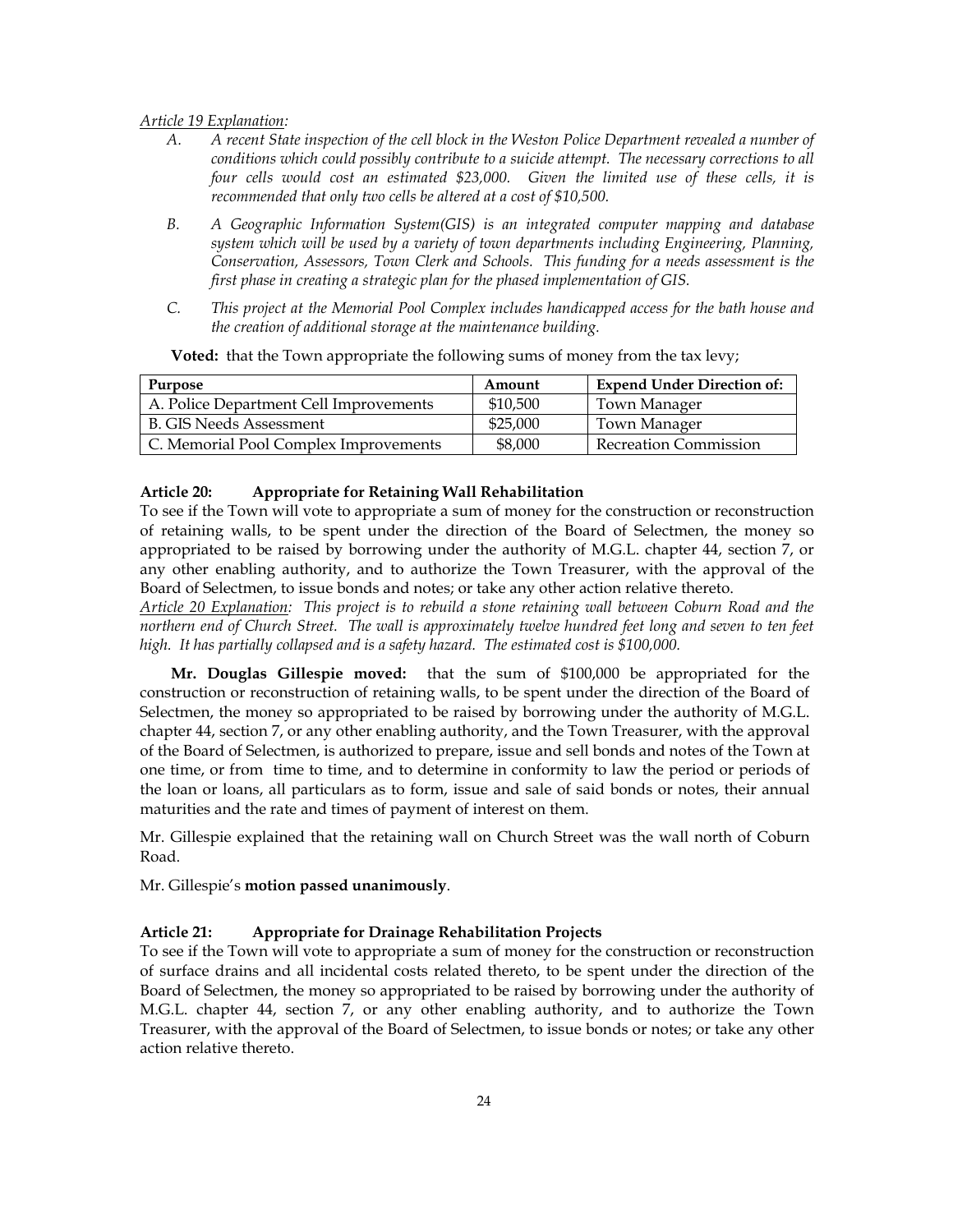*Article 21 Explanation: This project is to correct drainage problems on Pond Brook Circle and Ledgewood Road. The design specifications will be prepared by the Town Engineer. The estimated cost is \$300,000.* 

**Voted unanimously:** that the sum of \$ 300,000 be appropriated for the construction or reconstruction of surface drains and all incidental costs related thereto, to be spent under the direction of the Board of Selectmen, the money so appropriated to be raised by borrowing under the authority of M.G.L. chapter 44, section 7, or any other enabling authority, and the Town Treasurer, with the approval of the Board of Selectmen, is authorized to prepare, issue and sell bonds and notes of the Town at one time, or from time to time, and to determine in conformity to law the period or periods of the loan or loans, all particulars as to form, issue and sale of said bonds or notes, their annual maturities and the rate and times of payment of interest on them.

# **Article 22: Appropriate for DPW Vehicle Replacement**

To see if the Town will vote to appropriate a sum of money for the cost of departmental equipment and all incidental costs related thereto, to be spent under the direction of the Town Manager, the money so appropriated to be raised by borrowing under the authority of M.G.L. chapter 44, section 7, or any other enabling authority, and to authorize the Town Treasurer, with the approval of the Board of Selectmen, to issue bonds or notes; or take any other action relative thereto.

*Article 22 Explanation: This Article is for the replacement of four DPW vehicles: 1. Light-duty pick up*  with plow for the Highway Division; 2. Light-duty dump truck with plow for the Parks and Cemeteries *Division (previously requested in FY02 but deferred); 3. Light-duty pick up with plow for the Stormwater Division; and 4. Light-duty four-wheel drive truck with utility body for the Water Division. The estimated cost for all four vehicles is \$170,000.* 

**Mr. Gillespie moved:** that the sum of \$ 170,000 be appropriated for the cost of departmental equipment and all incidental costs related thereto, to be spent under the direction of the Town Manager, the money so appropriated to be raised by borrowing under the authority of M.G.L. chapter 44, section 7, or any other enabling authority, and the Town Treasurer, with the approval of the Board of Selectmen, is authorized to prepare, issue and sell bonds and notes of the Town at one time, or from time to time, and to determine in conformity to law the period or periods of the loan or loans, all particulars as to form, issue and sale of said bonds or notes, their annual maturities and the rate and times of payment of interest on them.

**Mr. Paul Young** opposed the motion stating the fire department also opposed the motion.

Mr. Gillespie's motion was **adopted by the following vote: Yes – 59; No – 16.**

# **Article 23: Appropriate for Case Complex, Traffic Safety and Parking Improvements**

To see if the Town will vote to appropriate a sum of money to reconstruct, resurface, alter or make specific repairs to the roadways and parking areas at the Case Complex and all incidental costs related thereto, to be spent under the direction of the Board of Selectmen, the money so appropriated to be raised by borrowing under the authority of M.G.L. chapter 44, section 7, or any other enabling authority, and to authorize the Town Treasurer, with the approval of the Board of Selectmen, to issue bonds or notes; or take any other action relative thereto.

*Article 23 Explanation: A task force from the School Department, DPW, Recreation Department, Council on Aging and Library has been meeting to review options for addressing the increasing traffic safety issues at this complex of Town facilities. The task force has reviewed an original concept plan prepared for the School Department for improving traffic safety at this location. This concept plan has been revised, given the traffic changes that have occurred as a result of the opening of the new Community Center. The Department of Public Works will oversee this project. The estimated cost is \$150,000.*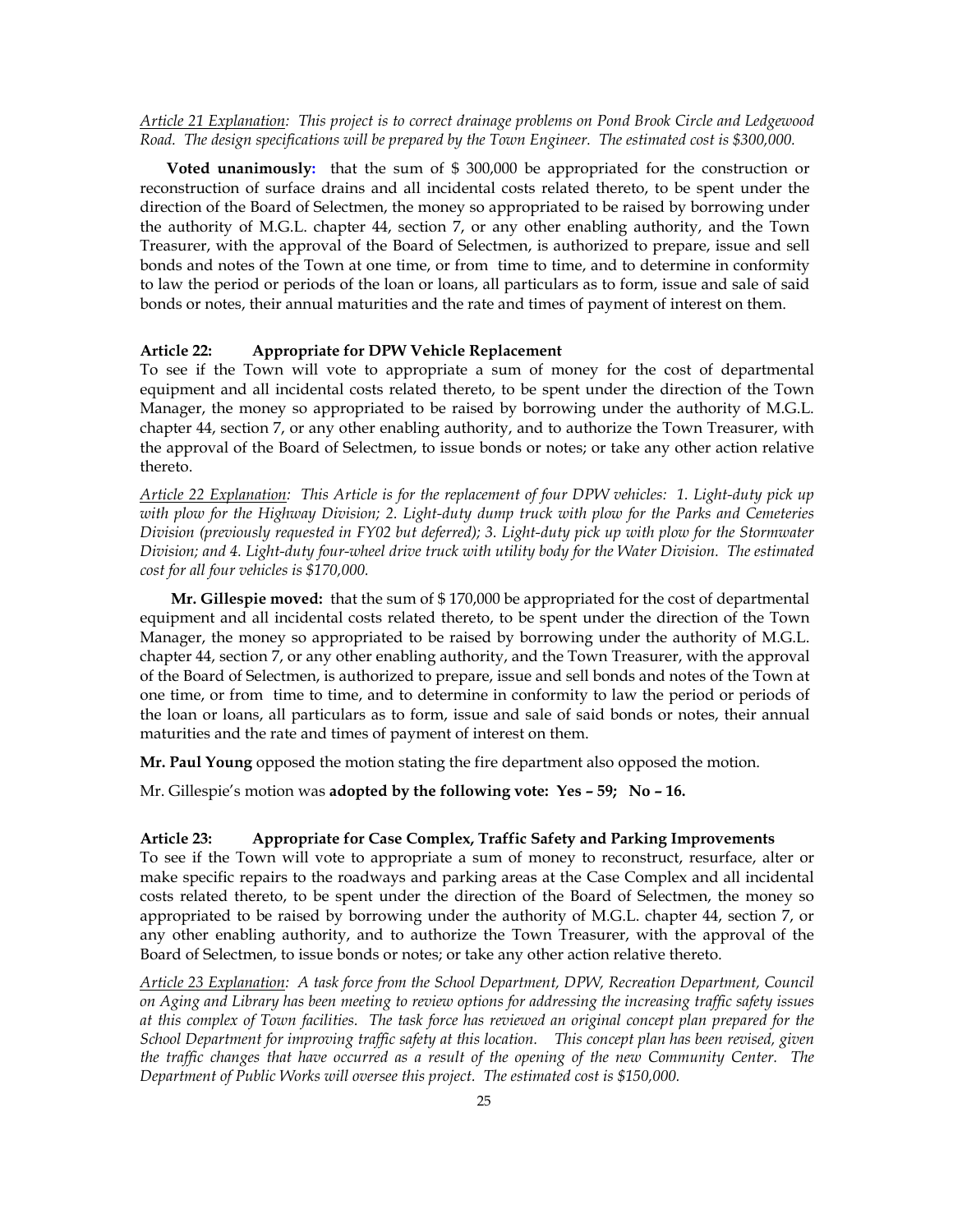**Voted unanimously:** that the sum of \$150,000 be appropriated to reconstruct, resurface, alter or make specific repairs to the roadways and parking areas at the Case Complex and all incidental costs related thereto, to be spent under the direction of the Board of Selectmen, the money so appropriated to be raised by borrowing under the authority of M.G.L. chapter 44, section 7, or any other enabling authority, and the Town Treasurer, with the approval of the Board of Selectmen, is authorized to prepare, issue and sell bonds and notes of the Town at one time, or from time to time, and to determine in conformity to law the period or periods of the loan or loans, all particulars as to form, issue and sale of said bonds or notes, their annual maturities and the rate and times of payment of interest on them.

#### **Article 24: Appropriate for Roadway Improvements**

To see if the Town will vote to appropriate \$100,000 to reconstruct, resurface, alter or make specific repairs to the roadways, and all incidental costs related thereto, to be spent under the direction of the Board of Selectmen, the money so appropriated to be raised by borrowing under the authority of M.G.L. chapter 44, section 7, or any other enabling authority, and to authorize the Town Treasurer, with the approval of the Board of Selectmen, to issue bonds or notes; or take any other action relative thereto.

# *Article 24 Explanation: This additional roadway improvement funding is to replace the reduction in State Chapter 90 funding.*

**Voted unanimously:** that the sum of \$100,000 be appropriated to reconstruct, resurface, alter or make specific repairs to roadways, and all incidental costs related thereto, to be spent under the direction of the Board of Selectmen, the money so appropriated to be raised by borrowing under the authority of M.G.L. chapter 44, section 7, or any other enabling authority, and the Town Treasurer, with the approval of the Board of Selectmen, is authorized to prepare, issue and sell bonds and notes of the Town at one time, or from time to time, and to determine in conformity to law the period or periods of the loan or loans, all particulars as to form, issue and sale of said bonds or notes, their annual maturities and the rate and times of payment of interest on them.

#### **Article 25: Appropriate for Environmental Audit Compliance Improvements**

To see if the Town will vote to appropriate a sum of money for extraordinary repairs at the DPW building, to be spent under the direction of the Board of Selectmen, the money so appropriated to be raised by borrowing under the authority of M.G.L. chapter 44, section 7, or any other enabling authority, and to authorize the Town Treasurer, with the approval of the Board of Selectmen, to issue bonds or notes; or take any other action relative thereto.

*Article 25 Explanation: An environmental audit of DPW facilities has identified certain facility improvements that must be made to comply with EPA requirements. This project involves connecting existing floor drains to a double-lined wastewater holding tank with a leak detection system. The estimated cost is \$85,000.*

**Voted unanimously:** that the sum of \$ 85,000 be appropriated for extraordinary repairs at the DPW building, to be spent under the direction of the Board of Selectmen, the money so appropriated to be raised by borrowing under the authority of M.G.L. chapter 44, section 7, or any other enabling authority, and the Town Treasurer, with the approval of the Board of Selectmen, is authorized to prepare, issue and sell bonds and notes of the Town at one time, or from time to time, and to determine in conformity to law the period or periods of the loan or loans, all particulars as to form, issue and sale of said bonds or notes, their annual maturities and the rate and times of payment of interest on them.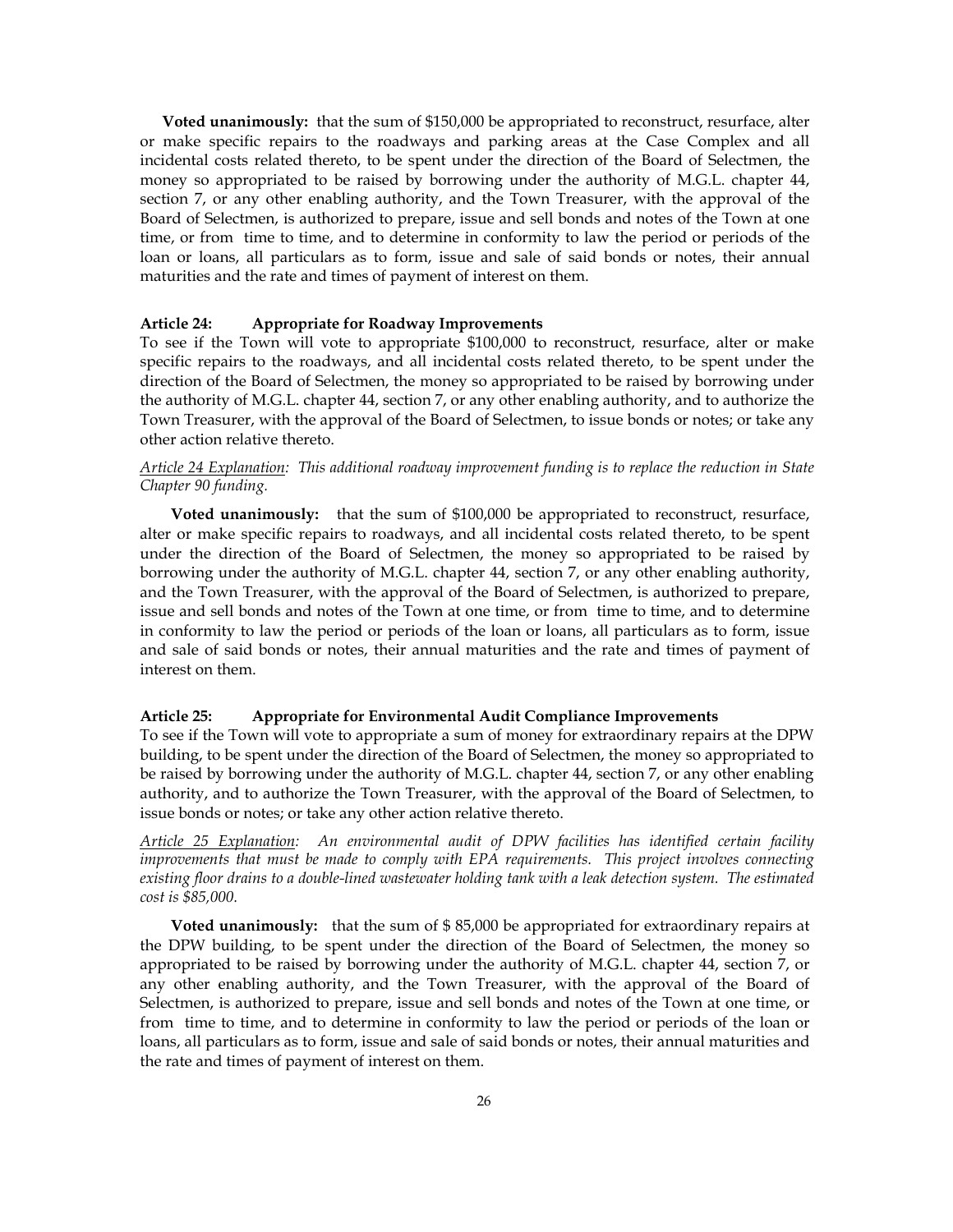# **Article 26: Appropriate for Water System Equipment – Summer Street/Church Street**

To see if the Town will vote to appropriate a sum of money for water system equipment, including engineering design and contract administration, to be spent under the direction of the Board of Selectmen, the money so appropriated to be raised under the authority of M.G.L. chapter 44, section 8 or any other enabling authority, and to authorize the Town Treasurer, with the approval of the Board of Selectmen to issue bonds and notes, and that the Treasurer, with the approval of the Board of Selectmen, is authorized to borrow all or a portion of the amount from the Massachusetts Water Resources Authority (MWRA) and in connection therewith, to enter into a loan agreement and/or security agreement with the MWRA with respect to such loan; and that the Board of Selectmen be authorized to contract for and expend any federal, state or other aid available for the project, including any grant related to such project from the MWRA; or take any other action relative thereto.

*Article 26 Explanation: This work is to address a serious water quality issue on Summer Street and Church Street. The work involves connecting certain homes to a newer main available in the street. Design specifications will be prepared by the Town Engineer. The estimated cost is \$225,000. The Town is eligible for \$125,000 in a MWRA 0% interest loan for this work. If received, this loan would reduce the overall cost of the project.* 

**Voted unanimously:** that the sum of \$225,000 be appropriated for water system equipment, including engineering design and contract administration, to be spent under the direction of the Board of Selectmen, the money so appropriated to be raised by borrowing under the authority of M.G.L. chapter 44, section 8 or any other enabling authority, and the Town Treasurer, with the approval of the Board of Selectmen, is authorized to prepare, issue and sell bonds and notes of the Town at one time, or from time to time, and to determine in conformity to law the period or periods of the loan or loans, all particulars as to form, issue and sale of said bonds or notes, their annual maturities and the rate and times of payment of interest on them; and that the Treasurer, with the approval of the Board of Selectmen, is authorized to borrow all or a portion of the amount from the Massachusetts Water Resources Authority (MWRA) and in connection therewith, to enter into a loan agreement and/or security agreement with the MWRA with respect to such loan; and that the Board of Selectmen be authorized to contract for and expend any federal, state or other aid available for the project, including any grant related to such project from the MWRA.

# **Article 27: Appropriate for Water System Equipment – Newton Street**

To see if the Town will appropriate a sum of money for the replacement and rehabilitation of water system equipment and all incidental costs related thereto, to be spent under the direction of the Board of Selectmen, the money so appropriated to be raised by borrowing under the authority of M.G.L. chapter 44, section 8, or any other enabling authority, and to authorize the Town Treasurer, with the approval of the Board of Selectmen, to issue bonds or notes; or take any other action relative thereto.

*Article 27 Explanation: This funding is to replace the hydrants and valves on Newton Street*. *This project was previously planned to be completed with funds approved at the 1999 Annual Town Meeting. Based on final design, an additional appropriation of \$135,000 is necessary for this project.* 

**Voted unanimously**: that the sum of \$135,000 be appropriated for the replacement and rehabilitation of water system equipment and all incidental costs related thereto, to be spent under the direction of the Board of Selectmen, the money so appropriated to be raised by borrowing under the authority of M.G.L. chapter 44, section 8, or any other enabling authority, and the Town Treasurer, with the approval of the Board of Selectmen, is authorized to prepare, issue and sell bonds and notes of the Town at one time, or from time to time, and to determine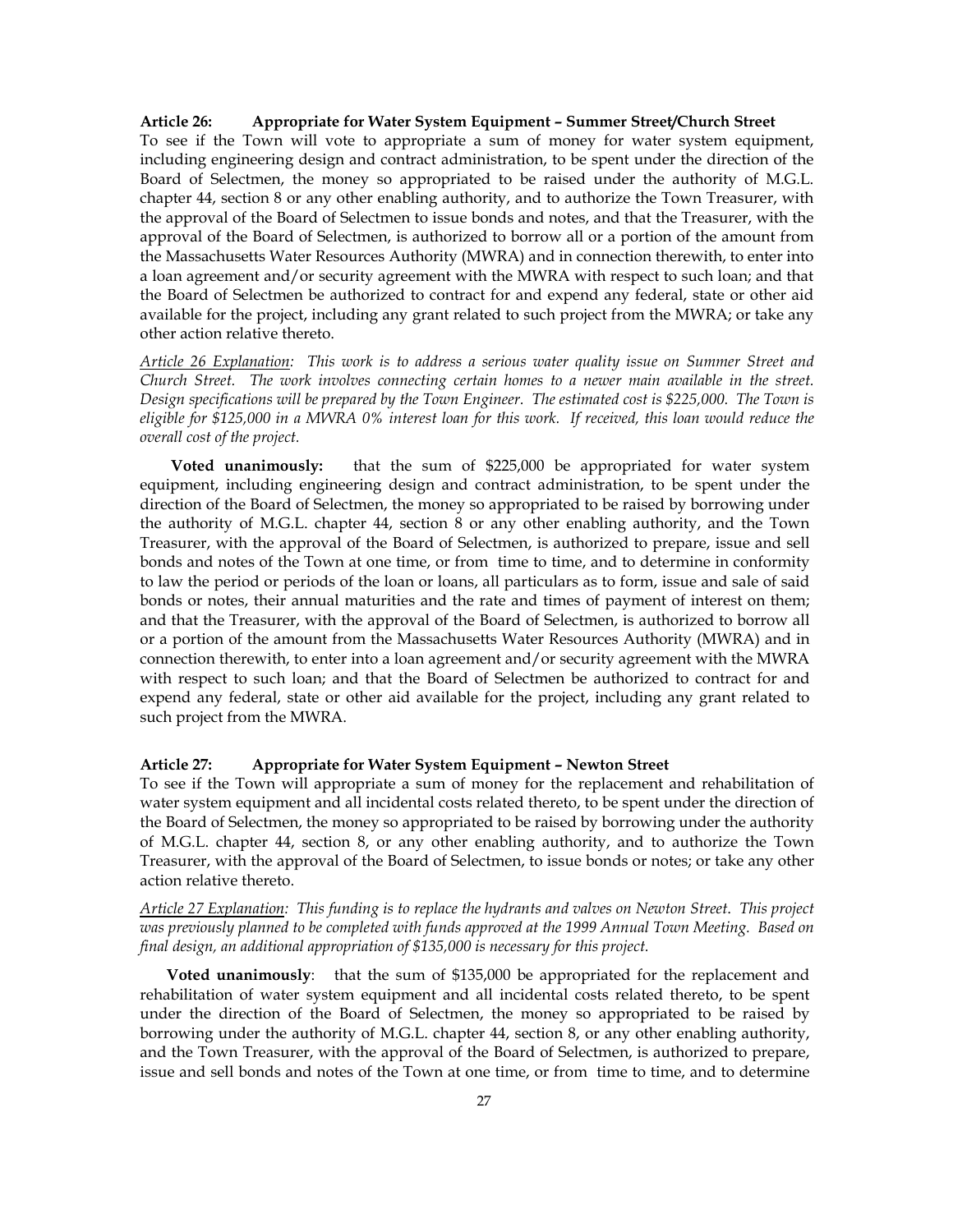in conformity to law the period or periods of the loan or loans, all particulars as to form, issue and sale of said bonds or notes, their annual maturities and the rate and times of payment of interest on them.

# **Article 28: Appropriate for Brook School Apartments Expansion - Design**

To see if the Town will appropriate a sum of money for the cost of architectural services for plans and specifications for expanding the Brook School Apartments, to be spent under the direction of the Elderly Housing Committee, the money so appropriated to be raised by borrowing under the authority of M.G.L. chapter 44, section 7, or any other enabling authority, and to authorize the Town Treasurer, with the approval of the Board of Selectmen, to issue bonds or notes; or take any other action relative thereto.

*Article 28 Explanation: The Elderly Housing Committee is currently preparing schematic designs of different options for expanding the Brook School Apartments Complex (funded at the 2001 Annual Town Meeting). This Article would provide funding for design specifications, the next phase of this work. Construction funds will be requested at a subsequent Town Meeting. The estimated design cost is \$325,000.*

**Mr. Harold Hestnes moved:** that the sum of \$325,000 be appropriated for the cost of architectural services for plans and specifications for expanding the Brook School Apartments, to be spent under the direction of the Elderly Housing Committee, the money so appropriated to be raised by borrowing under the authority of M.G.L. chapter 44, section 7, or any other enabling authority, and the Town Treasurer, with the approval of the Board of Selectmen, is authorized to prepare, issue and sell bonds and notes of the Town at one time, or from time to time, and to determine in conformity to law the period or periods of the loan or loans, all particulars as to form, issue and sale of said bonds or notes, their annual maturities and the rate and times of payment of interest on them.

Mr. Hestnes yielded to **Mr. Matthew Gardiner** of the Elderly Housing Committee who explained that there was shortage of senior housing in Weston. Brooks-School Apartments has a current waiting list of approximately 90. **Ms. Lorelei Kendrick**, stating she was a current resident of the Brook School Apartment complex, spoke in opposition. Ms. Kendrick said the addition would create overcrowding. If the addition was built, it should be smoke-free. **Ms. Linda Duhms** asked if any of the building costs would be alleviated by the use of CPA funds, Mr. Hestnes replied that Brook School was self-supporting except for the interest on borrowed funds and that the Town receives approximately \$30,000 per annum for rents, so use of the CPA funds was not appropriate.

Mr. Hestnes' motion was **adopted by the following vote: Yes – 49; No – 1.** 

#### **Article 29: Appropriate for School Bus Garage and Parking Lot – Design Study**

To see if the Town will appropriate a sum of money from the tax levy for the cost of engineering or architectural services for plans and specifications for the School bus garage and parking lot, to be spent under the direction of the School Committee.

*Article 29 Explanation: Present facilities, consisting of a 1973 two-bay garage, a 1987 addition, and two leased trailers are inadequate because they are not ADA compliant, lack proper sanitary and storage facilities, lack a washing bay, and border on an environmentally sensitive area of the school campus. The study would involve architectural and engineering services to produce options for the School Department and the Town to consider, with the expectation that in a subsequent year the School Department would ask the Town to move forward with a renovation or replacement project. The estimated cost is \$25,000.*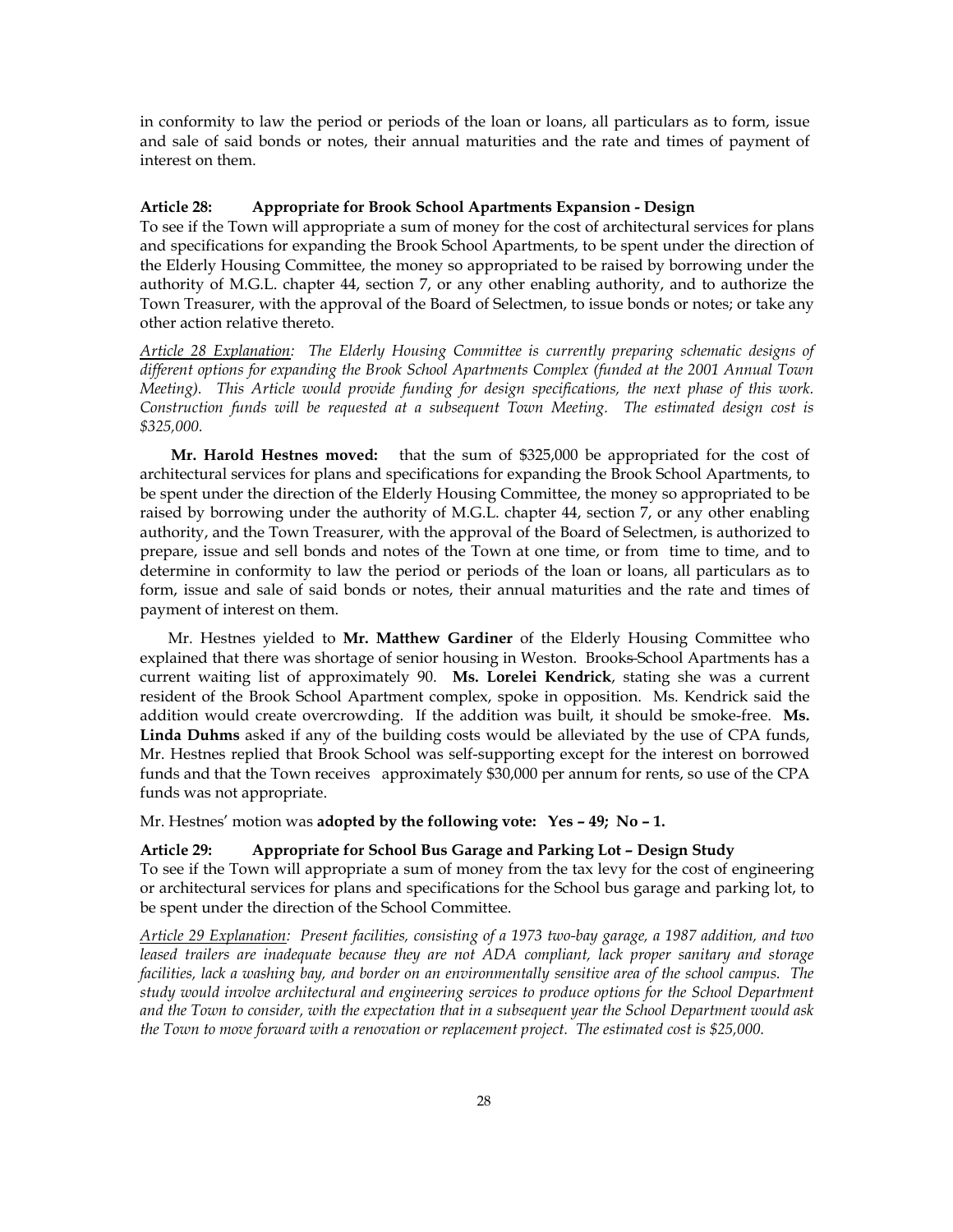**Voted:** that the sum of \$25,000 be appropriated from the tax levy for the cost of engineering or architectural services for plans and specifications for the School bus garage and parking lot, to be spent under the direction of the School Committee.

#### **Article 30: Appropriate for Resurfacing of High School Track**

To see if the Town will appropriate a sum of money for the reconstruction of the high school track and all incidental costs related thereto, to be spent under the direction of the School Committee, the money so appropriated to be raised by borrowing under the authority of M.G.L., chapter 44, section 7, or any other enabling authority, and to authorize the Town Treasurer, with the approval of the Board of Selectmen, to issue bonds or notes; or take any other action relative thereto.

*Article 30 Explanation: The high school track was constructed in 1987 as a then state-of-the-art (in this region) facility. Years of good and occasionally intensive use by school and community have produced predictable wear and tear, especially on the rubber-like colored surface. Periodic spot repairs have been performed over the years to help put off what is now the inevitable need to resurface the entire track in order to prevent permanent damage to the subsurface layers and to continue to offer a safe and competitive facility. The estimated cost is \$150,000.* 

**Voted Unanimously:** that the sum of \$150,000 be appropriated for the reconstruction of the high school track and all incidental costs related thereto, to be spent under the direction of the School Committee, the money so appropriated to be raised by borrowing under the authority of M.G.L., chapter 44, section 7, or any other enabling authority, and the Town Treasurer, with the approval of the Board of Selectmen, is authorized to prepare, issue and sell bonds and notes of the Town at one time, or from time to time, and to determine in conformity to law the period or periods of the loan or loans, all particulars as to form, issue and sale of said bonds or notes, their annual maturities and the rate and times of payment of interest on them.

#### **Article 31: Appropriate for Replacement of School Buses**

To see if the Town will vote to appropriate a sum of money for the cost of departmental equipment and all incidental costs related thereto, to be spent under the direction of the School Committee, the money so appropriated to be raised by borrowing under the authority of M.G.L. chapter 44, section 7, or any other enabling authority, and to authorize the Town Treasurer, with the approval of the Board of Selectmen, to issue bonds or notes; or take any other action relative thereto.

*Article 31 Explanation: The present school bus fleet consists of 26 vehicles, fourteen of which have accumulated more than 100,000 miles per vehicle (including six over 150,000 miles), contributing to a fleet average of 95,639. This is in part due to our cutting back on annual replacements to two per year. Our desirable fleet average has been in the 60,000 to 70,000 mile range. While buses have continued to pass the state's safety inspection process, mechanical and body maintenance costs for the older buses have climbed and trade-in values bottomed out long ago. A one-time purchase of three additional replacements on top of the two in the annual operating budget will help get the fleet closer to the desirable average and would help moderate maintenance costs. The estimated cost is \$150,000.* 

**Voted Unanimously:** that the sum of \$150,000 be appropriated for the cost of departmental equipment and all incidental costs related thereto, to be spent under the direction of the School Committee, the money so appropriated to be raised by borrowing under the authority of M.G.L. chapter 44, section 7, or any other enabling authority, and the Town Treasurer, with the approval of the Board of Selectmen, is authorized to prepare, issue and sell bonds and notes of the Town at one time, or from time to time, and to determine in conformity to law the period or periods of the loan or loans, all particulars as to form, issue and sale of said bonds or notes, their annual maturities and the rate and times of payment of interest on them.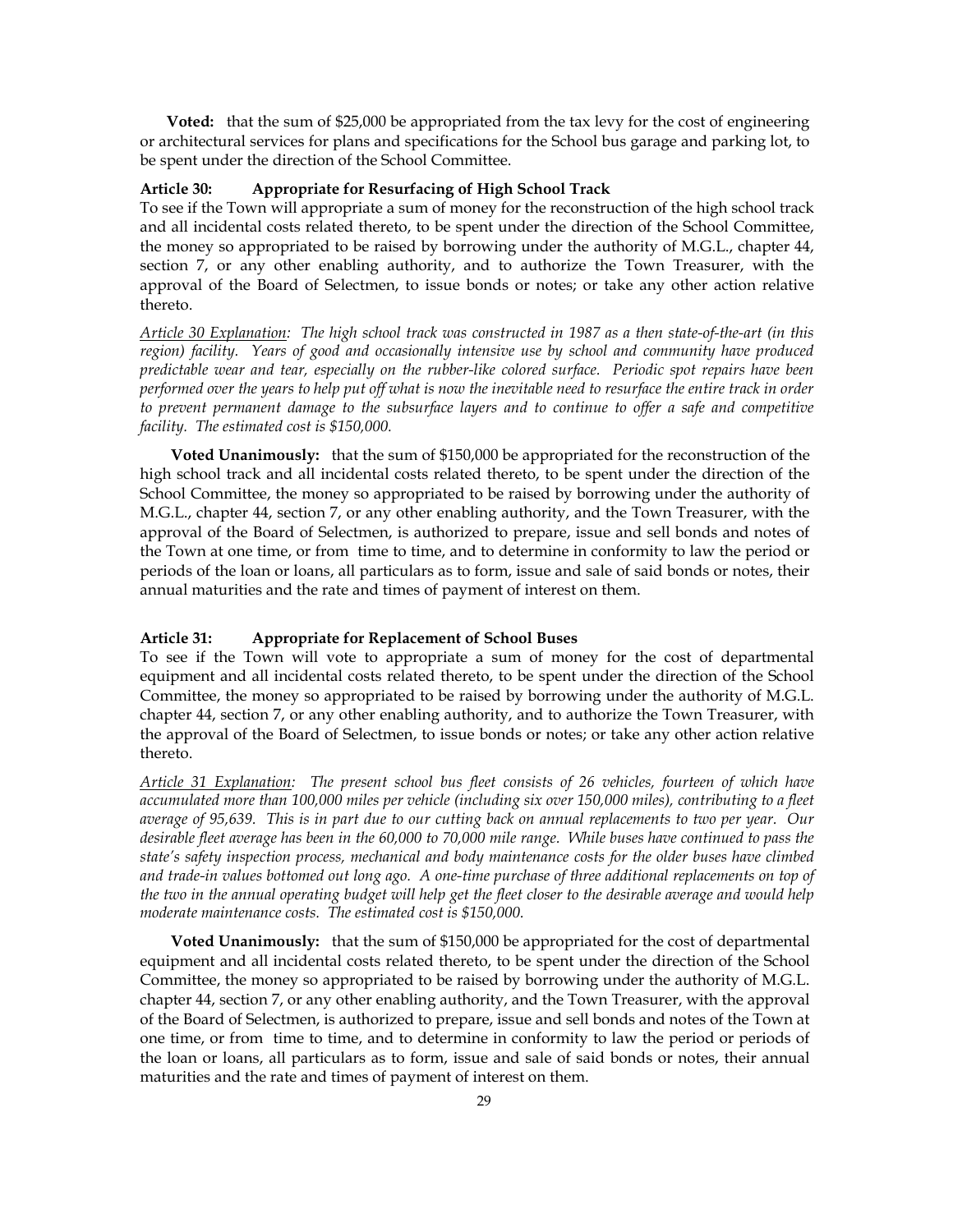# **Article 32: Rescind Bond Authorization**

To see if the Town will vote to rescind all or a part of a certain authorization to borrow funds, which was approved in a prior year, where the purpose of the borrowing has been completed and/or it was unnecessary to borrow the amount approved:

| Article 17 | May 1987 ATM – Transfer Station | \$150,000 |
|------------|---------------------------------|-----------|
|------------|---------------------------------|-----------|

*Article 32 Explanation*: *The above noted project has been completed. It is necessary for Town Meeting to rescind the balance of the bond authorization so that it can be removed from the Town's financial records.* 

**Voted:** that the Town vote to rescind all or a part of a certain authorization to borrow funds, which was approved in a prior year, where the purpose of the borrowing has been completed and/or it was unnecessary to borrow the amount approved:

#### **GENERAL BY-LAW ARTICLES/SPECIAL COMMITTEES**

#### **Article 33: Create Study Committee: Property Assessments (Citizens' Petition)**

To appoint a committee to investigate the 2001 revaluation of real estate within the town and determine if it resulted in full, fair, and uniform valuation of the town's real estate and to make recommendations to remedy any problems found.

*Article 33 Explanation*: *This is a citizens' petition request that the Selectmen appoint a committee to study the fairness and uniformity of the 2001 revaluation, addressing issues of:* 

- *1. the validity of the Site Index, especially when such a limited number of streets were affected by sales in one year;*
- *2. whether the assessment methodology impacts small property owners in favor of large property owners;*
- *3. whether the assessment methodology promotes tear-downs and the construction of mansions, which is antithetical to the town's desire to preserve what economic and social diversity we now have;*
- *4. potential procedural flaws in the assessment methodology.*

 **Voted:** that Article 33 be passed over and so disposed of.

**Article 34: Accept M.G.L. Chapter 59, Section 57C: Quarterly Real Estate Tax Billing**  To see if the Town will vote to accept the provisions of M.G.L. chapter 59, section 57C, establishing quarterly real estate tax billing.

*Article 34 Explanation*: *The Board of Selectmen is recommending that the Town adopt quarterly real estate tax billing. Currently, tax bills are payable twice per year. Quarterly tax billing will substantially improve the Town's cash flow, thereby eliminating \$25,000 from the budget for tax anticipation borrowing and increasing investment income by approximately \$100,000. There are one-time expenses of \$4,000 to implement quarterly tax bills and \$22,450 in annual expenses. 201 of the 351 cities and towns in the Commonwealth have adopted quarterly billing.* 

**Mr. Hestnes moved**: that the Town accept the provisions of M.G.L. chapter 59, section 57C, establishing quarterly real estate tax billing.

Speaking in opposition were **Ms. Florence Howe** who objected to quarterly real estate tax billings because "if the system was not broke, why fix it? -- and **Mr. Robert Seavey**, who said the saving was illusionary.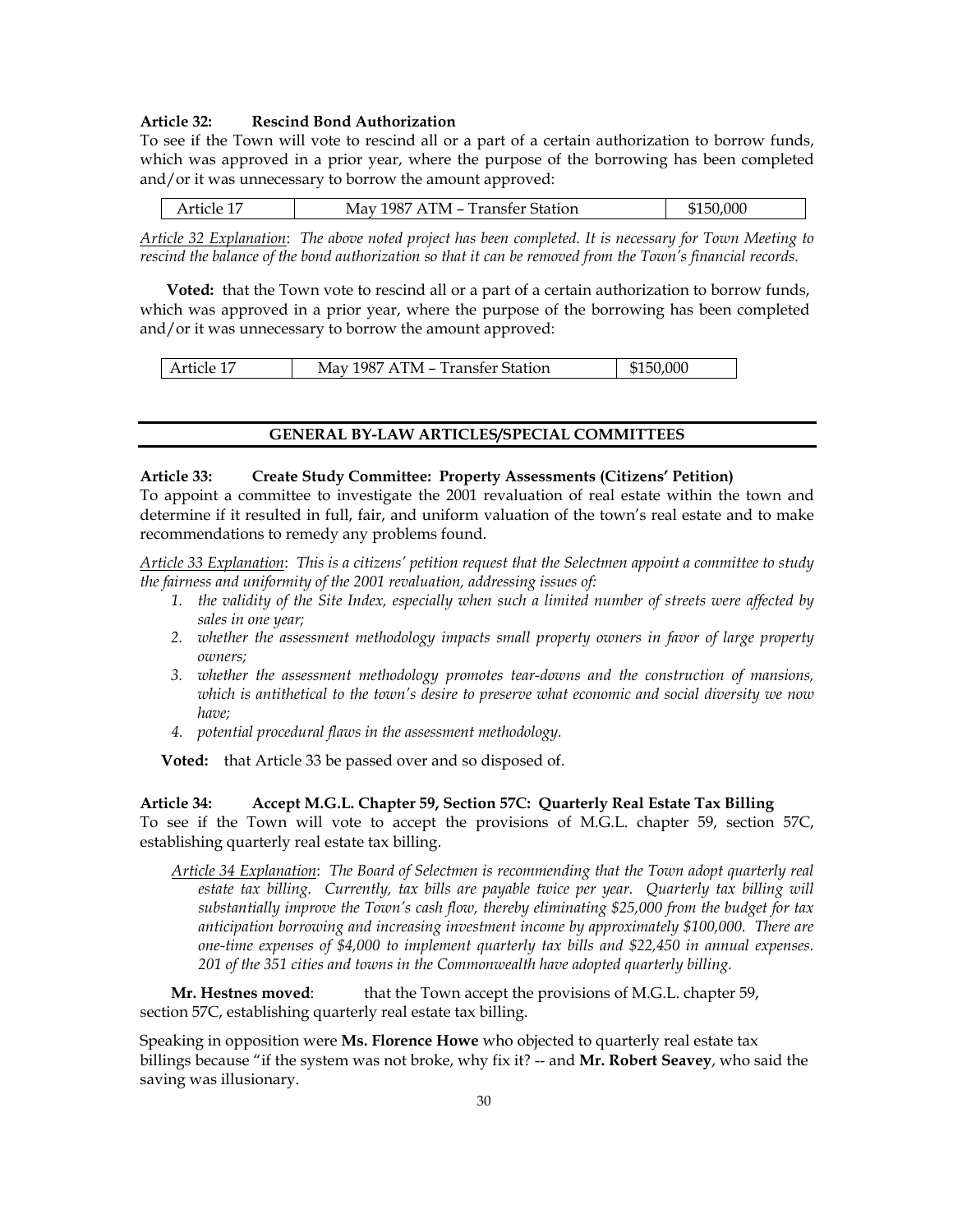Mr. Hestnes' **motion was adopted** by the following vote: Yes – 65; No – 34.

# **Article 35: Amend General By-Laws, Article II – Annual Town Report**

To see if the Town will vote to amend Article II of the Town's General By-Laws by deleting Sections 4 and 6 in their entirety and replacing them with the following:

"Section 4. The annual town report shall be printed and bound under the direction of the Board of Selectmen. It shall contain the reports of town officers and committees required by law, and such other reports or materials as the Town or the Board of Selectmen may direct. All Town officers and committees of the Town shall, unless otherwise directed, file their reports by the date determined by the Board of Selectmen."

"Section 6. The Town Clerk shall cause a printed copy of the annual town report to be available at the Town Library, Town Hall and at other such locations determined by the Board of Selectmen, not less than seven days before the day fixed for the annual town meeting.

Or take any other action relative thereto.

*Article 35 Explanation: The amendment to Section 4 removes the requirement to include the Town Meeting warrant in the annual report. It has been the Town's practice for many years to print the warrant as a separate document. The amendment to Section 6 removes the requirement to deliver the annual town report to each household. Instead, the annual town report will be made available at various town locations and in the future, will be posted on the Town's Website. This will save the Town a minimum of \$4,000 in mailing and printing costs.* 

**Mr. Hestnes moved:** that the Town vote to amend Article II of the Town's General By-Laws by deleting Sections 4 and 6 in their entirety and replacing them with the following:

"Section 4. The annual town report shall be printed and bound under the direction of the Board of Selectmen. It shall contain the reports of town officers and committees required by law, and such other reports or materials as the Town or the Board of Selectmen may direct. All Town officers and committees of the Town shall, unless otherwise directed, file their reports by the date determined by the Board of Selectmen."

"Section 6. The Town Clerk shall cause printed copies of the annual town report to be available for distribution at no charge at the Town Library, Town Hall and at other such locations determined by the Board of Selectmen, not less than seven days before the day fixed for the annual town meeting.

**Mr. Robert Nolan** moved to amend the motion by deleting "and 6" from the second sentence and deleting "Section 6" in its entirety.

**Mr. David Harmon** supported the amendment saying the cost of printing and delivering the Annual Town Report to Weston households was a small price to pay for the delivery of information to the voters.

Mr. Nolan's **motion to amend Article 35 was adopted** on a voice vote.

Mr. Hestnes' **motion as amended, which reads as follows, was adopted on a voice vote.** 

**Voted:** that the Town amend Article II of the Town's General By-Laws by deleting Section 4 in its entirety and replacing it with the following:

"Section 4. The annual town report shall be printed and bound under the direction of the Board of Selectmen. It shall contain the reports of town officers and committees required by law, and such other reports or materials as the Town or the Board of Selectmen may direct.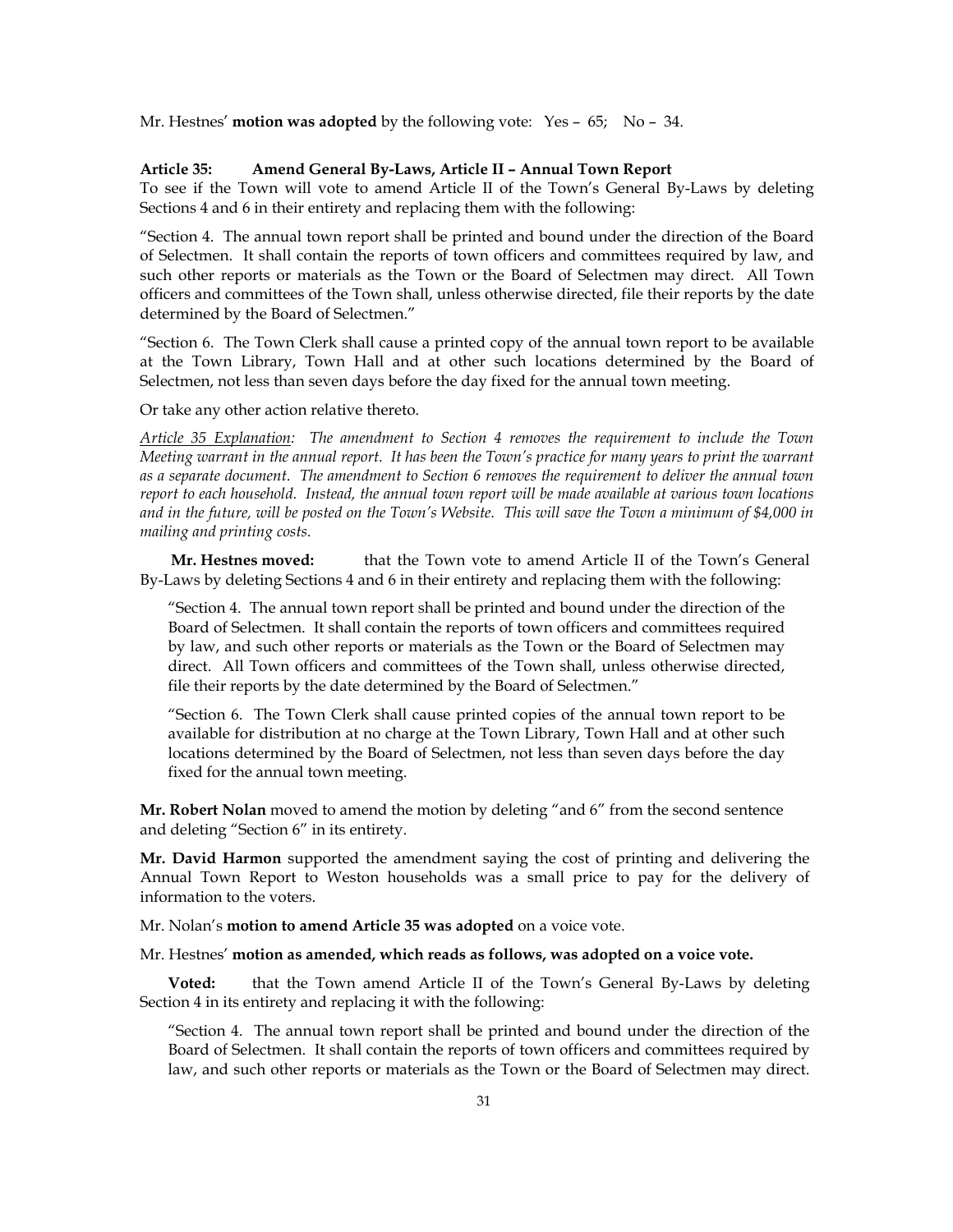All Town officers and committees of the Town shall, unless otherwise directed, file their reports by the date determined by the Board of Selectmen."

*The foregoing Article 35 was approved by the Attorney General of Massachusetts on September 25, 2002.* 

#### **Article 36: Accept M.G.L. Chapter 32B, Section 9E: Retiree Health Insurance**

To see if the Town shall accept M.G.L. chapter 32B, section 9E, to allow the Town, in addition to the payment of fifty percent of the premium for contributory group life, hospital, surgical, medical, dental and other health insurance for employees retired from the service of the Town, and their dependents, to pay a subsidiary or additional rate.

*Article 36 Explanation: Acceptance of this local option statute will permit the Board of Selectmen to increase the Town's current 50 percent contribution for retiree health insurance premiums. A number of Town employees and retirees have requested that the Selectmen consider this change. Any increase in the Town's contribution will require an appropriation at Town Meeting.*

**Voted:** that the Town accept M.G.L. chapter 32B, section 9E, to allow the Town, in addition to the payment of fifty percent of the premium for contributory group life, hospital, surgical, medical, dental and other health insurance for employees retired from the service of the Town, and their dependents, to pay a subsidiary or additional rate.

# **Article 37: Accept M.G.L. Chapter 32B, Section 18: Medicare Coverage**

To see if the Town shall accept M.G.L. chapter 32B, section 18, to allow the Town to require that all retirees, their spouses and dependents who are, 1) enrolled in Medicare Part A at no cost to the retiree, their spouse or dependents, or 2) eligible for coverage thereunder at no cost to the retiree, their spouse or dependents, enroll in a Medicare health benefits supplement plan offered by the Town.

*Article 37 Explanation*: *If Town Meeting accepts this statute, retirees of the Town who have Medicare eligibility will be enrolled in a Medicare supplement health plan. Medicare supplement plans are substantially less expensive since Medicare pays 80 percent of the cost of health insurance claims.* 

**Voted:** that the Town accept M.G.L. chapter 32B, section 18, to allow the Town to require that all retirees, their spouses and dependents who are, 1) enrolled in Medicare Part A at no cost to the retiree, their spouse or dependents, or 2) eligible for coverage thereunder at no cost to the retiree, their spouse or dependents, enroll in a Medicare health benefits supplement plan offered by the Town.

# **Article 38: Amend General By-Laws, Article XXIV: Town Clerk's Fees**

To see if the Town will vote to amend the Town's General By-Laws by deleting Article XXIV in its entirety and renumber the remaining Articles.

*Article 38 Explanation: This Article in the By-Laws is no longer necessary as State law now permits the Town Clerk to establish reasonable fees for licenses, permits, certificates or services.* 

**Voted unanimously:** that the Town vote to amend the Town's General By-Laws by deleting Article XXIV in its entirety and renumber the remaining Articles.

*The foregoing Article 38 was approved by the Attorney General of Massachusetts on September 25, 2002.* 

**Article 39: Amend General By-Laws Article XXXII: Community Preservation Committee**  To see if the Town will vote to amend Article XXXII of the Town's General By-Laws by adding a new section following Section 3 and renumbering the remaining sections.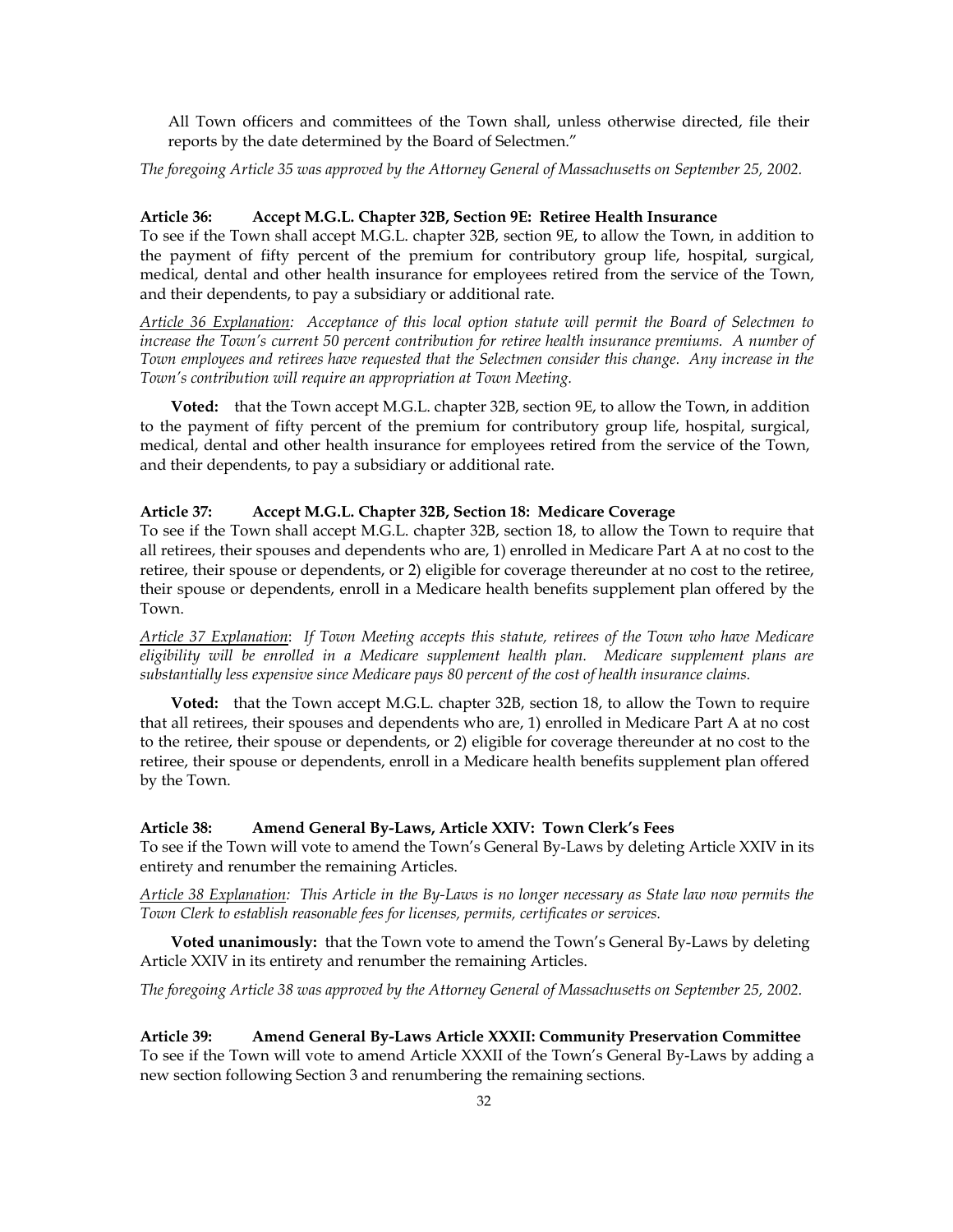"Section 4: Exemptions

Taxpayers qualifying for the low-income exemption or the low and moderate-income senior exemption as provided for in the Act and approved by the voters, shall submit an application for the exemption, on a form provided by the Assessors, within three months after the bill or notice is sent."

Or take any other action relative thereto.

*Article 39 Explanation: The State law governing the exemptions to the Community Preservation Act surcharge does not address the date by which exemption applications must be filed. The amendment to the General By-Laws would establish the exemption deadline as three months after the mailing of tax bills. This timeframe is the same one used for all other statutory exemption applications.* 

**Voted unanimously:** that the Town to amend Article XXXII of the Town's General By-Laws by adding a new section following Section 3 and renumbering the remaining sections.

"Section 4: Exemptions

Taxpayers qualifying for the low-income exemption or the low and moderate-income senior exemption as provided for in the Act and approved by the voters, shall submit an application for the exemption, on a form provided by the Assessors, within three months after the bill or notice is sent."

*The foregoing Article 39 was approved by the Attorney General of Massachusetts on September 25, 2002.* 

# **Article 40: Omnibus Article**

To see if the Town will vote to raise by taxation, transfer from available funds, by borrowing or otherwise, such sums as may be necessary for all or any of the purposes mentioned in the foregoing articles, especially to act upon all appropriations asked for or proposed by the Selectmen, or any Town Officers or Committee, to appoint such committees as may be decided upon or to take action upon matters which may properly come before the meeting; or take any other action relative thereto.

**Voted:** That Article 40 be passed over and so disposed of.

A motion to dissolve the Annual Town Meeting was adopted at 9:26 p.m.

# **STATE PRIMARY - September 17, 2002**

Pursuant to a warrant duly served, the State Primary was held on September 17, 2002 in Precinct 1 – Parish Hall of the United Methodist Church of Weston, 377 North Avenue; Precinct 2 – Basement of St. Peter's Church, 320 Boston Post Road; Precinct 3 – Parish Hall of St. Demetrios Church, 57 Brown Street; Precinct 4 – Parish Hall of St. Demetrios Church, 57 Brown Street. The polls were open from 7 a.m. – 8 p.m. The total ballots cast were as follows:

|            | Democratic | Republican | Libertarian | Green | Total |
|------------|------------|------------|-------------|-------|-------|
| Precinct 1 | 365        | 258        |             |       | 626   |
| Precinct 2 | 328        | 222        |             |       | 553   |
| Precinct 3 | 257        | 201        |             |       | 459   |
| Precinct 4 | 317        | 212        |             |       | 530   |
| TOTAL      | 1,267      | 893        |             |       | 2,168 |

Out of a total of 2,168 votes cast 33 or 1.5% were cast by absentee ballot.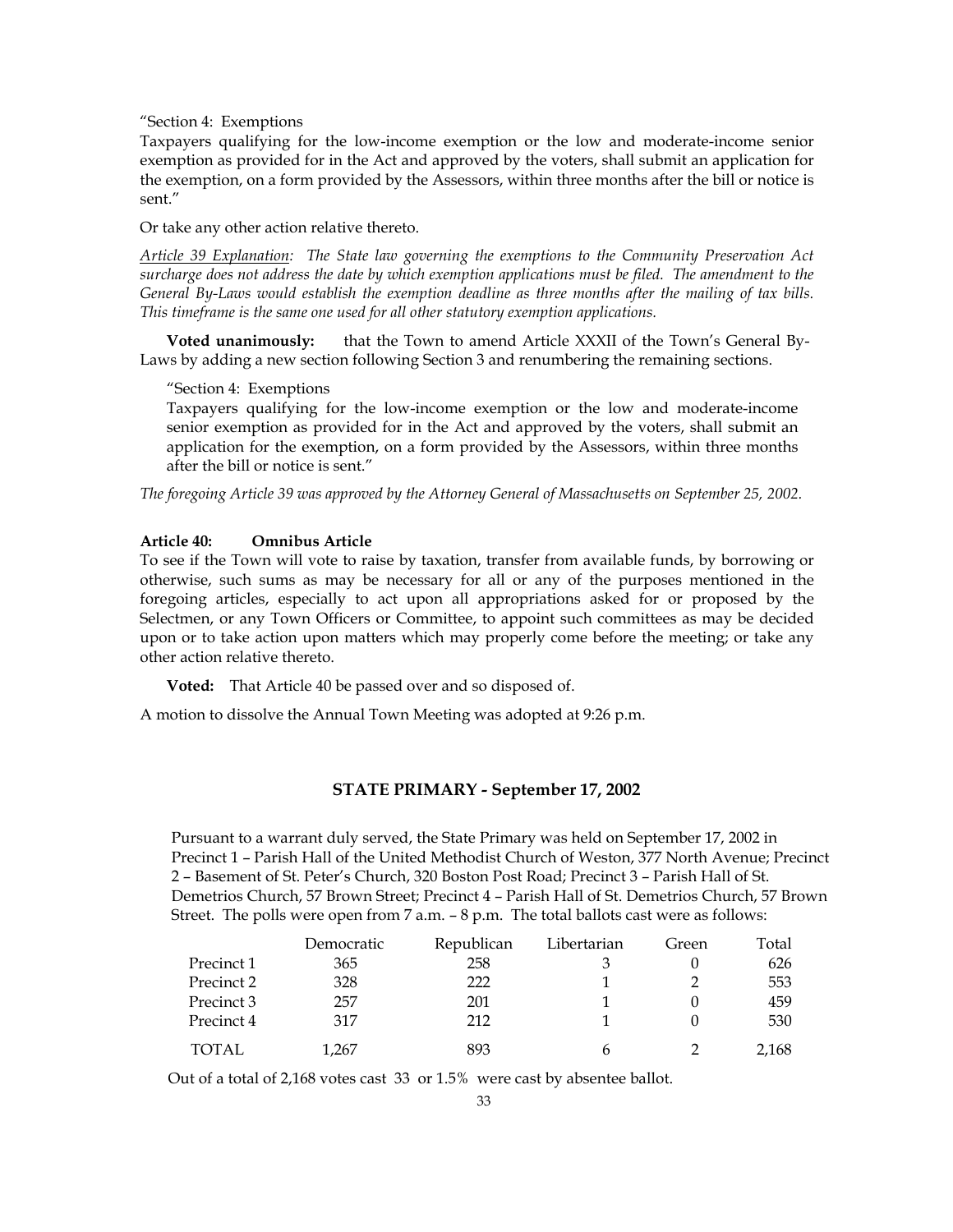The results of the primary were as follows:

# **DEMOCRATIC PARTY**

| REPRESENTATIVE IN CONGRESS 7th D<br>COUNCILLOR, 3rd District<br>Marilyn M. Petitto Devaney*, Watertown |
|--------------------------------------------------------------------------------------------------------|
|                                                                                                        |
|                                                                                                        |
|                                                                                                        |
|                                                                                                        |
|                                                                                                        |
|                                                                                                        |
|                                                                                                        |
|                                                                                                        |
|                                                                                                        |
|                                                                                                        |
|                                                                                                        |
|                                                                                                        |
|                                                                                                        |
|                                                                                                        |
| SENATOR IN GENERAL COURT                                                                               |
| Third Middlesex District                                                                               |
|                                                                                                        |
|                                                                                                        |
|                                                                                                        |
|                                                                                                        |
| REPRESENTATIVE IN GENERAL COU                                                                          |
|                                                                                                        |
|                                                                                                        |
|                                                                                                        |
|                                                                                                        |
|                                                                                                        |
| DISTRICT ATTORNEY, Northern Dist                                                                       |
|                                                                                                        |
|                                                                                                        |
|                                                                                                        |
|                                                                                                        |
| REGISTER OF PROBATE, Middlesex Co                                                                      |
|                                                                                                        |
|                                                                                                        |
|                                                                                                        |
|                                                                                                        |
|                                                                                                        |
|                                                                                                        |

| SENATOR IN CONGRESS             |              | AUDHOR                                   |              |
|---------------------------------|--------------|------------------------------------------|--------------|
| John F. Kerry*, Boston          | 1060         | A. Joseph DeNucci*, Newton               | 767          |
| Blanks                          | 202          | <b>Blanks</b>                            | 499          |
| Write-Ins                       | 5            | Write-Ins:                               | $\mathbf{1}$ |
| Total                           | 1267         | Total                                    | 1267         |
| <b>GOVERNOR</b>                 |              | REPRESENTATIVE IN CONGRESS 7th District  |              |
| Thomas F. Birmingham, Chelsea   | 153          | Edward J. Markey*, Malden                | 1011         |
| Steven Grossman, Newton         | 12           | James O. Hall, Arlington                 | 136          |
| Shannon P. O'Brien, Whitman     | 459          | <b>Blanks</b>                            | 120          |
| Robert B. Reich, Cambridge      | 449          | Total                                    | 1267         |
| Warren E. Tolman, Watertown     | 183          | COUNCILLOR, 3rd District                 |              |
| Blanks                          | 11           | Marilyn M. Petitto Devaney*, Watertown   | 698          |
| Total                           | 1267         | <b>Blanks</b>                            | 569          |
| LIEUTENANT GOVERNOR             |              | Total                                    | 1267         |
| Christopher Gabrieli, Boston    | 348          |                                          |              |
| Lois G. Pines, Newton           | 634          | <b>SENATOR IN GENERAL COURT</b>          |              |
| John P. Slattery, Peabody       | 176          | Third Middlesex District                 |              |
| Blanks                          | 107          | Susan M. Fargo*, Lincoln                 | 922          |
| Write-Ins                       | 2            | <b>Blanks</b>                            | 342          |
| Total                           | 1267         | Write-Ins:                               | 3            |
| <b>ATTORNEY GENERAL</b>         |              | Total                                    | 1267         |
| Thomas F. Reilly*, Watertown    | 953          | REPRESENTATIVE IN GENERAL COURT          |              |
| Blanks                          | 313          | 14th Norfolk District                    |              |
| Write-Ins                       | $\mathbf{1}$ | Lawrence R. Kaplan, Wellesley            | 466          |
| Total                           | 1267         | Alice Hanlon Peisch, Wellesley<br>Blanks | 698<br>103   |
|                                 |              | Total                                    | 1267         |
| <b>SECRETARY OF STATE</b>       |              |                                          |              |
| William Francis Galvin*, Boston | 880          | DISTRICT ATTORNEY, Northern District     |              |
| Blanks                          | 386          | Martha Coakley*, Medford                 | 915          |
| Write-Ins:                      | 1            | <b>Blanks</b>                            | 351          |
| Total                           | 1267         | Write-Ins:                               | 1            |
| <b>TREASURER</b>                |              | Total                                    | 1267         |
| Michael P. Cahill, Beverly      | 122          | REGISTER OF PROBATE, Middlesex County    |              |
| Timothy P. Cahill, Quincy       | 244          | John R. Buonomo*, Somerville             | 289          |
| Stephen J. Murphy, Boston       | 61           | Diane Poulos Harpell, Acton              | 395          |
| James W. Segel, Needham         | 591          | Ed McMahon, Lowell                       | 114          |
| Blanks                          | 249          | <b>Blanks</b>                            | 469          |
| Total                           | 1267         | Total                                    | 1267         |
|                                 |              |                                          |              |

<span id="page-34-0"></span>\* Indicates inumbent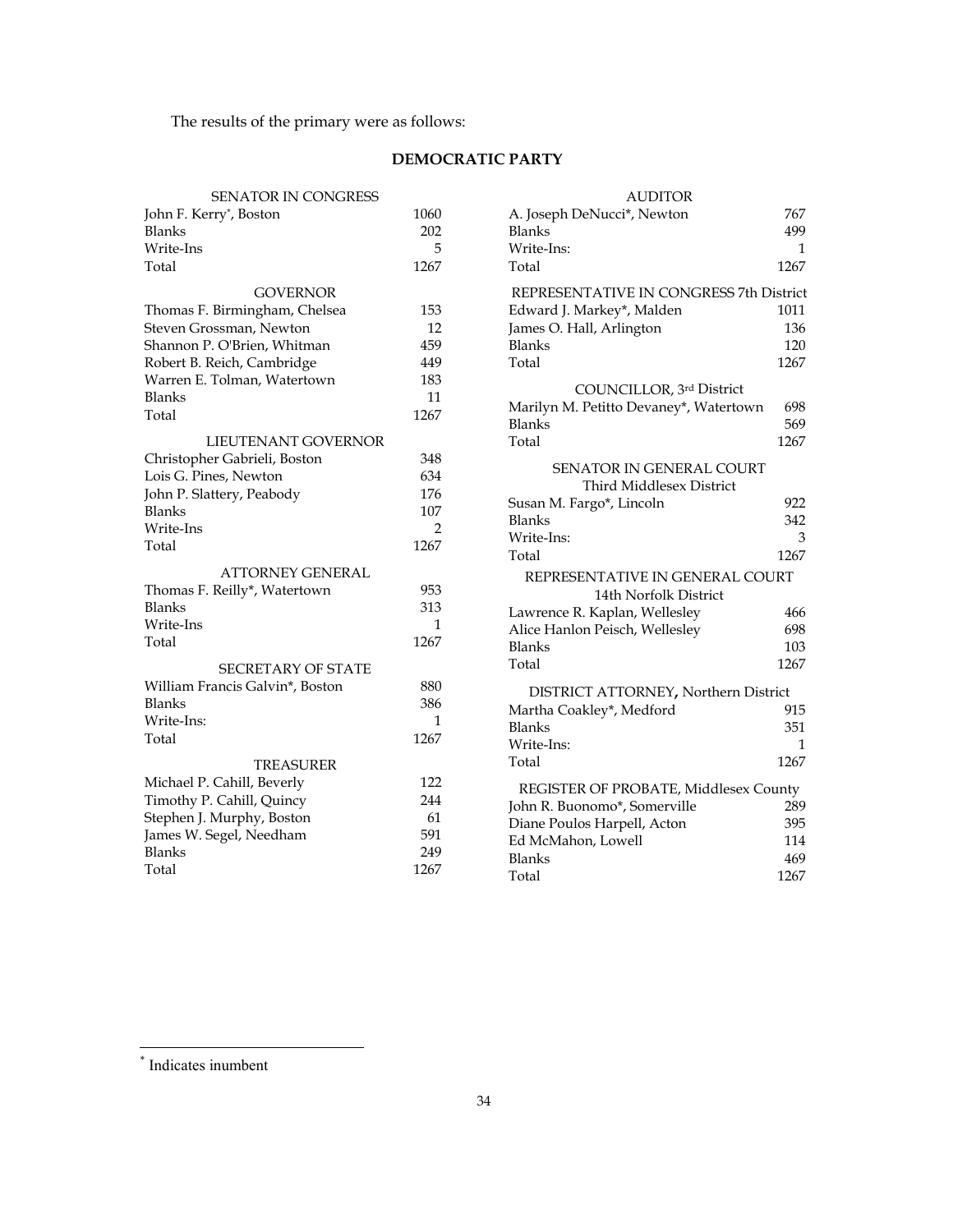# **REPUBLICAN PARTY**

| <b>SENATOR IN CONGRESS</b>                     |     | <b>AUDITOR</b>                                            |     |
|------------------------------------------------|-----|-----------------------------------------------------------|-----|
| <b>Blanks</b>                                  | 867 | <b>Blanks</b>                                             | 893 |
| Write-Ins:                                     | 26  | Total                                                     | 893 |
| Total                                          | 893 |                                                           |     |
| <b>GOVERNOR</b>                                |     | REPRESENTATIVE IN CONGRESS, 7th District<br><b>Blanks</b> | 888 |
| Mitt Romney, Belmont                           | 810 | Write-Ins:                                                | 5   |
| <b>Blanks</b>                                  | 76  | Total                                                     | 893 |
| Write-Ins:                                     | 7   |                                                           |     |
| Total                                          | 893 | COUNCILLOR, 3rd District                                  |     |
|                                                |     | <b>Blanks</b>                                             | 893 |
| LIEUTENANT GOVERNOR                            |     | Total                                                     | 893 |
| Kelly Murphy Healey, Beverly                   | 631 | <b>SENATOR IN GENERAL COURT</b>                           |     |
| James Rappaport, Concord                       | 255 | 3rd Middlesex District                                    |     |
| <b>Blanks</b>                                  | 7   | <b>Blanks</b>                                             | 893 |
| Total                                          | 893 | Total                                                     | 893 |
| <b>ATTORNEY GENERAL</b>                        |     |                                                           |     |
| <b>Blanks</b>                                  | 890 | REPRESENTATIVE IN GENERAL COURT,                          |     |
| Write-Ins:                                     | 3   | 14th Norfolk District                                     |     |
| Total                                          | 893 | George P. Field, Wellesley                                | 569 |
|                                                |     | <b>Blanks</b>                                             | 323 |
| <b>SECRETARY OF STATE</b>                      |     | Write-Ins:                                                | 1   |
| Jack E. Robinson, Boston                       | 437 | Total                                                     | 893 |
| <b>Blanks</b>                                  | 453 | DISTRICT ATTORNEY, NORTHERN DISTRICT                      |     |
| Write-Ins:                                     | 3   | <b>Blanks</b>                                             | 893 |
| Total                                          | 893 | Total                                                     | 893 |
| <b>TREASURER</b>                               |     |                                                           |     |
| Daniel A. Grabauskas, Ipswich                  | 318 | REGISTER OF PROBATE Middlesex County                      |     |
|                                                | 388 | John W. Lambert, Shrewsbury                               | 555 |
| Bruce A. Herzfelder, Cohasset<br><b>Blanks</b> | 187 | <b>Blanks</b>                                             | 338 |
|                                                |     | Total                                                     | 893 |
| Total                                          | 893 |                                                           |     |

# **LIBERTARIAN PARTY**

| <b>SENATOR IN CONGRESS</b>                                            |                          | <b>SECRETARY OF STATE</b>                  |        |
|-----------------------------------------------------------------------|--------------------------|--------------------------------------------|--------|
| Michael E. Cloud, Wayland                                             | $\overline{4}$           | <b>Blanks</b>                              | 6      |
| <b>Blanks</b>                                                         | 2                        | Total                                      | 6      |
| Total                                                                 | 6                        |                                            |        |
| <b>GOVERNOR</b><br>Carla A. Howell, Wayland<br><b>Blanks</b><br>Total | 4<br>$\overline{2}$<br>6 | <b>TREASURER</b><br><b>Blanks</b><br>Total | 6<br>6 |
| LIEUTENANT GOVERNOR                                                   |                          | <b>AUDITOR</b>                             |        |
| Richard P. Aucoin, Waltham                                            | $\overline{4}$           | Kamal Jain, Littleton                      | 3      |
| <b>Blanks</b>                                                         | $\mathcal{P}$            | <b>Blanks</b>                              | 3      |
| Total                                                                 | 6                        | Total                                      | 6      |
| <b>ATTORNEY GENERAL</b>                                               |                          | REPRESENTATIVE IN CONGRESS, 7th District   |        |
| <b>Blanks</b>                                                         | 6                        | <b>Blanks</b>                              | 6      |
| Total                                                                 | 6                        | Total                                      | 6      |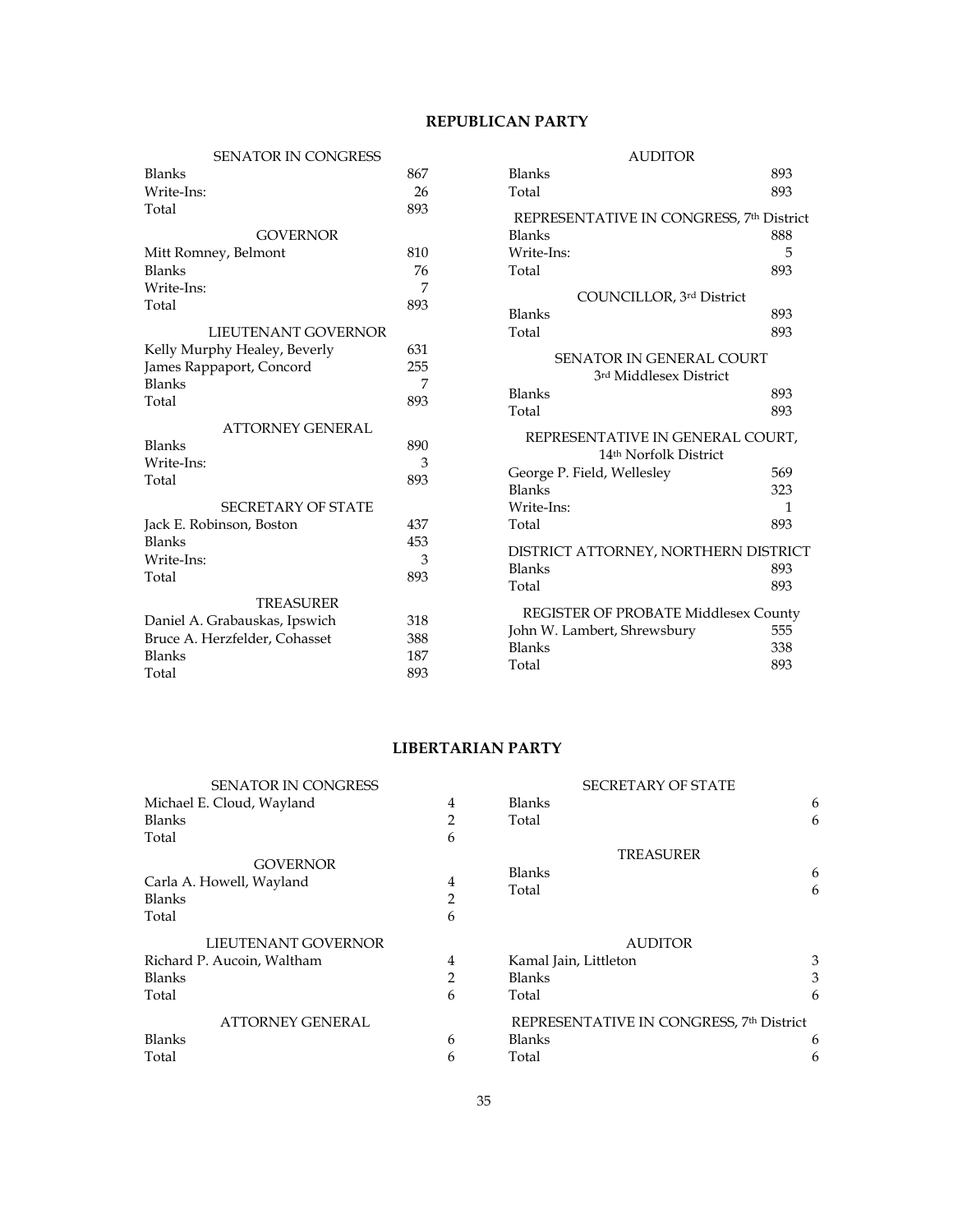|               | COUNCILLOR, 3rd District        |   | REPRESENTATIVE IN GENERAL COURT,      |   |
|---------------|---------------------------------|---|---------------------------------------|---|
| <b>Blanks</b> |                                 | 6 | 14th Norfolk District                 |   |
| Total         |                                 | 6 | <b>Blanks</b>                         | 6 |
|               |                                 |   | Total                                 | 6 |
|               |                                 |   | DISTRICT ATTORNEY, Northern District  |   |
|               | <b>SENATOR IN GENERAL COURT</b> |   | <b>Blanks</b>                         | 6 |
|               | 3rd Middlesex District          |   | Total                                 | 6 |
| <b>Blanks</b> |                                 | 6 | REGISTER OF PROBATE, Middlesex County |   |
| Total         |                                 | 6 | <b>Blanks</b>                         | 6 |
|               |                                 |   | Total                                 | 6 |

# **GREEN PARTY**

| <b>SENATOR IN CONGRESS</b>      |                     |
|---------------------------------|---------------------|
| <b>Blanks</b><br>Total          | 2<br>$\overline{2}$ |
| <b>GOVERNOR</b>                 |                     |
| Jill E. Stein, Lexington        | $\overline{2}$      |
| <b>Blanks</b>                   | $\boldsymbol{0}$    |
| Total                           | $\mathfrak{D}$      |
|                                 |                     |
| LIEUTENANT GOVERNOR             |                     |
| Anthony F. Lorenzen, Leominster | 2                   |
| <b>Blanks</b>                   | $\boldsymbol{0}$    |
| Total                           | $\mathcal{P}$       |
| <b>ATTORNEY GENERAL</b>         |                     |
| <b>Blanks</b>                   | 2                   |
| Total                           | $\mathfrak{D}$      |
| <b>SECRETARY OF STATE</b>       |                     |
| <b>Blanks</b>                   | $\overline{c}$      |
| Total                           | $\overline{2}$      |
|                                 |                     |
| <b>TREASURER</b>                |                     |
| James O'Keefe, Somerville       | $\overline{2}$      |
| <b>Blanks</b>                   | 0                   |
| Total                           | $\mathcal{P}$       |

| <b>AUDITOR</b>                                                     |                                  |
|--------------------------------------------------------------------|----------------------------------|
| <b>Blanks</b><br>Total                                             | 2<br>$\mathfrak{D}$              |
| REPRESENTATIVE IN CONGRESS, 7th District<br><b>Blanks</b><br>Total | 2<br>$\mathfrak{D}$              |
| COUNCILLOR, 3rd District                                           |                                  |
| <b>Blanks</b><br>Total                                             | $\overline{2}$<br>$\mathfrak{D}$ |
| SENATOR IN GENERAL COURT,<br>3rd Middlesex District                |                                  |
| <b>Blanks</b><br>Total                                             | 2<br>$\mathcal{P}$               |
| REPRESENTATIVE IN GENERAL COURT,<br>14th Norfolk District          |                                  |
| <b>Blanks</b><br>Total                                             | 2<br>$\mathcal{D}$               |
| DISTRICT ATTORNEY, Northern District<br><b>Blanks</b><br>Total     | 2<br>2                           |
| REGISTER OF PROBATE, Middlesex County<br><b>Blanks</b><br>Total    | 2<br>2                           |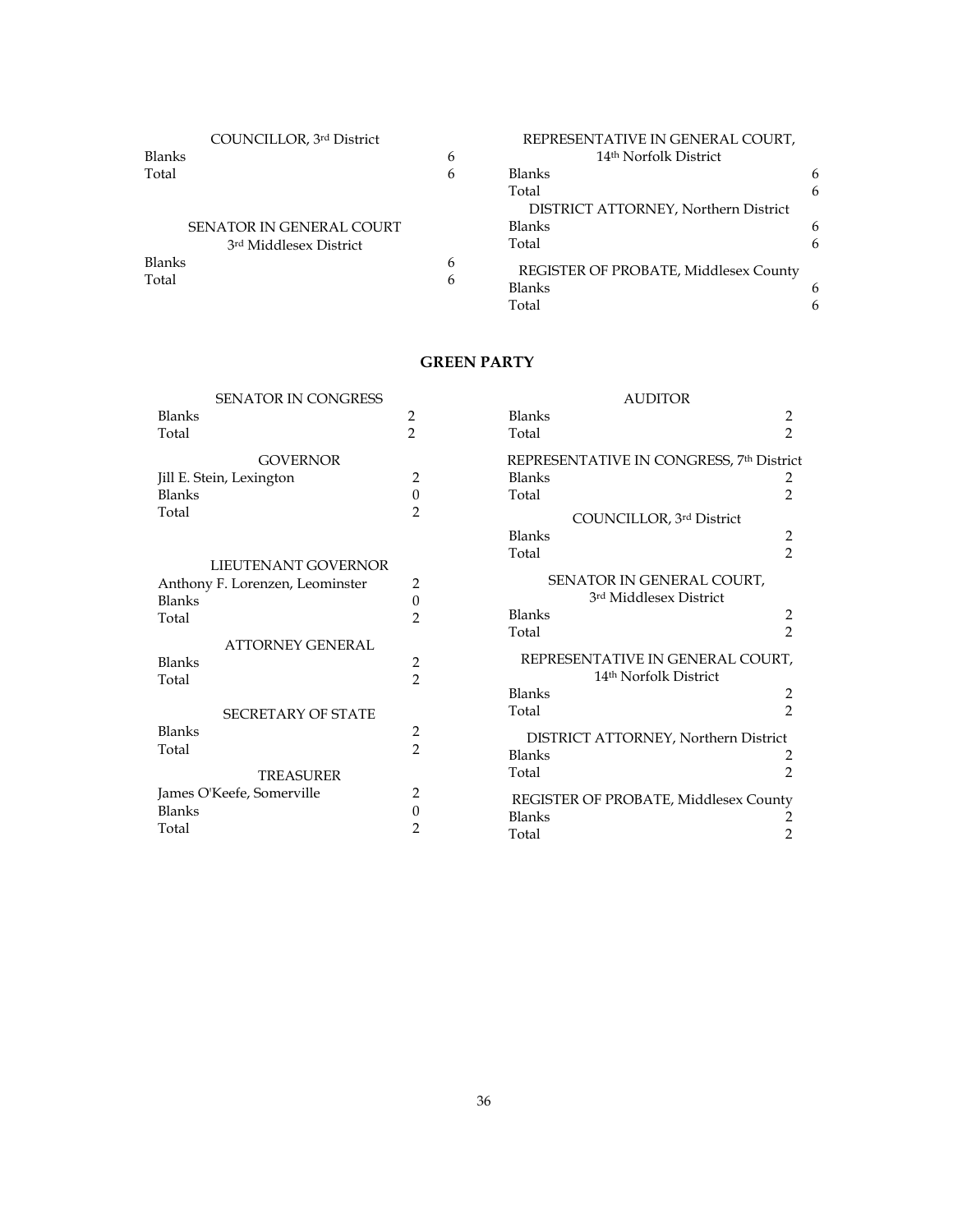# **STATE ELECTION November 5, 2002**

 Pursuant to a warrant duly served, the State Election was held on November 5, 2002 in Precinct 1 - Parish Hall of the United Methodist Church of Weston located at 377 North Avenue; Precinct 2 - Basement of St. Peter's Church located at 320 Boston Post Road; Precinct 3 – Parish Hall of St. Demetrios Church, 57 Brown Street; Precinct 4 – Parish Hall of St. Demetrios Church, 57 Brown Street. The polls were open from 7 a.m. – 8 p.m. The total ballots cast were as follows:

| <b>Precinct 1</b> |      | Precinct 2 Precinct 3 | <b>Precinct 4</b> | Total |
|-------------------|------|-----------------------|-------------------|-------|
| 1501              | 1267 | 1197                  | 1324              | 5289  |

Out of a total of 5,289 votes cast 327 or 6.2% were cast by absentee ballot.

The results of the election were as follows:

| <b>SENATOR IN CONGRESS</b>         |                     |                |
|------------------------------------|---------------------|----------------|
| John F. Kerry*, Boston,            | Democratic          | 3308           |
| Michael E. Cloud, Wayland          |                     |                |
|                                    | Republican          | 1246           |
| <b>Blanks</b>                      |                     | 613            |
| Forsberg                           |                     | 101            |
| Scattering                         |                     | 21             |
| Total                              |                     | 5289           |
| <b>GOVERNOR &amp; LT. GOVERNOR</b> |                     |                |
| Howell & Aucoin                    | Libertarian         | 30             |
| O'Brien & Gabrieli                 | Democratic          | 1722           |
| Romney & Healey                    | Republican          | 3335           |
| Stein & Lorenzen                   |                     |                |
|                                    | Massachusetts Green | 167            |
| Johnson & Schebel                  | Independent         | 7              |
| <b>Blanks</b>                      |                     | 26             |
| Scattering                         |                     | $\mathfrak{D}$ |
| Total                              |                     | 5289           |
| <b>ATTORNEY GENERAL</b>            |                     |                |
| Thomas F. Reilly*, Watertown       |                     |                |
|                                    | Democratic          | 3536           |
| Blanks                             |                     | 1718           |
| Scattering                         |                     | 35             |
| Total                              |                     | 5289           |
| <b>SECRETARY OF STATE</b>          |                     |                |
| William Francis Galvin*, Boston    |                     |                |
|                                    | Democratic          | 2985           |
| Jack E. Robinson, III, Boston      |                     |                |
|                                    | Republican          | 1710           |
| <b>Blanks</b>                      |                     | 585            |
| Scattering                         |                     | 9              |
| Total                              |                     | 5289           |

| <b>TREASURER</b>                                        |      |
|---------------------------------------------------------|------|
| Timothy P. Cahill, Quincy, Democratic                   | 1711 |
| Daniel A. Grabauskas, Ipswich                           |      |
| Republican                                              | 2913 |
| James O'Keefe, Somerville                               |      |
| Massachusetts Green                                     | 285  |
| <b>Blanks</b>                                           | 379  |
| Scattering                                              | 1    |
| Total                                                   | 5289 |
| <b>AUDITOR</b>                                          |      |
| Joseph DeNucci*, Newton, Democratic                     | 3010 |
| Kamal Jain, Littleton<br>Libertarian                    | 461  |
| John James Xenakis, Framingham                          |      |
| Independent                                             | 827  |
| <b>Blanks</b>                                           | 987  |
| Scattering                                              | 4    |
| Total                                                   | 5289 |
|                                                         |      |
| <b>REPRESENTATIVE IN CONGRESS</b>                       |      |
| 7th District                                            |      |
| Edward J. Markey*, Boston, Democratic                   | 3395 |
| <b>Blanks</b>                                           | 1809 |
| Melnechuk                                               | 25   |
| Forsberg                                                | 7    |
| Scattering                                              | 53   |
| Total                                                   | 5289 |
|                                                         |      |
| <b>COUNCILLOR, Third District</b>                       |      |
| Marilyn M. Petitto Devaney*,<br>Watertown<br>Democratic | 2855 |
| <b>Blanks</b>                                           | 2414 |
|                                                         | 20   |
| Scattering                                              |      |

Total 5289

<span id="page-37-0"></span>\* Indicates incumbent

 $\overline{a}$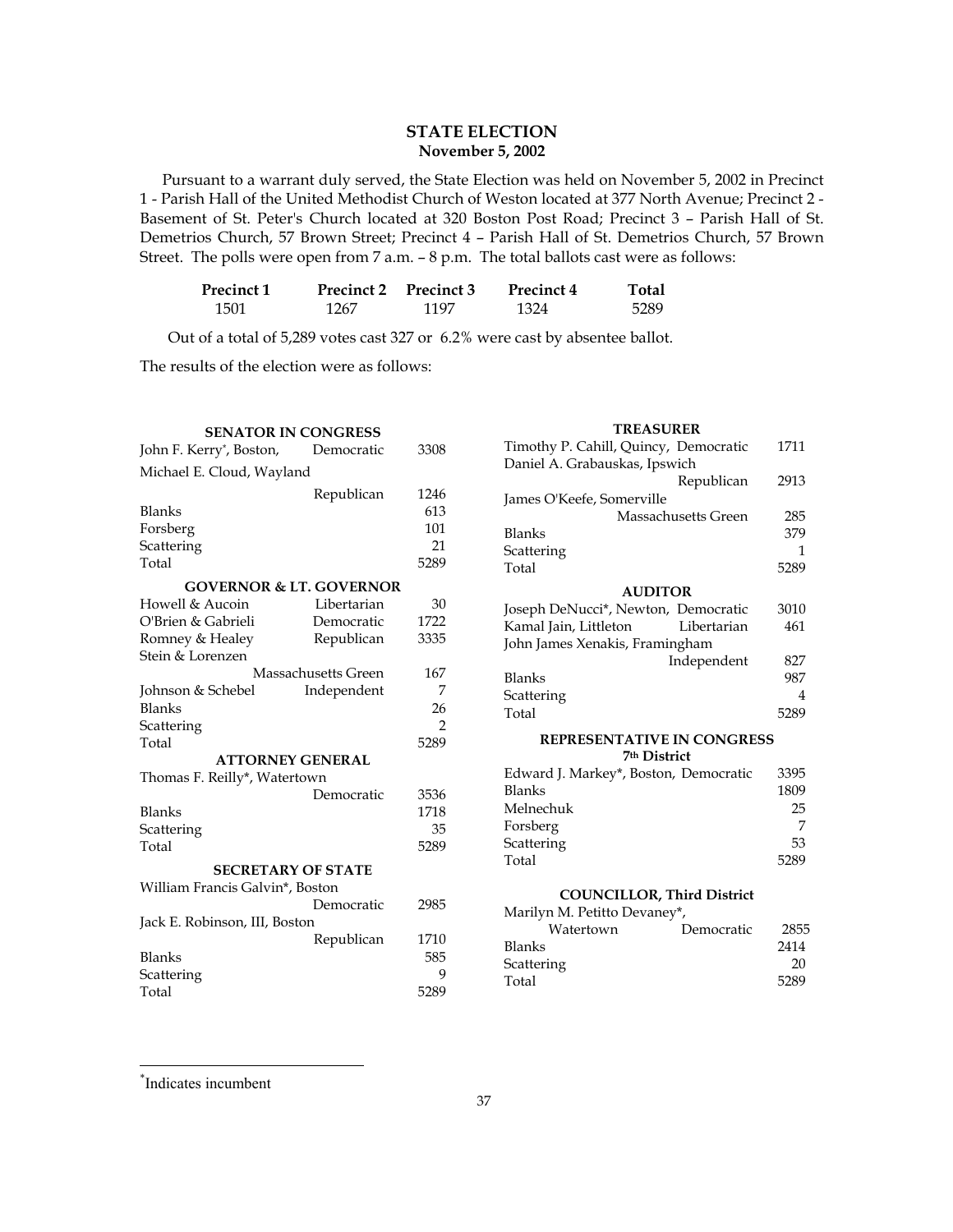| <b>SENATOR IN GENERAL COURT</b>  |            | <b>DISTRICT ATTORNEY Northern District</b> |                             |                            |                |
|----------------------------------|------------|--------------------------------------------|-----------------------------|----------------------------|----------------|
| 3rd Middlesex District           |            |                                            | Martha Coakley*, Medford    |                            |                |
| Susan C. Fargo*, Lincoln         |            |                                            |                             | Democratic                 | 3381           |
|                                  | Democratic | 3304                                       | <b>Blanks</b>               |                            | 1886           |
| Blanks                           |            | 1964                                       | Scattering                  |                            | 22             |
| Scattering                       |            | 21                                         | Total                       |                            | 5289           |
| Total                            |            | 5289                                       |                             |                            |                |
|                                  |            |                                            |                             | <b>REGISTER OF PROBATE</b> |                |
| REPRESENTATIVE IN GENERAL COURT, |            | <b>Middlesex County</b>                    |                             |                            |                |
| 14th Norfolk District            |            | John R. Buonomo*, Somerville               |                             |                            |                |
| George P. Field, Wellesley       |            |                                            |                             | Democratic                 | 1866           |
|                                  | Republican | 2580                                       | John W. Lambert, Shrewsbury |                            |                |
| Alice Hanlon Peisch, Wellesley   |            |                                            |                             | Republican                 | 2504           |
|                                  | Democratic | 2394                                       | Blanks                      |                            | 915            |
| Blanks                           |            | 314                                        | Scattering                  |                            | $\overline{4}$ |
| Scattering                       |            | 1                                          | Total                       |                            | 5289           |
| Total                            |            | 5289                                       |                             |                            |                |
|                                  |            |                                            |                             |                            |                |

# **QUESTION 1** Law Proposed by Initiative Petition **Eliminating State Personal Income Tax**

Do you approve of a law summarized below, on which no vote was taken by the Senate or the House of Representatives before May 1, 2002?

Yes -- 2368 No -- 2612 Blanks -- 309 **Total --** 5289

**A YES VOTE** would eliminate any state personal income tax for income or other gain realized on or after July 1, 2003.

**A NO VOTE** would make no change in state tax laws.

#### **SUMMARY**

This proposed law would provide that no income or other gain realized on or after July 1, 2003, would be subject to the state personal income tax. That tax applies to income received or gain realized by individuals and married couples, by estates of deceased persons, by certain trustees and other fiduciaries, by persons who are partners in and receive income from partnerships, by corporate trusts, and by persons who receive income as shareholders of "S corporations" as defined under federal tax law. The proposed law would not affect the tax due on income or gain realized before July 1, 2003.

The proposed law states that if any of its parts were declared invalid, the other parts would stay in effect.

# **QUESTION 2**

#### Law Proposed by Initiative Petition **English Language Education in Public Schools**

Do you approve of a law summarized below, on which no vote was taken by the Senate or the House of Representatives before May 1, 2002?

Yes -- 3559 No -- 1540 Blanks -- 190 **Total --** 5289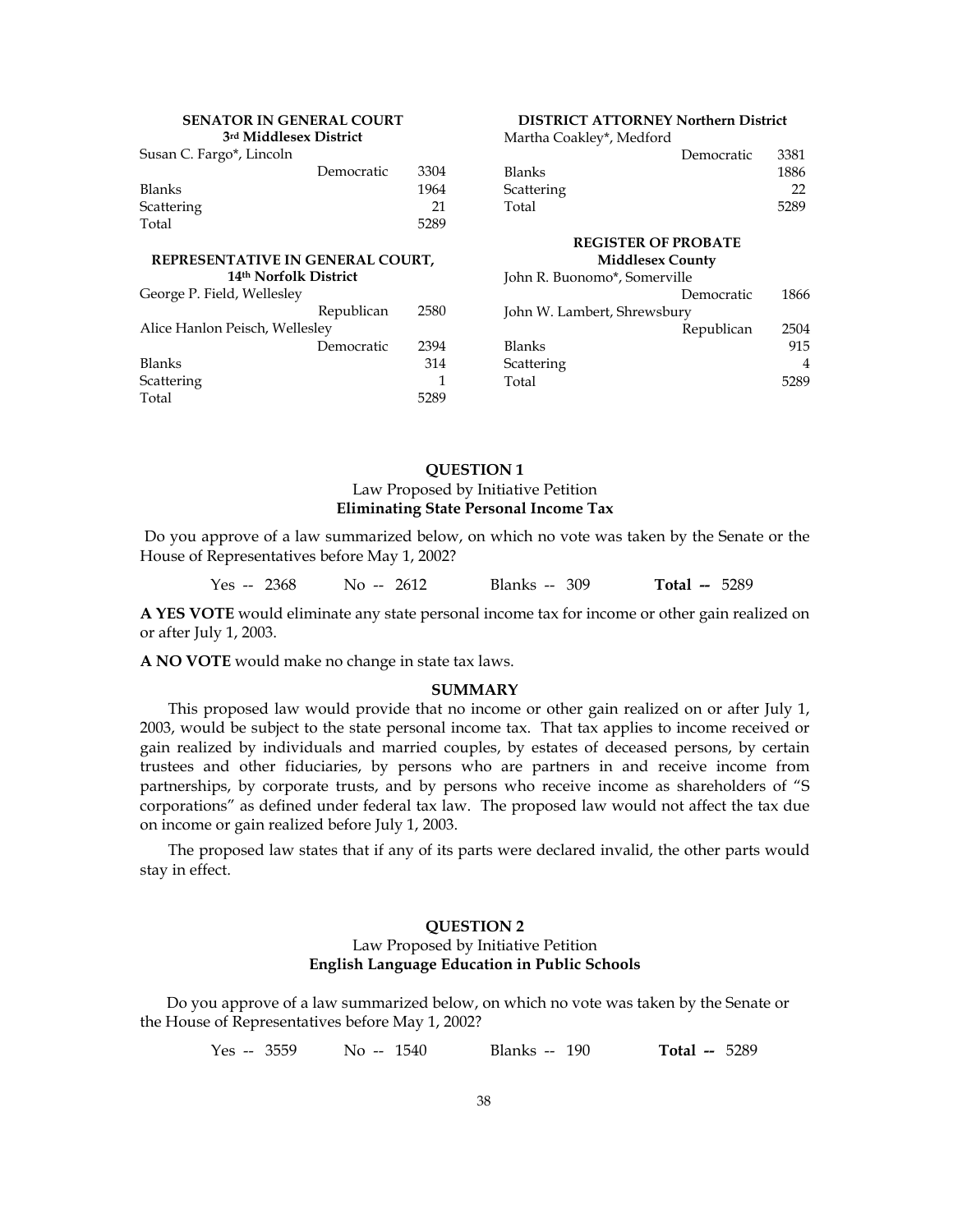**A YES VOTE** would require that, with limited exceptions, all public school children must be taught English by being taught all subjects in English and being placed in English language classrooms.

**A NO VOTE** would make no change in English language education in public schools.

#### **SUMMARY**

This proposed law would replace the current state law providing for transitional bilingual education in public schools with a law requiring that, with limited exceptions, all public school children must be taught English by being taught all subjects in English and being placed in English language classrooms.

The proposed law would require public schools to educate English learners (children who cannot do ordinary classwork in English and who either do not speak English or whose native language is not English) through a sheltered English immersion program, normally not lasting more than one year. In the program, all books and nearly all teaching would be in English, with the curriculum designed for children learning English, although a teacher could use a minimal amount of a child's native language when necessary. Schools would be encouraged to place in the same classroom children who are from different native-language groups but who have the same level of English skills. Once a student is able to do regular schoolwork in English, the student would be transferred to an English language mainstream classroom. These requirements would not affect special education programs for physically or mentally impaired students or foreign language classes for children who already know English.

Parents or guardians of certain children could apply each year to have the requirements waived, so as to place their child in bilingual education or other classes, if the parents or guardians visit the school to be informed, in a language they can understand, about all available options. To obtain a waiver, the child must either (1) already know English; or (2) be at least 10 years old, and the school principal and staff believe that another course of study would be better for the child's educational progress and rapid learning of English; or (3) have special physical or psychological needs (other than lack of English skills), have already spent 30 days in an English language classroom during that school year, the school principal and staff document their belief that the child's special needs make another course of study better for the child's educational progress and rapid learning of English, and the school superintendent approves the waiver. If 20 or more students in one grade level at a school receive waivers, the school would have to offer either bilingual education classes providing instruction in both the student's native language and English or classes using other generally recognized educational methodologies permitted by law. In other cases, a student receiving a waiver would have to be allowed to transfer to a school offering such classes.

A parent or guardian could sue to enforce the proposed law and, if successful, would receive attorney's fees, costs and compensatory money damages. Any school employee, school committee member or other elected official or administrator who willfully and repeatedly refused to implement the proposed law could be personally ordered to pay such fees, costs, and damages; could not be reimbursed for that payment by any public or private party; and could not be elected to a school committee or employed in the public schools for 5 years. Parents or guardians of a child who received a waiver based on special needs could sue if, before the child reaches age 18, they discover that the application for a waiver was induced by fraud or intentional misrepresentation and injured the child's education.

All English learners in grades kindergarten and up would take annual standardized tests of English skills. All English learners in grades 2 and up would take annual written standardized tests, in English, of academic subjects. Severely learning disabled students could be exempted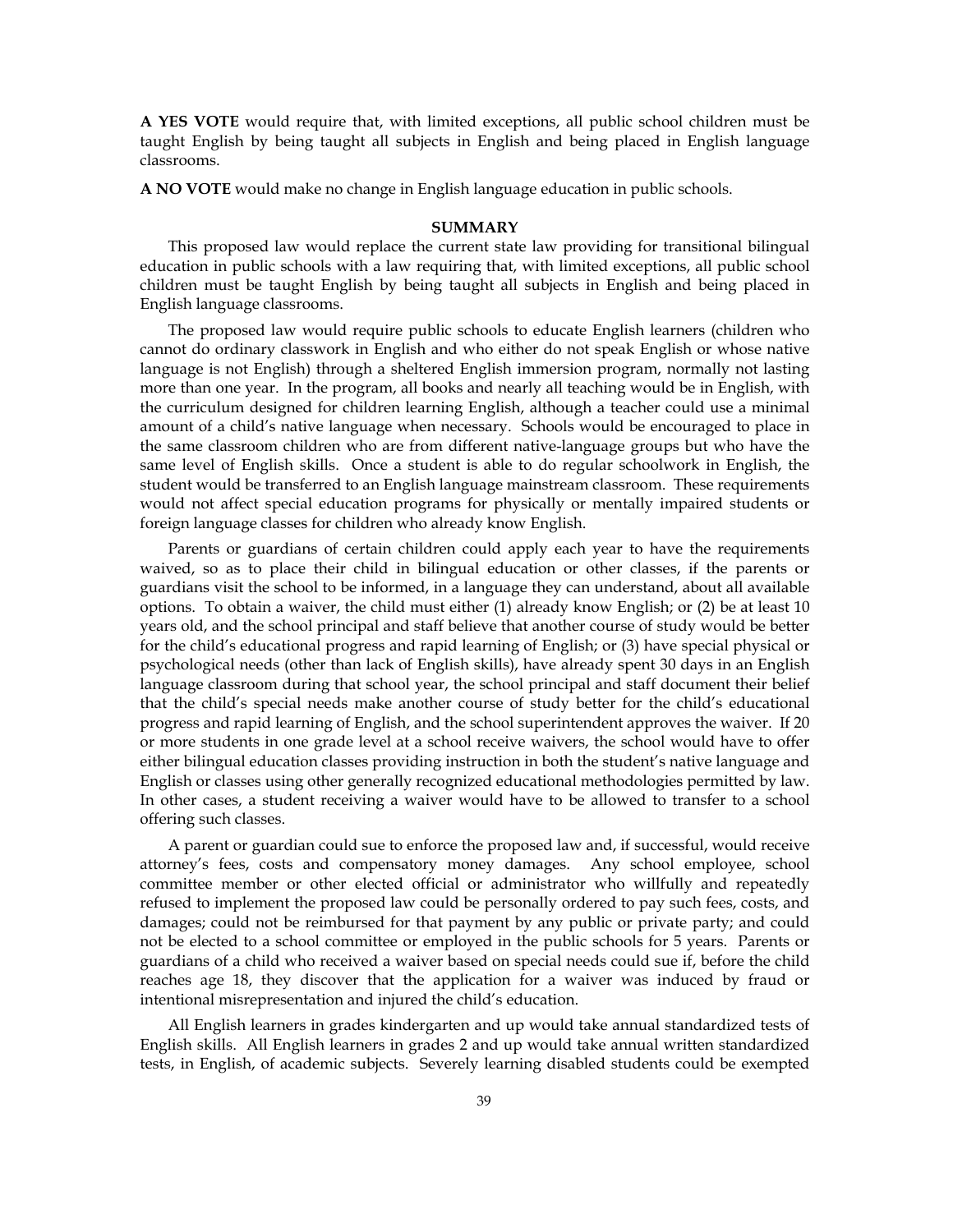from the tests. Individual scores would be released only to parents, but aggregate scores, school and school district rankings, the number of English learners in each school and district, and related data would be made public.

The proposed law would provide, subject to the state Legislature's appropriation, \$5 million each year for 10 years for school committees to provide free or low-cost English language instruction to adults who pledged to tutor English learners.

The proposed law would replace the current law, under which a school committee must establish a transitional bilingual education program for any 20 or more enrolled children of the same language group who cannot do ordinary classwork in English and whose native language is not English or whose parents do not speak English. In that program, schools must teach all required courses in both English and the child's native language; teach both the native language and English; and teach the history and culture of both the native land of the child's parents and the United States. Teaching of non-required subjects may be in a language other than English, and for subjects where verbalization is not essential (such as art or music), the child must participate in regular classes with English-speaking students.

Under the current law, a child stays in the program for 3 years or until the child can perform successfully in English-only classes, whichever occurs first. A test of the child's English skills is given each year. A school committee may not transfer a child out of the program before the third year unless the parents approve and the child has received an English-skills test score appropriate to the child's grade level. A child may stay in the program longer than 3 years if the school committee and the parent or guardian approve. Parents must be informed of their child's enrollment in the program and have the right to withdraw their child from the program.

The proposed law's testing requirements would take effect immediately, and its other requirements would govern all school years beginning after the proposed law's effective date. The proposed law states that if any of its parts were declared invalid, the other parts would stay in effect.

# **QUESTION 3** This Question is Not Binding **Taxpayer Funding for Political Campaigns**

Do you support taxpayer money being used to fund political campaigns for public office in the Commonwealth of Massachusetts?

Yes -- 1978 No -- 3025 Blanks -- 286 **Total --** 5289

# **SPECIAL TOWN MEETING November 25, 2002**

Pursuant to a warrant, duly served, Robert M. Buchanan, the Moderator called the Special Town Meeting to order at 7:35 P.M. in the auditorium of the Weston High School. The Moderator declared a quorum present and proceeded with the reading of the Warrant and the Return of Service.

The Moderator appointed the following tellers and swore them to their duties:

| Florence Atkins | Helen Lennon        |
|-----------------|---------------------|
| Jacqueline Haas | Peter Whittenberger |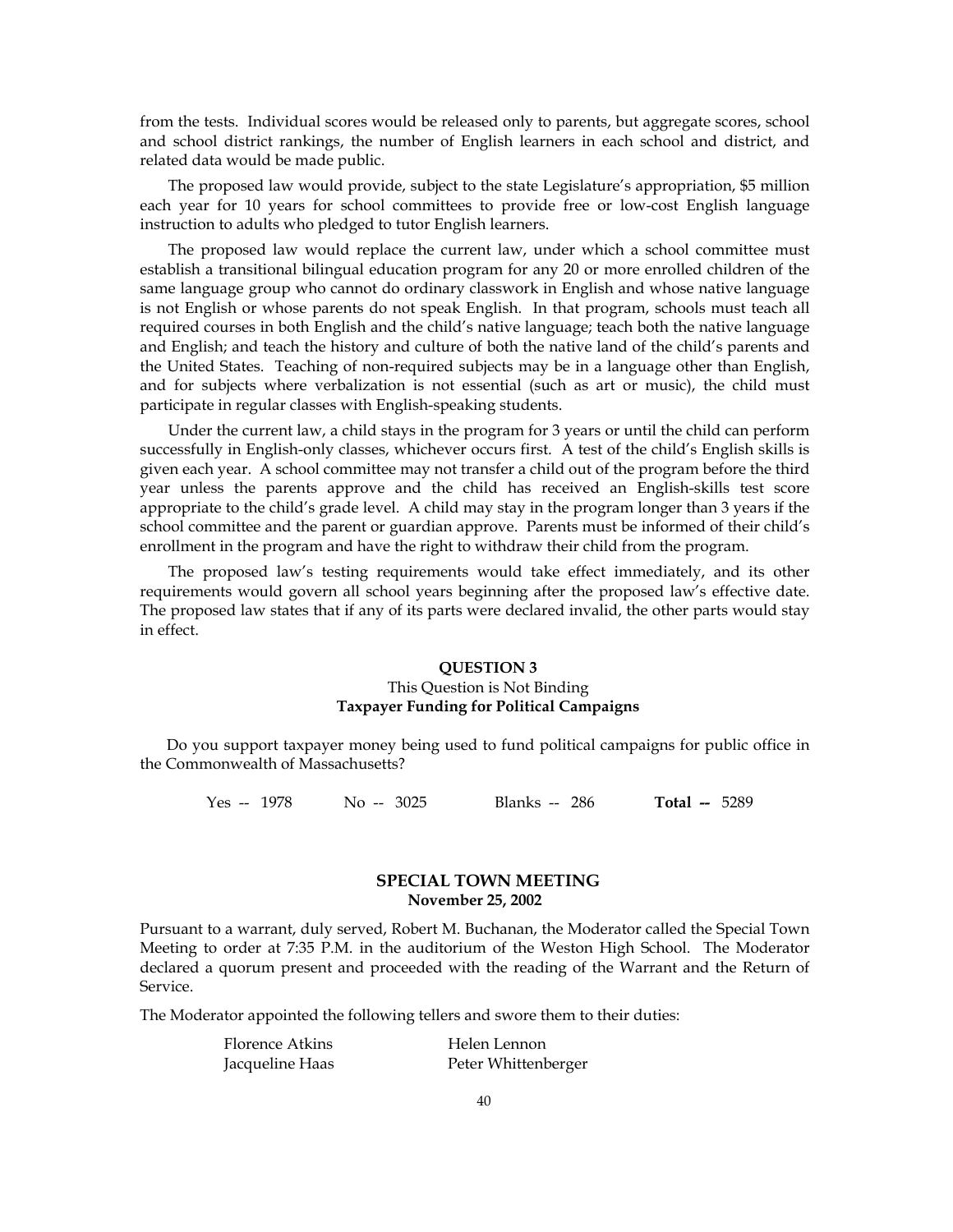# **ARTICLE 1: Amend FY2003 Operating Budget**

To see if the Town will vote to amend the following line items in the FY2003 operating budget adopted under Article 4 of the 2002 Annual Town Meeting:

|                                                      | <b>Changing From</b> | Changing To |
|------------------------------------------------------|----------------------|-------------|
| Unclassified, Unemployment Compensation              | 25,000               | 50,000      |
| Unclassified, Insurance - Group Health/Life/Medicare | 4,439,157            | 4,610,000   |
| Selectmen/Town Manager, Expenses                     | 55,600               | 59,600      |
| Board of Health, Salaries                            | 141,817              | 127,817     |
| Board of Health, Expenses                            | 13,510               | 27,510      |
| Recreation, Salaries                                 | 545.182              | 560,182     |
| Recreation, Expenses                                 | 178,975              | 233,975     |

And to raise and appropriate the sum of \$269,843 as supplemental funding therefor.

**Voted:** that the Town amend the following line items in the FY2003 operating budget adopted under Article 4 of the 2002 Annual Town Meeting:

|                                                      | Changing From | Changing To |
|------------------------------------------------------|---------------|-------------|
| Unclassified, Unemployment Compensation              | 25,000        | 50,000      |
| Unclassified, Insurance - Group Health/Life/Medicare | 4,751,157     | 4,921,000   |
| Selectmen/Town Manager, Expenses                     | 55,600        | 59,600      |
| Board of Health, Salaries                            | 141,817       | 127,817     |
| Board of Health, Expenses                            | 13,510        | 27,510      |
| Recreation, Salaries                                 | 545,182       | 555,182     |
| Recreation, Expenses                                 | 178,975       | 213,975     |
|                                                      |               |             |

And to raise and appropriate the sum of \$243,843 as supplemental funding therefor.

# **Article 2: Transfer Funds from Recreation Special Programs Revolving Fund**

To see if the Town will vote to transfer \$20,000 from the Recreation Special Programs Revolving Fund to the General Fund – FY03 Local Receipts.

*Article 2: Explanation: This Article is necessary to transfer available funds in the Recreation Revolving Fund to the General Fund. These funds are to offset certain General Fund budget expenditures (e.g., building maintenance) which support Revolving Fund programs.* 

**Voted:** to transfer \$20,000 from the Recreation Special Programs Revolving Fund to the General Fund – FY03 Local Receipts.

#### **Article 3: Amend Fiscal Year 2003 Water Enterprise Budget**

To amend the vote taken under Article 3 of the 2002 Annual Town Meeting, so that it reads as follows:

| <b>Salaries</b>                        | 206,000   |
|----------------------------------------|-----------|
| Expenses                               | 156,298   |
| <b>MWRA Assessment/Water Purchases</b> | 975,000   |
| Debt Service (non exempt)              | 50,987    |
| Large Meter Replacement                | 7,500     |
|                                        | 1,395,785 |

said sum to be funded from water receipts.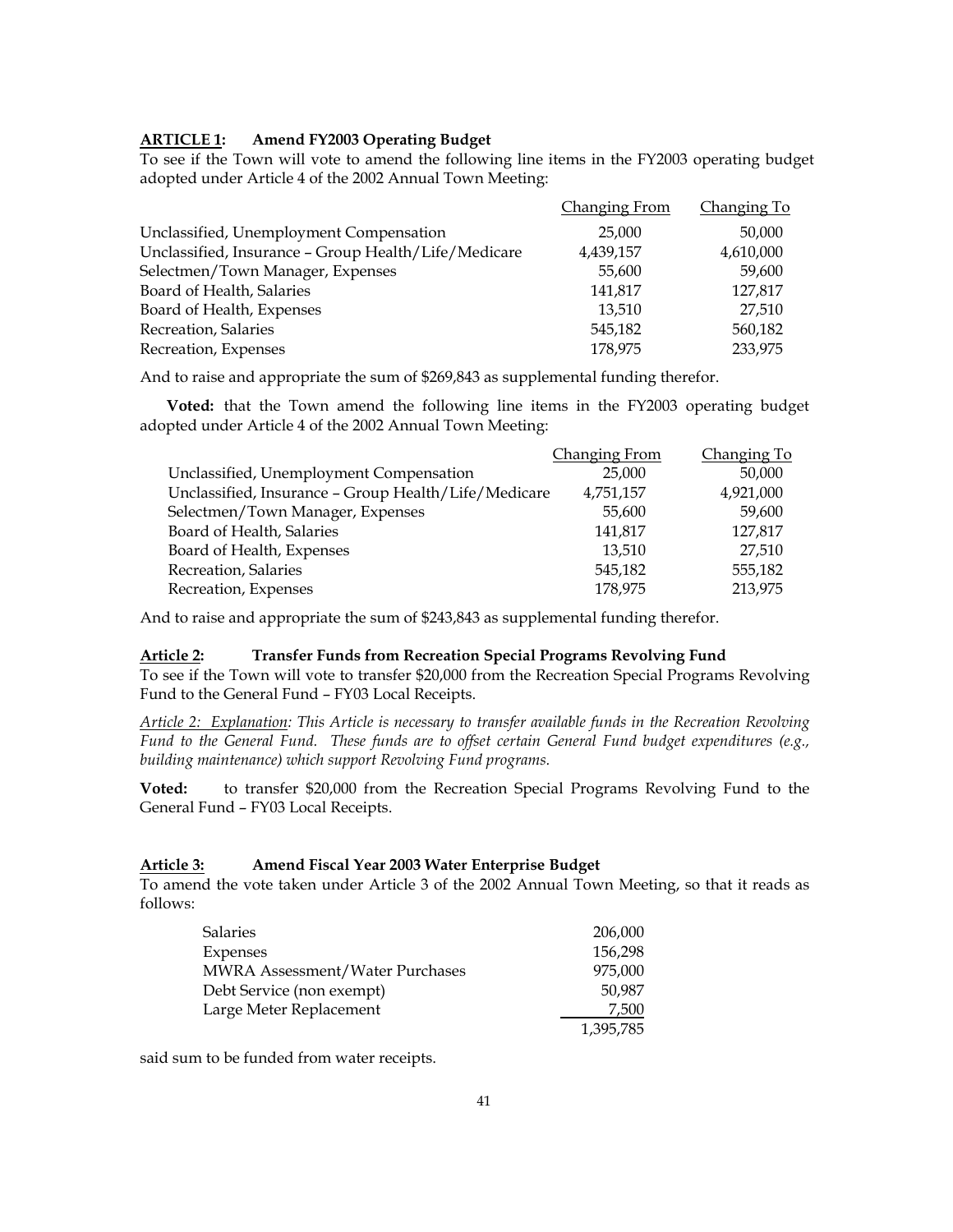*Article 3 Explanation: This Article in being revoted because the motion approved at the Annual Town Meeting inadvertently excluded the words, "said sum to be funded from water receipts." In addition, the expense line item has been increased by \$3,200 which is necessary for certain water quality tests previously paid for by the MWRA. There is also a \$12,733 increase in debt service for the first principal payment on a zero interest loan from the MWRA.* 

**Voted:** to amend the vote taken under Article 3 of the 2002 Annual Town Meeting, so that it reads as follows:

| <b>Salaries</b>                        | 206,000   |
|----------------------------------------|-----------|
| Expenses                               | 156.298   |
| <b>MWRA Assessment/Water Purchases</b> | 975,000   |
| Debt Service (non exempt)              | 50,987    |
| Large Meter Replacement                | 7,500     |
|                                        | 1,395,785 |

said sum to be funded from water receipts.

#### **Article 4: Amend Zoning by-Law**

To see if the Town will vote to amend the Weston Zoning By-Law pursuant to Section 5 of the Massachusetts General Laws, Chapter 40A, the Zoning Act, by renumbering from Section V.B.7.a to Section V.B.2.d the current text of Section V.B.7.a which reads; "New or replacement singlefamily dwelling, together with accessory buildings not containing a housekeeping unit, in conformity with Section VI, subsection F.2, which is constructed pursuant to a building permit issued on or after October 29, 1998 and which exceeds the RGFA limit provided in Section V.B.1.a."

*Article 4 Explanation: The purpose of the proposed amendment is to change the use category of certain new or replacement single-family dwellings from "Uses allowed with Special Permit of the Planning Board" under Section V.B.7.a to "By-right Uses Allowed with Site Plan Approval", under Section V.B.2.* 

**Voted Unanimously:** to amend the Weston Zoning By-Law pursuant to Section 5 of the Massachusetts General Laws, Chapter 40A, the Zoning Act, by renumbering from Section V.B.7.a to Section V.B.2.d the current text of Section V.B.7.a which reads; "New or replacement singlefamily dwelling, together with accessory buildings not containing a housekeeping unit, in conformity with Section VI, subsection F.2, which is constructed pursuant to a building permit issued on or after October 29, 1998 and which exceeds the RGFA limit provided in Section V.B.1.a."

*The following letter from the Planning Board was submitted to the Moderator:* 

November 25, 2002

Robert Buchanan, Esquire Town Moderator Weston Town Hall Weston, MA 02493

> RE: Report of the Weston Planning Board to the Town Moderator regarding **Article 4** in the Warrant for Special Town Meeting which proposes amendment of the Weston Zoning By-Law by eliminating the Special Permit requirement for houses over a certain size.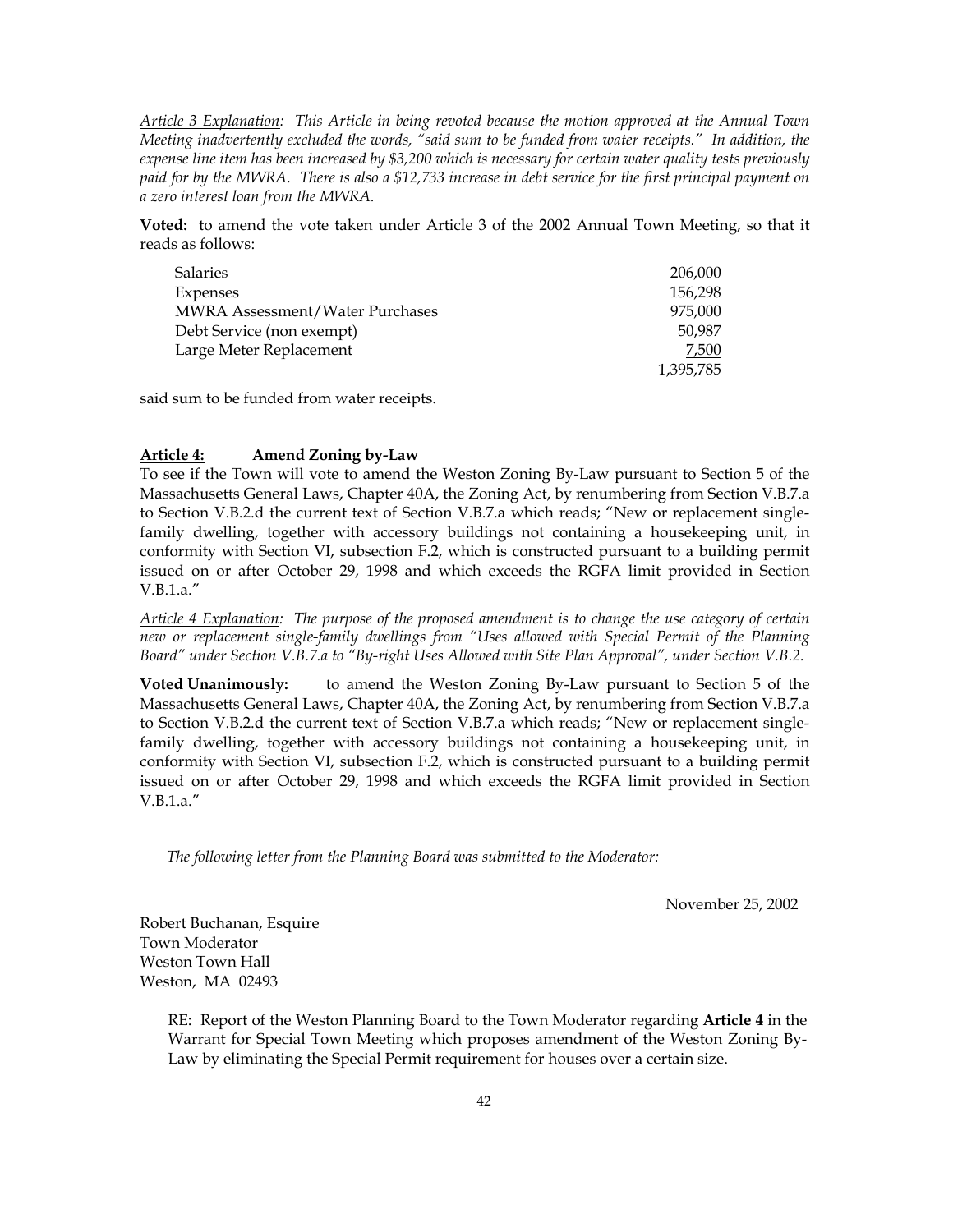# Dear Sir:

Pursuant to Massachusetts General Laws, Chapter 40A, Section 5, the Planning Board of the Town of Weston submits its report and recommendations to the Town Moderator and Town Meeting concerning the above referenced warrant article. This article was placed on the warrant by the Planning Board.

A public hearing on the proposed zoning amendment was held on October 23, 2002 and closed that night.

#### General Discussion

In 1997, Town Meeting adopted a provision to the Zoning By-Law which attempted to address the impact of a large house on its lot by requiring Site Plan Approval for new construction of a single family home where the house exceeded 10% of its lot size or exceeded 6,000 square feet.

In 1998, Town Meeting amended and strengthened this provision by requiring a Special Permit along with Site Plan Approval for new construction of single family houses that exceeded the threshold.

Although the 1998 amendment was approved by the Massachusetts Attorney General's Office, The Planning Board has been advised by those involved with land use issues that the additional requirement of a Special Permit may be in conflict with Section 3 of Chapter 40 A MGL, The Zoning Act..

The Planning Board, therefore, recommends elimination of the Special Permit requirement for new houses that exceed the threshold described in the Zoning By-Law and only require Site Plan Approval..

The Planning Board of the Town of Weston recommends that Town Meeting approve Article 4.

S/ Alfred Aydelott By: Alfred Aydelott, Chairman Weston Planning Board

*The foregoing Article 4 was approved by the Attorney General of Massachusetts on February 24, 2003, and becomes effective on June 13, 2003.* 

# **Article 5: Amend the FY03 Community Preservation Committee Operating Budget**

To see if the Town will vote to appropriate from the Community Preservation Fund, additional funds to the Fiscal Year 2003 Community Preservation budget for administrative expenses and all other necessary and proper expenses of the Community Preservation Committee; or take any other action relative thereto.

*Article 5 Explanation: The Community Preservation Committee is requesting an increase in its administrative expense budget to cover professional services and other costs related to potential future projects.* 

**Voted:** to appropriate from the Community Preservation Fund, \$25,000 in additional funds to the Fiscal Year 2003 Community Preservation budget for administrative expenses and all other necessary and proper expenses of the Community Preservation Committee.

#### **Article 6: Appropriate for Debt Service – Open Space**

To see if the Town will vote to appropriate a sum of money for the interest payments and the costs for issuing bonds or notes related to the purchase of Open Space known as the Sunday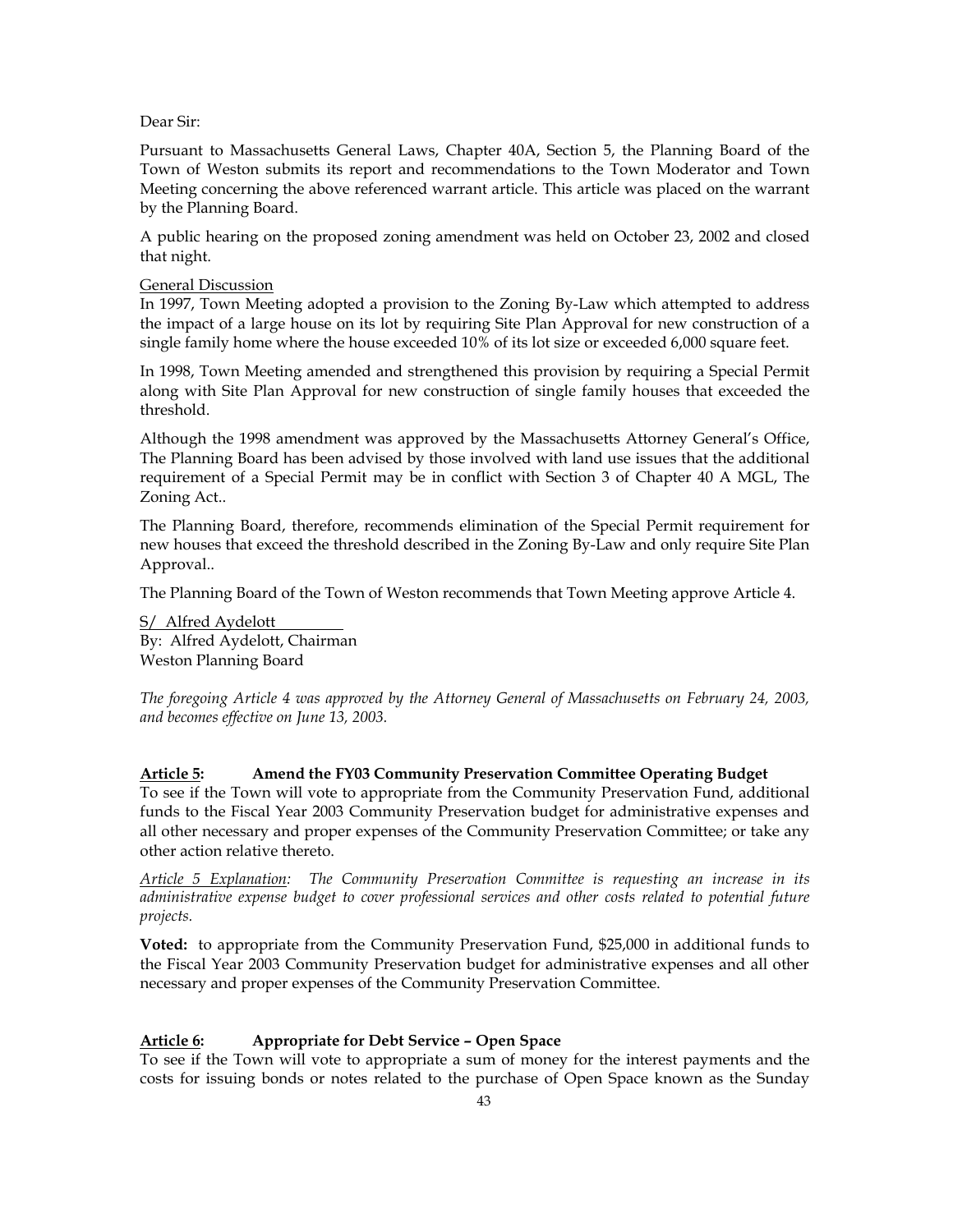Woods parcel, which was approved for purchase under Article 6 of the May 2002 Annual Town Meeting, said sum to be transferred from the Community Preservation Fund Open Space Reserve; or take any other action relative thereto.

*Article 6 Explanation: This Article appropriates funds from the Community Preservation Fund Open Space Reserve for the interest and bond issuing costs associated with the Sunday Woods conservation land purchase which was approved at the May 2002 Annual Town Meeting.* 

**Voted Unanimously:** to appropriate \$34,111 for the interest payments and the costs for issuing bonds or notes related to the purchase of Open Space known as the Sunday Woods parcel, which was approved for purchase under Article 6 of the May 2002 Annual Town Meeting, said sum to be transferred from the Community Preservation Fund Open Space Reserve.

#### **Article 7: Appropriate for Historic Resources**

To see if the Town will vote to authorize the Board of Selectmen to acquire an historic preservation restriction, by purchase, gift, or otherwise, for historic preservation purposes under the Community Preservation Program, for land located at 787 Boston Post Road in the Town of Weston, Massachusetts shown as Assessors' Map 25, Parcel 23, said land to be held, managed, and controlled by the Historical Commission and as funding therefor, to raise and appropriate, transfer from available funds and/or transfer from the Community Preservation Fund Historic Resources Reserve; and further to authorize the Board of Selectmen to convey concurrently at the closing and in perpetuity a deed restriction which meets the requirements of M.G.L. chapter 184, sections 31-33; or take any other action relative thereto.

*Article 7 Explanation: The Community Preservation Committee is proposing that the Town use Community Preservation Funds to purchase a preservation restriction for buildings and landscaping at 787 Boston Post Road.* 

**Mr. Edward Rossiter moved:** to authorize the Board of Selectmen to acquire an historic preservation restriction, by purchase, gift, or otherwise, for historic preservation purposes under the Community Preservation Program, for the land located at 787 Boston Post Road in the Town of Weston, Massachusetts shown as Assessors' Map 25, Parcel 23, said restriction to be held, managed, and controlled by the Historical Commission and as funding therefor, to appropriate \$155,000 from the Community Preservation Fund Historic Resources Reserve for the costs of acquiring this historic preservation restriction and all other costs incidental and related thereto; and further to authorize the Board of Selectmen to convey concurrently at the closing and in perpetuity a deed restriction which meets the requirements of M.G.L. chapter 184, sections 31-33.

Mr. Rossiter's motion was **adopted by the following vote: Yes: 64; No: 3** 

#### **Article 8: Appropriate for Historic Resources**

To see if the Town will vote to appropriate under the Community Preservation program a sum of money for the purposes of rehabilitating and/or restoration of the old mill dam located at 39 Crescent Street in the Town of Weston, Massachusetts and shown on Assessors' Map 23, Parcel 57 and spent under the jurisdiction of the Historical Commission, and to authorize the Board of Selectmen to acquire an additional historic preservation restriction on this property, by purchase, gift or otherwise, for historic preservation purposes under the Community Preservation program, said restriction to be held, managed and controlled by the Historical Commission, and as funding therefore, to raise and appropriate, transfer from available funds, and/or transfer from the Community Preservation Fund Historic Resources Reserve; and further to authorize the Board of Selectmen to convey concurrently at the closing and in perpetuity a deed restriction which meets the requirements of M.G.L. chapter 184, sections 31-33; or take any other action relative thereto.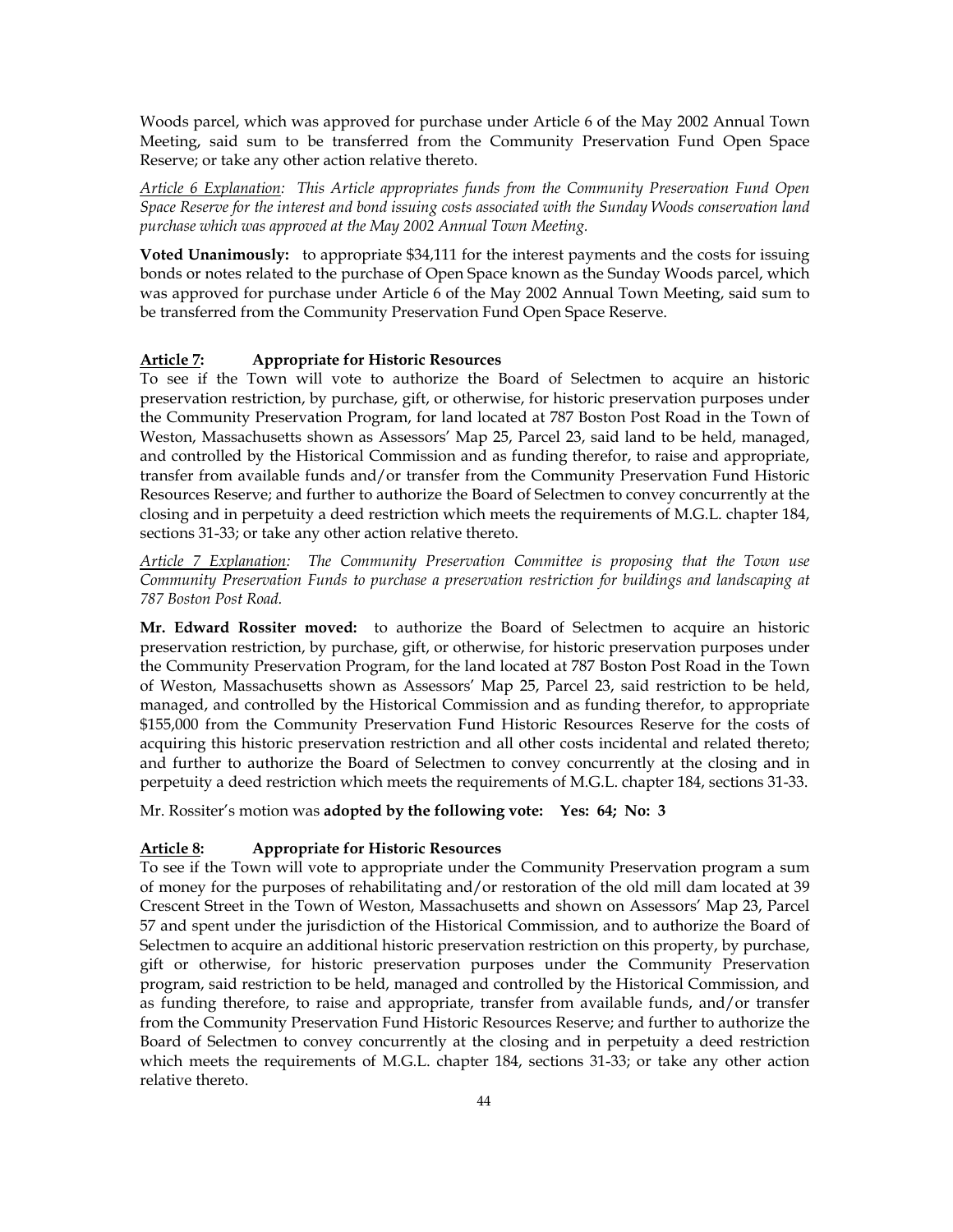*Article 8 Explanation: The Community Preservation Committee is proposing that the Town use Community Preservation Funds to pay for a portion of the cost necessary to repair the privately owned historic dam located at the mill pond at 39 Crescent Street. The Town previously acquired an historic preservation restriction on this property and may acquire an additional restriction for the purpose of preserving the historic landscape at the mill pond and dam.* 

**Voted Unanimously:** to appropriate under the Community Preservation program \$60,000 for the purposes of rehabilitation and/or restoration of the old mill dam located at 39 Crescent Street in the Town of Weston, Massachusetts and shown on Assessors' Map 23, Parcel 57 and spent under the jurisdiction of the Historical Commission, and to authorize the Board of Selectmen to acquire an additional historic preservation restriction on this property, by purchase, gift or otherwise, for historic preservation purposes under the Community Preservation program, said restriction to be held, managed and controlled by the Historical Commission, and as funding therefore, to appropriate \$60,000 from the Community Preservation Fund Historic Resources Reserve for the costs of acquiring this historic preservation restriction and all other costs incidental and related thereto; and further to authorize the Board of Selectmen to convey concurrently at the closing and in perpetuity a deed restriction which meets the requirements of M.G.L. chapter 184, sections 31-33.

#### **Article 9: Add Two Members to the Board of Assessors**

To see if the Town will increase the membership on the Board of Assessors from 3 to 5, creating two new positions with the new members to be elected for staggered terms at the annual town election in May 2003.

# *Submitted by petition*

*Article 9 Explanation: With only 3 people on the current board, often only 2 members make critical decisions on Site Index, abatements and other important issues. With a larger group sharing responsibility and dividing task assignments, a better, less burdensome atmosphere might be created. This could encourage more people with diverse talents––real estate knowledge, mathematical and statistical skills, computer experience––to consider being on the board. It could create a better balance of technical skills and common sense. (Explanation provided by petitioner)* 

**Mr. David Kominz moved:** that the town Accept Article 9, a Citizen's Petition to Add Two Members to the Board of Assessors; that the Town increase the membership on the Board of Assessors from 3 to 5, creating two new positions with the new members to be elected for staggered terms at the annual town election in May 2003. One initial term will end at Annual Town Meeting 2005, the other will end at Annual Town Meeting 2006.

Speaking in favor of Mr. Kominz's motion were: Arthur Uhlir, Ann Leibowitz, Fred Campbell, David Perko, Dr. Marcia Cohen, and Robert Webb. Speaking against the motion were: Dr. Edward Michaud of the Board of Assessors; Douglas Gillespie, of the Board of Selectmen; Jack Simons, who suggested waiting for completion of the work of the Assessing Review Committee, and Jim Jensen.

A citizen **moved the question** from the floor.

Mr. Kominz's motion was **adopted by the following vote: Yes: 120; No: 74.** 

# **Article 10: Authorize Lease of Town Land – Cell Tower**

To see if the Town will vote to authorize the Board of Selectmen to lease land owned by the Town, under the care, custody, and control of the Board of Selectmen, and located at 180 Boston Post Road, identified as Assessors' Map 27, Parcel 75-10, and constituting the site of the Town's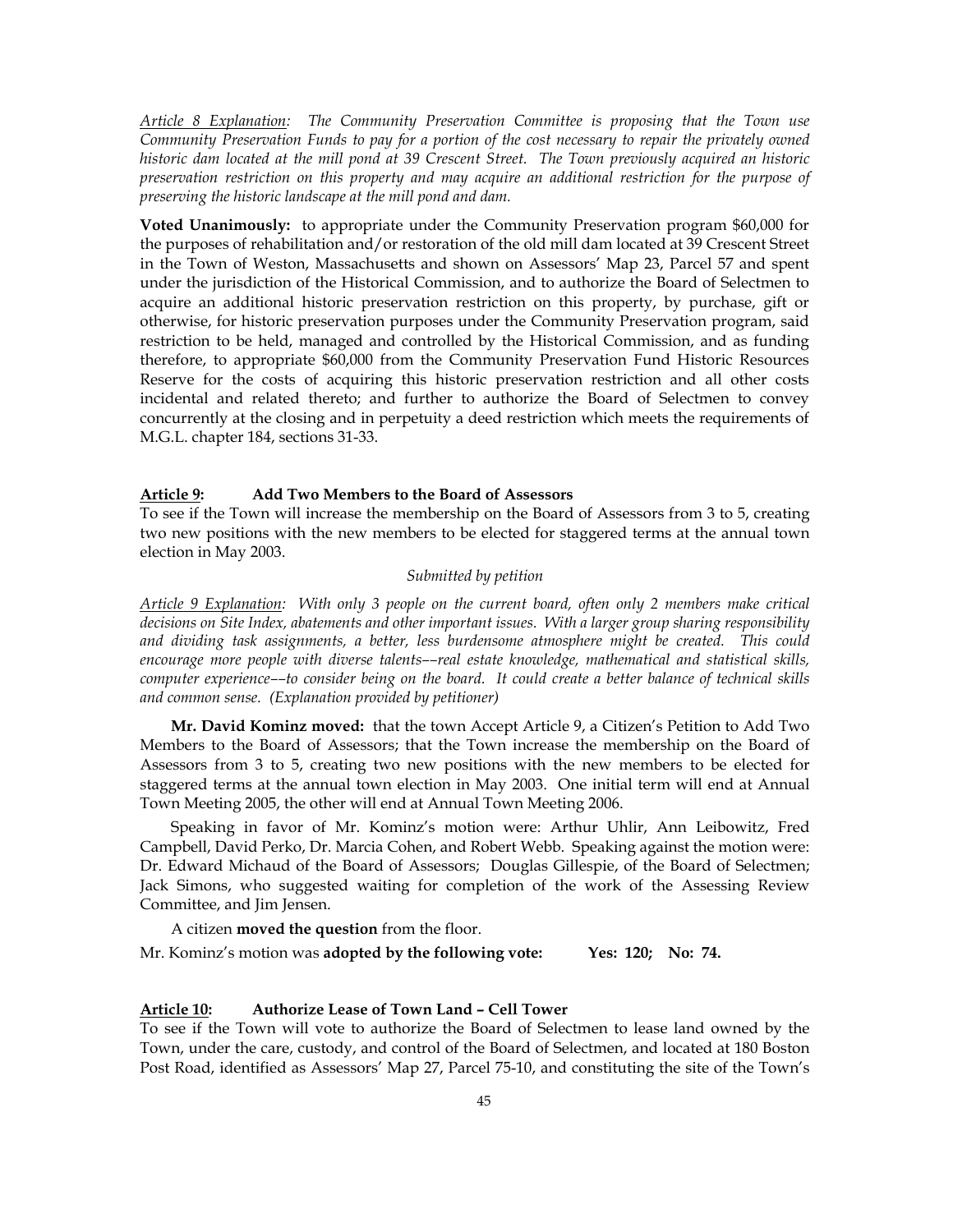Police Station, for the purpose of leasing to a telecommunications service provider, for such term of years, which may be longer than twenty years, and on such terms and conditions as the Board of Selectmen may determine, and to further authorize the granting of such utility access easements as are necessary to support such a facility, or take any action relative thereto.

*Article 10 Explanation: Town Meeting has approved an Overlay District to permit cell towers at the Police Station site. The Article will permit the Board of Selectmen to lease Town land at this site for one or two cell towers.* 

**Voted Unanimously:** to authorize the Board of Selectmen to lease land owned by the Town, under the care, custody, and control of the Board of Selectmen, and located at 180 Boston Post Road By-Pass, identified as Assessors' Map 27, Parcel 75-10, and constituting the site of the Town's Police Station, for the purpose of leasing to a telecommunications service provider, for such term of years, which may be longer than twenty years, and on such terms and conditions as the Board of Selectmen may determine, and to further authorize the granting of such utility access easements as are necessary to support such a facility.

# **Article 11: Appropriate for Brook School Apartments Construction**

To see if the Town will appropriate a sum of money for the cost of an addition, original equipment, furnishings and engineering or architectural services for the Brook School Apartments, to be spent under the direction of the Town Manager and Elderly Housing Committee, the money so appropriated to be raised by borrowing under authority of M.G.L. chapter 44, section 7, or any other enabling authority, and to authorize the Town Treasurer, with the approval of the Board of Selectmen, to issue bonds or notes; or take any other action relative thereto.

*Article 11 Explanation: This money would provide funding for the construction of 23 additional units at the Brook School complex, including septic system, parking and site improvements and infrastructure. Annual Town Meetings of 2001 and 2002 appropriated funds for schematic and design fees totaling \$350,000. The total estimated construction and infrastructure costs are \$5,650,000.* 

**Mr. Ripley Hastings moved:** that the sum of \$5,650,000 be appropriated for the cost of an addition, original equipment, furnishings and engineering or architectural services for the Brook School Apartments, to be spent under the direction of the Town Manager and Elderly Housing Committee, the money so appropriated to be raised by borrowing under authority of M.G.L. chapter 44, section 7, or any other enabling authority, and the Town Treasurer, with the approval of the Board of Selectmen, is authorized to prepare, issue and sell bonds or notes of the Town at one time or from time to time, and to determine in conformity to law the period or periods of the loan or loans, all particulars as to form, issue and sale of said bonds or notes, their annual maturities and the rate and times of payment of interest on them.

**Stephen Ober** reported that the Finance Committee wished to defer consideration of this article until the spring of 2003 pending further analysis because of possible budget shortfalls for Fiscal Years 2004 and 2005. In addition, he asked whether Community Preservation (CPC) Funds might be used to help finance the project. **Steven Charlip** of the Elderly Housing Committee responded that it would be difficult to use CPC funds because of attached deed restrictions. Mr. Charlip also pointed out that various maintenance needs for the existing complex are to be addressed as part of the project.

Susan **Kannenberg** spoke on behalf of those citizens in town who are already having difficulty paying their real estate taxes.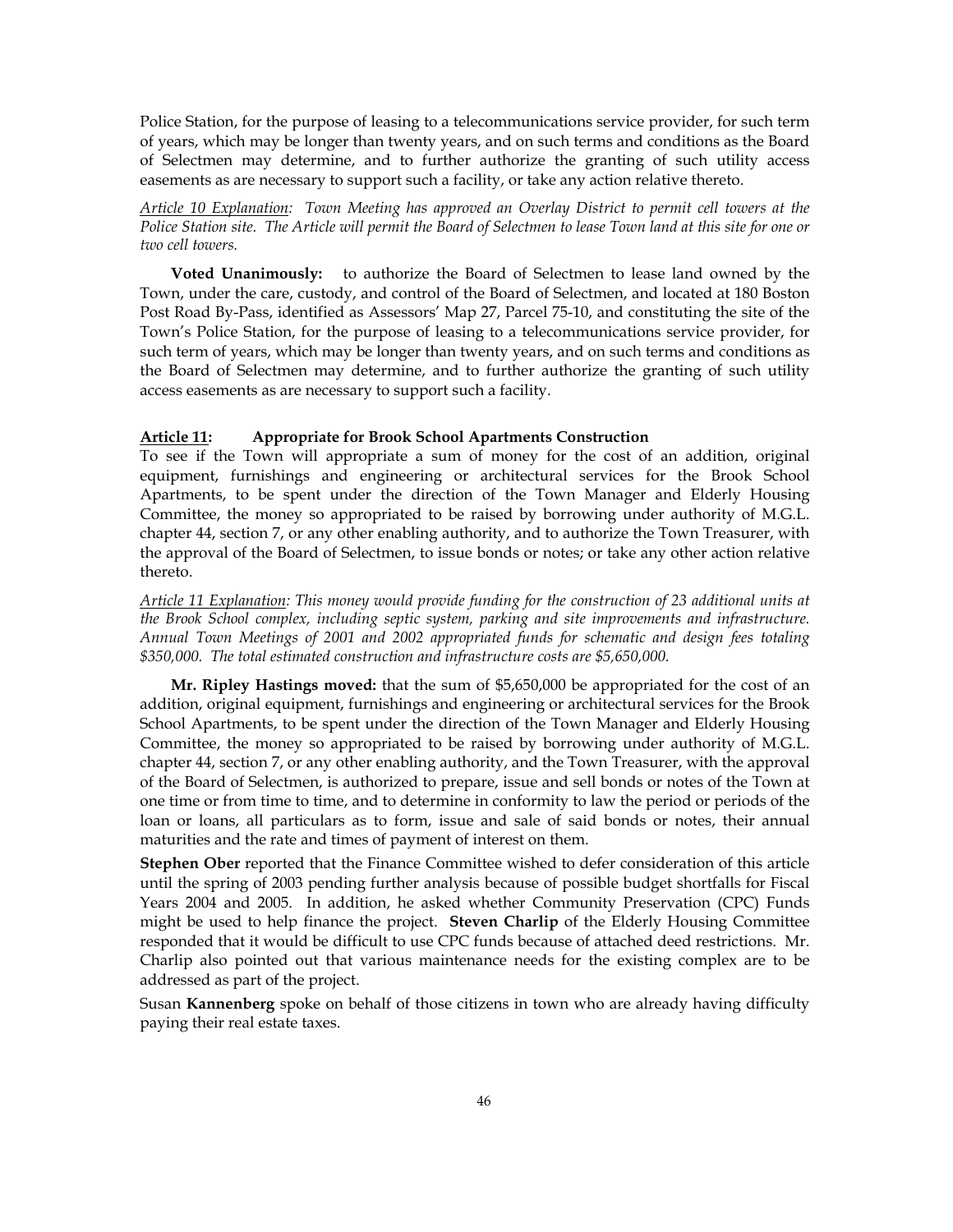Speaking in favor of the proposal were **Melvin Lurie** of the Elderly Housing Committee, **Ripley Hastings** for the Board of Selectmen, **Edward Lashman** of the Housing Needs Committee, and **Mercedes Primer** of the Council on Aging.

Mr. Hastings' motion **passed unanimously**.

#### **Article 12: Authorization to Expend State Funds for Public Ways**

To see if the Town will vote to authorize the Board of Selectmen to permanently construct, reconstruct, resurface, alter or make specific repairs upon all or portions of various Town Ways, and to authorize the expenditure of \$236,623.32 provided or to be provided by the Commonwealth of Massachusetts through the Massachusetts Highway Department under Chapter 246 of the Acts of 2002.

*Article 12 Explanation: State law requires that Town Meeting approve the use of funds received from the State for road construction purposes including engineering or to address other traffic improvements. In FY2002, the Town received approximately \$233,393 from the State for this purpose.* 

Voted: to authorize the Board of Selectmen to permanently construct, reconstruct, resurface, alter or make specific repairs upon all or portions of various Town Ways, and to authorize the expenditure of \$236,623.32 provided or to be provided by the Commonwealth of Massachusetts through the Massachusetts Highway Department under Chapter 246 of the Acts of 2002.

# **Article 13**: **Amend Weston International Affiliation Committee**

To amend the vote establishing the permanent committee on affiliation adopted under Article 12 of the warrant for the Annual Town Meeting held March 13, 1950, as amended by vote under Article 14 of the warrant for the Annual Town Meeting held March 31, 1952, and by vote under Article 10 of the warrant for the Special Town Meeting held October 17, 1983, and by vote under Article 21 of the warrant for the Annual Town Meeting held May 7, 2001, by deleting the third sentence and inserting in its place the following sentence:

The committee shall consist of a maximum of seventeen members, of whom the moderator shall appoint not more than seven members nor less than three members from students, faculty or staff of the Weston Public Schools, such number as are appointed to serve for terms of one year; and ten shall be town residents or parents of a Weston High School student appointed to serve for terms of three years.

*Article 13 Explanation: This Article allows a change in the Weston International Affiliation Committee by adding the words, "faculty or staff" to replace the words "or teachers" in the third line.* 

**Voted:** to amend the vote establishing the permanent committee on affiliation adopted under Article 12 of the warrant for the Annual Town Meeting held March 13, 1950, as amended by vote under Article 14 of the warrant for the Annual Town Meeting held March 31, 1952, and by vote under Article 10 of the warrant for the Special Town Meeting held October 17, 1983, and by vote under Article 21 of the warrant for the Annual Town Meeting held May 7, 2001, by deleting the third sentence and inserting in its place the following sentence:

The committee shall consist of a maximum of seventeen members, of whom the moderator shall appoint not more than seven members nor less than three members from students, faculty or staff of the Weston Public Schools, such number as are appointed to serve for terms of one year; and ten shall be town residents or parents of a Weston High School student appointed to serve for terms of three years.